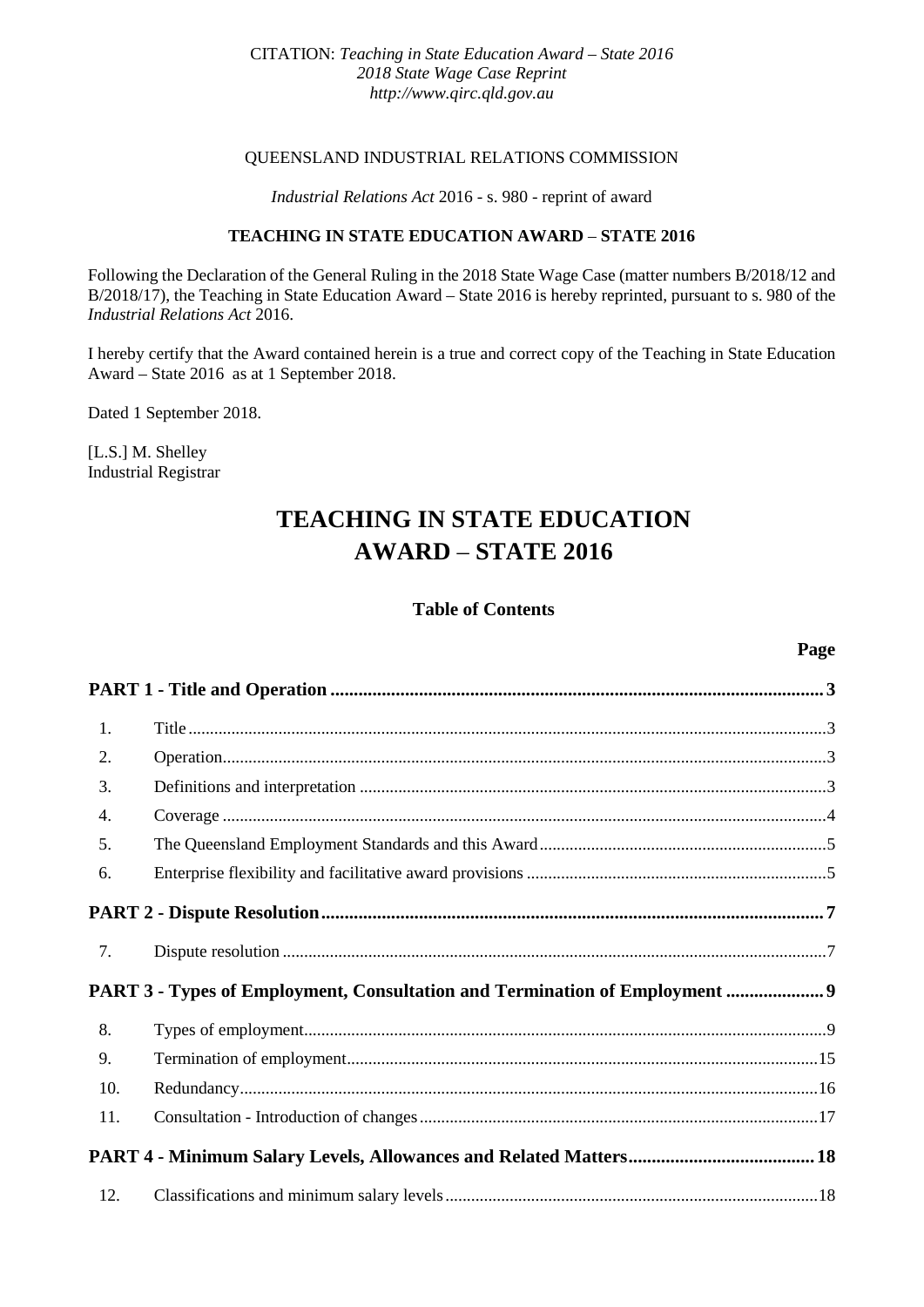| 13. |                                                                                              |  |
|-----|----------------------------------------------------------------------------------------------|--|
| 14. |                                                                                              |  |
|     |                                                                                              |  |
| 15. |                                                                                              |  |
| 16. |                                                                                              |  |
| 17. |                                                                                              |  |
| 18. |                                                                                              |  |
|     |                                                                                              |  |
| 19. |                                                                                              |  |
| 20. |                                                                                              |  |
| 21. |                                                                                              |  |
| 22. |                                                                                              |  |
| 23. |                                                                                              |  |
| 24. |                                                                                              |  |
|     | PART 7 - Transfers, Travelling and Working Away from Usual Place of Work51                   |  |
| 25. |                                                                                              |  |
| 26. |                                                                                              |  |
| 27. |                                                                                              |  |
| 28. |                                                                                              |  |
|     |                                                                                              |  |
| 29. |                                                                                              |  |
| 30. |                                                                                              |  |
|     |                                                                                              |  |
| 31. |                                                                                              |  |
| 32. |                                                                                              |  |
| 33. |                                                                                              |  |
| 34. |                                                                                              |  |
|     |                                                                                              |  |
|     |                                                                                              |  |
|     |                                                                                              |  |
|     |                                                                                              |  |
|     |                                                                                              |  |
|     | Schedule 3 - Specified Schools Serving Aboriginal and Torres Strait Islander Communities. 60 |  |
|     | Schedule 4 - Directives Which Apply to Employees Covered by this Award 61                    |  |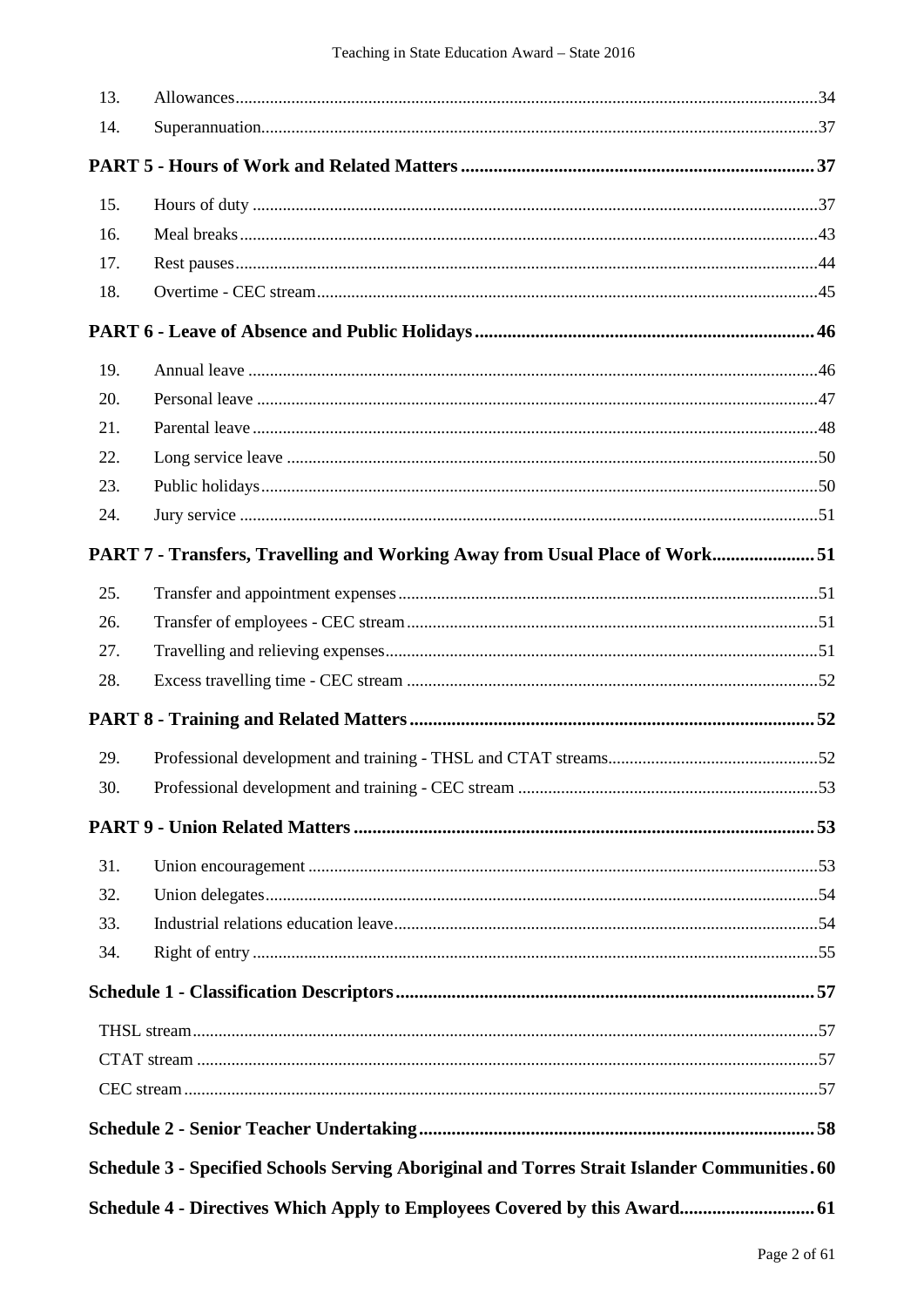# **PART 1 - Title and Operation**

# **1. Title**

This Award is known as the *Teaching in State Education Award – State 2016*.

## **2. Operation**

This Award, made on 26 February 2016, operates from:

- 1 June 2016 for employees previously covered by the *Community Education Counsellors Award – State 2012*; and
- 5 October 2016 for employees previously covered by the *Teachers Award – State 2012* or the *Community Teachers, Assistant Teachers – Aboriginal and Torres Strait Islander Community Schools Award – State 2012.*

## **3. Definitions and interpretation**

Unless the context otherwise requires, in this Award:

**Act** means the *Industrial Relations Act 2016*

**assistant teacher** means an assistant teacher as defined in Schedule 1

**CEC stream** means community education counsellors employed by DoE

**chief executive** means the Director General of the Department of Education, or such other person to whom the chief executive has delegated specific authorities

**classification level** comprises a minimum salary rate plus a range of increments through which employees will be eligible to progress

**Commission** means the Queensland Industrial Relations Commission

**community teacher** means a community teacher A or B as defined in Schedule 1

**counsellor** means a community education counsellor

**CTAT stream** means community teachers and assistant teachers employed by DoE

**DoE** means the Department of Education

**directive** means a ruling, or part of a ruling, made under section 53 or section 54 of the *Public Service Act 2008*

**employee** means a person classified into one of the THSL, CTAT or CEC streams as described in Schedule 1

**externally assessed courses** means courses where all assessment for the purposes of credit towards certification is conducted outside the centre or college by means of external examination and similar mechanisms

**GO** means a guidance officer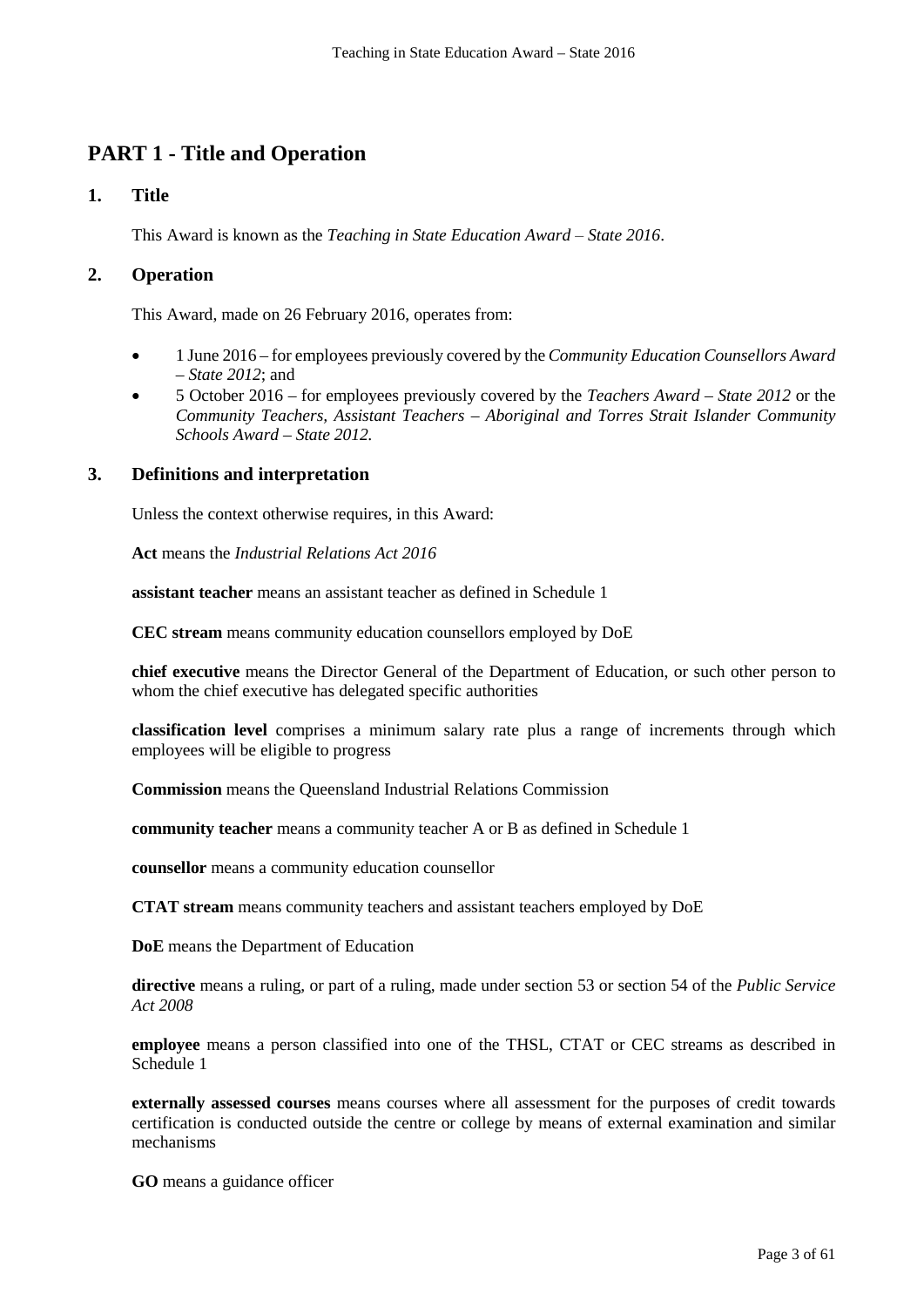**head of program** means a person employed in one of the positions listed under this heading in Schedule 1

**HOC** means head of curriculum

**HOD** means head of department

**HOSES** means head of special education services

**increment** means for all employees an increase in salary from one paypoint to the next highest paypoint within a classification level

**intern** means a pre-service teacher engaged in a formal program agreed between DoE, the Queensland Teachers' Union and a university, other than their minimum period of practicum

**internally assessed** courses means courses where some assessment for the purposes of credit towards certification or for certifying a students achievement is carried out within the centre or college

**paypoint** means the specific rate of remuneration payable to employees within a classification level

**public holiday** has the same meaning as that provided in Schedule 5 of the Act

**QES** means the Queensland Employment Standards contained in Part 3 of Chapter 2 of the Act

**school leader** means a person employed in one of the positions listed under this heading in Schedule 1

**SGO** means a senior guidance officer

**specialist teacher** means a music, physical education and/or LOTE teacher employed by DoE in state primary and special schools

**state educational institution** means a state educational institution (including schools) as defined in the *Education (General Provisions) Act 2006*

**supply teacher** means a teacher employed on a casual basis in accordance with clause 8.3.1

**THSL stream** means teachers, heads of program and school leaders stream in accordance with clause S1.1 of Schedule 1

**teacher** means a two, three or four year trained teacher as defined in Schedule 1

**temporary employee** means an employee appointed pursuant to section 148 of the *Public Service Act 2008*

**union** means one of the industrial organisations of employees mentioned in clause 4.1(c)

## **4. Coverage**

- **4.1** This Award applies to:
- (a) employees employed pursuant to sections 119 or 148 of the *Public Service Act 2008* whose salaries or rates of pay are fixed by this Award; and
- (b) the chief executive of DoE in their capacity as the employer of employees covered by this Award; and
- (c) the following industrial organisations of employees: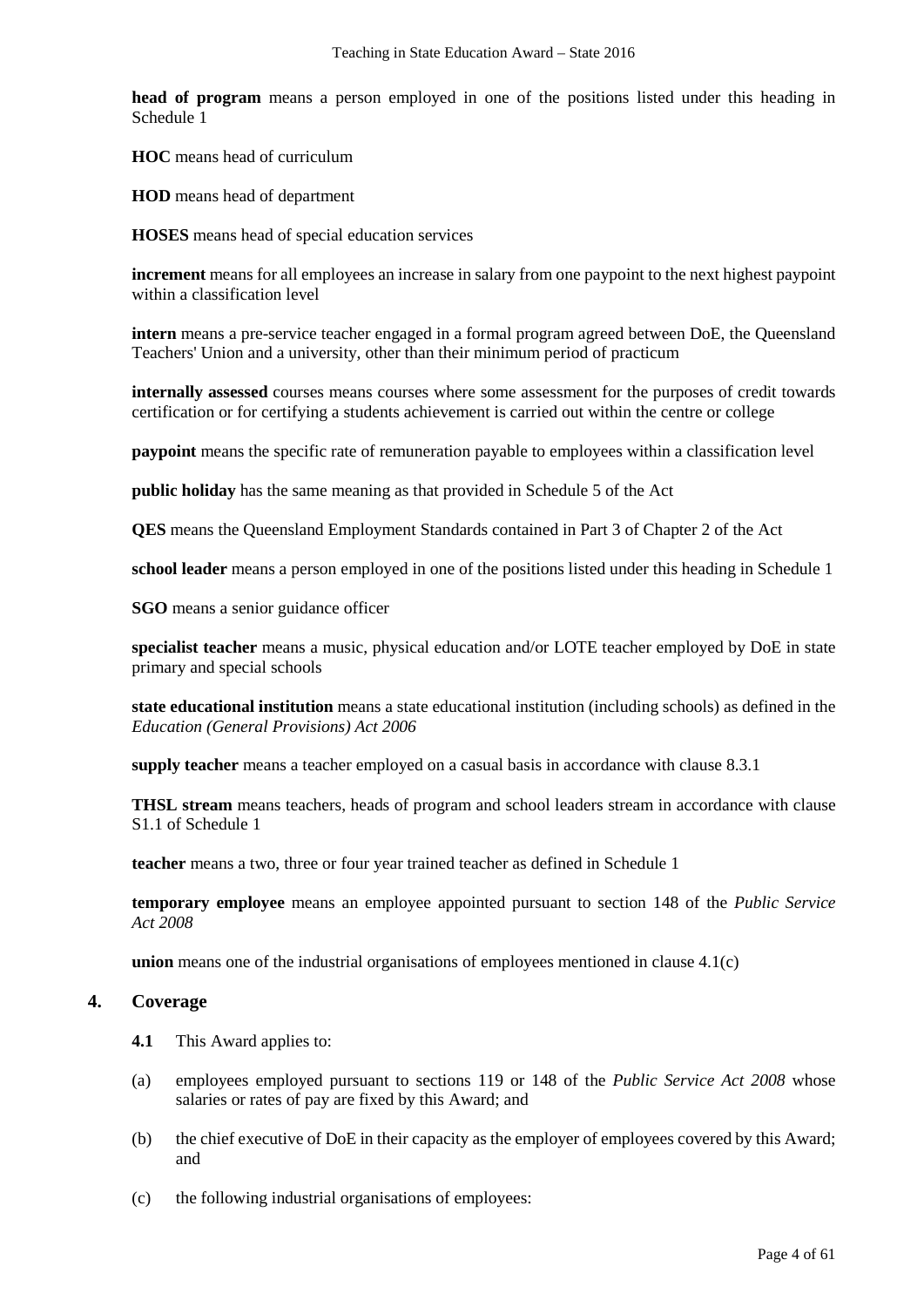- (i) Queensland Teachers' Union of Employees (QTU); and
- (ii) Together Queensland, Industrial Union of Employees (TQ),

to the exclusion of any other award.

### **4.2 Directives which apply to employees covered by this Award**

In addition to conditions of employment provided in this Award, Schedule 4 records those directives about specified matters which apply to employees covered by this Award.

## **4.3 Existing conditions of employment**

- (a) The making of this Award is not intended to increase or decrease entitlements or terms and conditions of employment as they existed immediately prior to the commencement of this Award by reason only of the coming into force of this Award.
- (b) As such, no employee is to suffer any loss or diminution of entitlements or terms of conditions of employment enjoyed immediately prior to the commencing of this Award.
- (c) Existing customs and practice will continue unless specifically amended by the terms of this Award.
- (d) Where the making of this Award creates any unintended consequence for DoE or an employee, the *status quo* as it existed prior to the commencing of this Award shall apply.

## **5. The Queensland Employment Standards and this Award**

This Award together with the QES provide for a minimum safety net of enforceable conditions of employment for employees covered by this Award.

## **6. Enterprise flexibility and facilitative award provisions**

## **6.1 Enterprise flexibility**

- (a) As part of a process of improvement in productivity and efficiency, discussion should take place at an enterprise level to provide more flexible working arrangements, improvement in the quality of working life, enhancement of skills, training and job satisfaction and to encourage consultative mechanisms across the workplace.
- (b) The consultative processes established in an enterprise in accordance with clause 6.1 may provide an appropriate mechanism for consideration of matters relevant to clause 6.1(a). Union delegates at the place of work may be involved in such discussions.
- (c) Any proposed genuine agreement reached between DoE and employees in an enterprise is contingent upon the agreement being submitted to the Commission in accordance with Chapter 4 of the Act and is to have no force or effect until approval is given.

## **6.2 Consultative mechanisms and procedures in the workplace - THSL and CTAT streams**

- (a) The parties to this Award are committed to co-operating positively to:
	- (i) increase the efficiency and productivity of state educational institutions; and
	- (ii) enhance the career opportunities and job satisfaction of employees.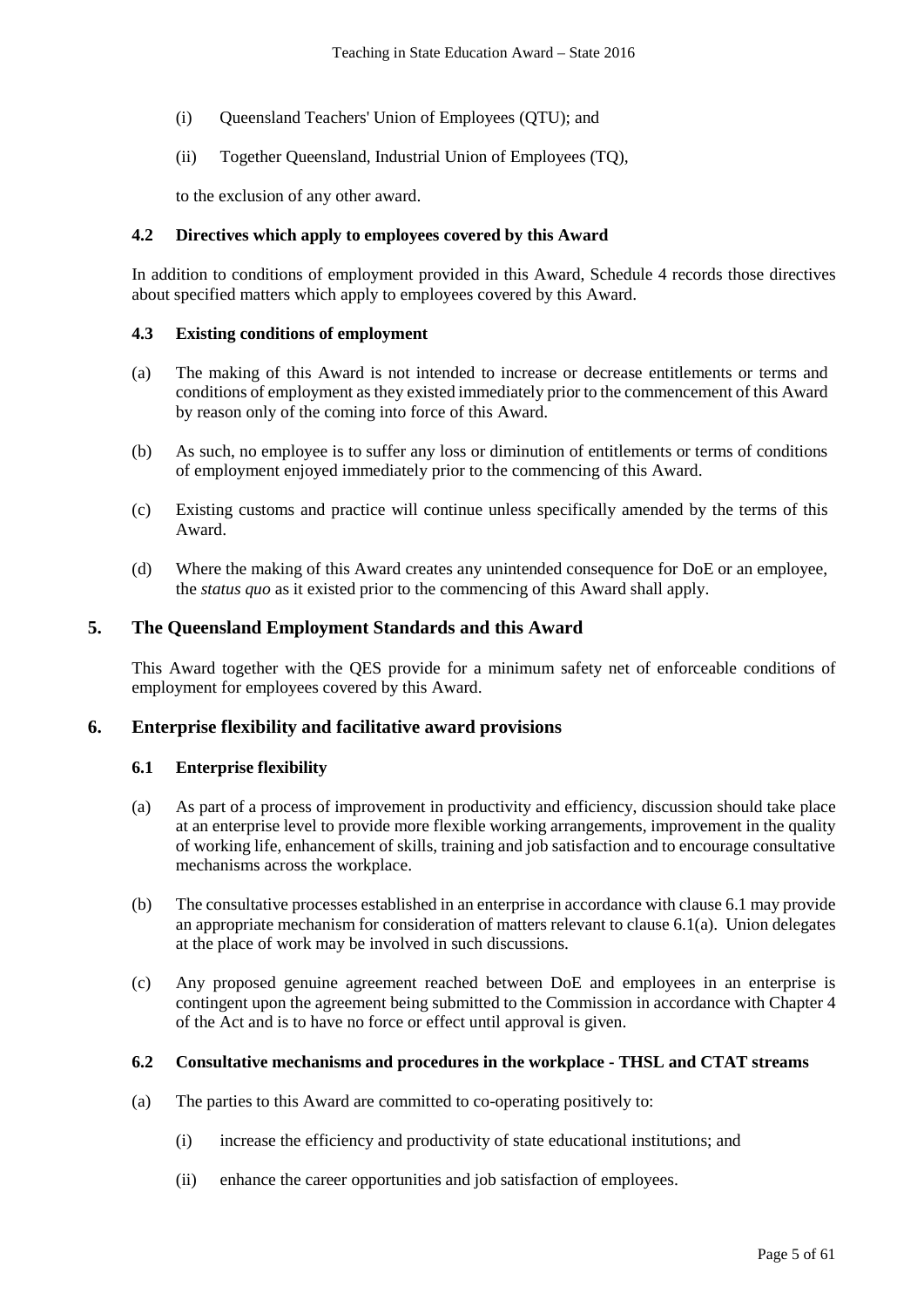- (b) The parties are prepared to discuss any matters related to these objectives provided:
	- (i) no teacher, head of program, school leader, community teacher or assistant teacher should lose any existing entitlement to earnings, award or over-award, for working ordinary hours of work as a result of any Award changes;
	- (ii) any award or non-award matters can be raised for discussion;
	- (iii) proposals for change will be considered jointly; and
	- (iv) any agreement/s relating to award provisions is subject to approval by the Commission.
- (c) Amendments to the Award
	- (i) Subject to the conditions in clause  $6.2(c)$  (iii), it is a term of this Award that amendments to this Award arising from discussions may be the subject of a trial without breaching the terms of this Award.
	- (ii) Amendments to existing custom and practice may also be the subject of a trial.
	- (iii) Trials of amendments to this Award or to existing custom and practice will occur subject to the following conditions:
		- (A) the terms and scope of the trial will be the subject of agreement between the parties to this Award;
		- (B) the Commission will be notified of the terms and scope of the trial;
		- (C) reports on the progress of the trial will be provided as requested by the Commission.
- (d) Consultative mechanisms

Consultation arrangements will be consistent with the following broad principles to ensure effectiveness and equity:

- (i) Consultative mechanisms should ensure that, in addition to the parties to this Award, there is teacher, head of program, school leader, community teacher or assistant teacher involvement on the initiation, implementation and evaluation of proposals for productivity improvement. At the school level this consultation should occur through the Local Consultative Committee (LCC).
- (ii) Appropriate processes should be in place to consult teachers, heads of program, school leaders, community teachers or assistant teachers who are affected by proposed productivity measures;
- (iii) Consultative arrangements should encompass all work areas in DoE;
- (iv) The composition of consultative forums should take account of representation of the target groups identified in the *Public Service Act 2008*; and
- (v) Consultative arrangements should be subject to review from time to time by the parties and improvements and changes to arrangements made as required and agreed to ensure consultative arrangements operate with maximum efficiency and effectiveness.
- (e) Local Consultative Committee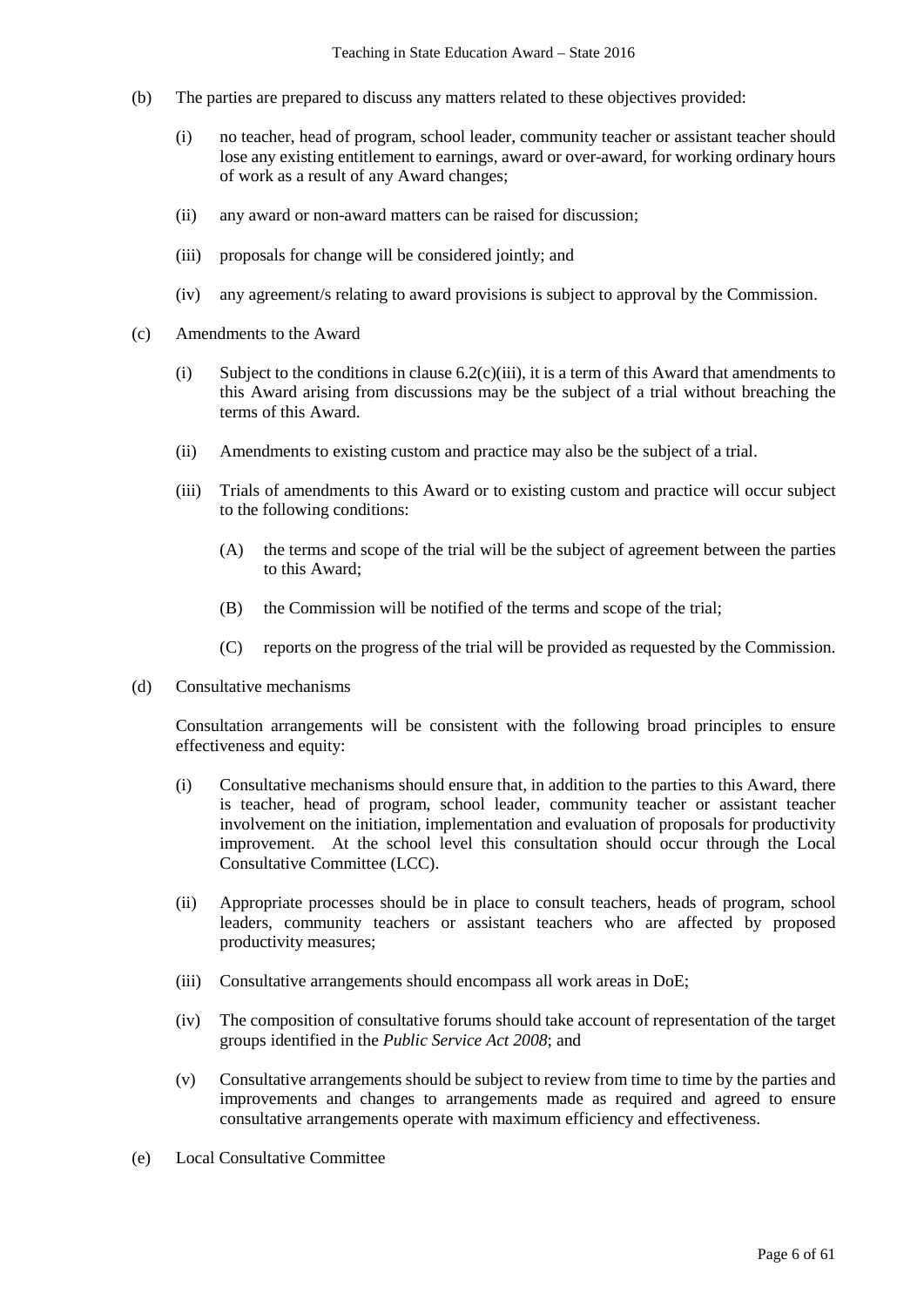- (i) A LCC is a representative group of management and union nominees which is established to provide a forum for discussion of work related issues.
- (ii) A LCC will be used as the mechanism at the school level through which major changes are facilitated.
- (iii) The LCC plays a deliberative role in the consideration of workplace reform initiatives.
- (iv) Membership of LCCs will comprise equal representation of management and union nominees. The size of the committees is not prescribed but will usually be eight, that is four union and four management representatives providing that two union representatives be QTU members.
- (v) Decisions of the LCC are to be made by consensus wherever possible.

### **6.3 Procedures to implement facilitative award provisions - CEC stream**

Wherever facilitative provisions appear in this Award which allow for determination of the conditions of employment by agreement between the chief executive and TQ (the union), or the chief executive and the majority of counsellors affected, the following procedures shall apply:

- (a) Facilitative award provisions can be negotiated between management and counsellors who are directly affected by such proposals or between management and the union depending on the particular award provisions.
- (b) Counsellors may be represented by their local union delegate/s and shall have the right to be represented by their local union official/s.
- (c) Facilitative award provisions can only be implemented by agreement.
- (d) In determining the outcome from facilitative provisions neither party should unreasonably withhold agreement.
- (e) Agreement is defined as obtaining consent of greater than 50% of counsellors directly affected or of the union depending upon the particular award provisions.
- (f) Where a provision refers to agreement by the majority of counsellors affected, all counsellors directly affected shall be consulted. This consultation shall be undertaken where practicable as a group, or in groups. Should the consultation process identify counsellors with specific concerns which relate to either equity or occupational health and safety issues, such concerns may be catered for on an individual basis subject to operational requirements.
- (g) Any agreement reached must be documented and shall incorporate a review period.
- (h) Where the agreement relates to the working of ordinary hours on other than a Monday to Friday basis, the union is to be notified in writing at least one week in advance of agreement being sought.

# **PART 2 - Dispute Resolution**

## **7. Dispute resolution**

#### **7.1 Prevention and settlement of disputes - Award matters**

(a) The objectives of this procedure are the avoidance and resolution of any disputes over matters covered by this Award by measures based on the provision of information and explanation, consultation, co-operation and negotiation.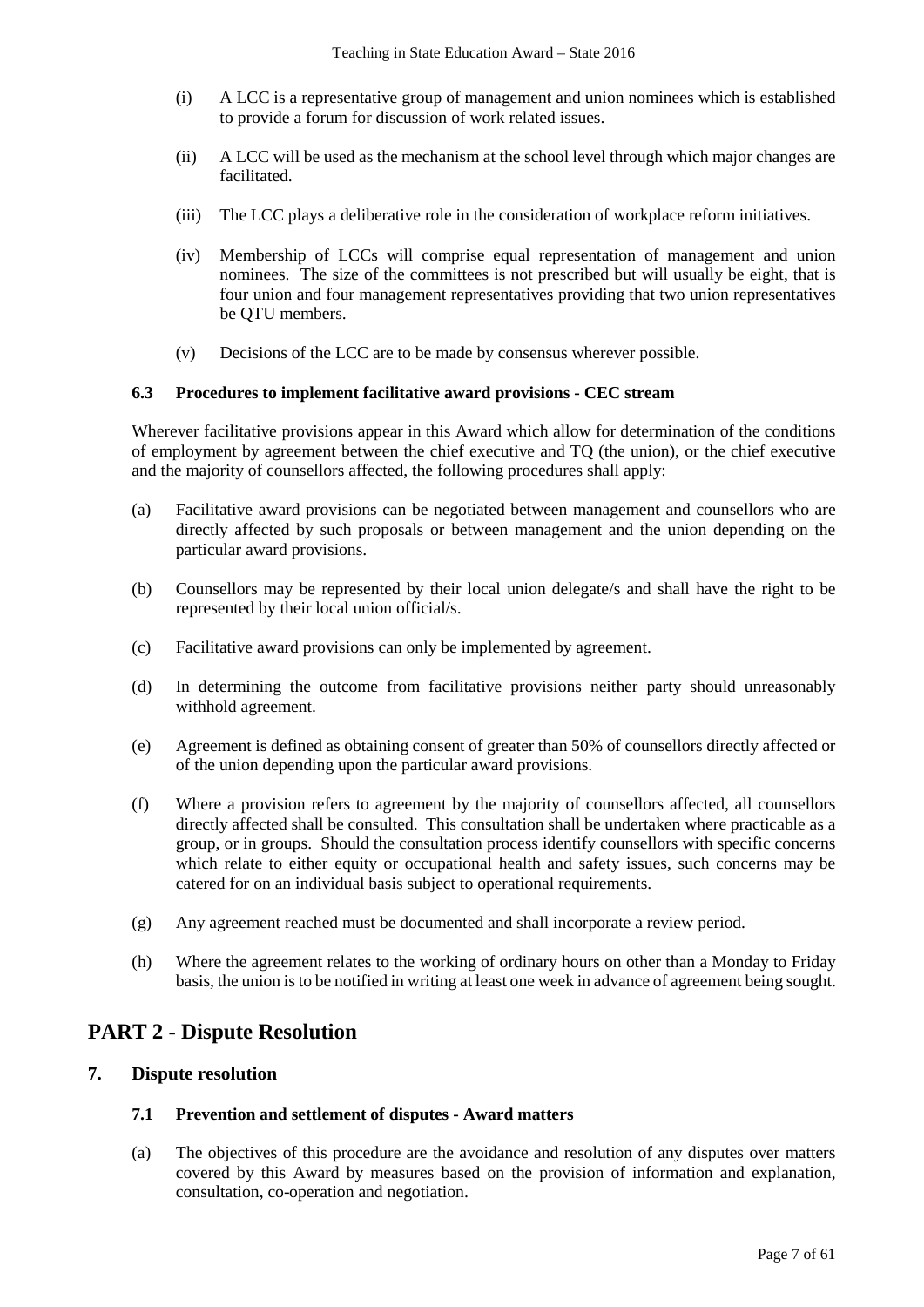- (b) Subject to legislation, while the dispute procedure is being followed normal work is to continue except in the case of a genuine safety issue. The *status quo* existing before the emergence of a dispute is to continue whilst the procedure is being followed. No party shall be prejudiced as to the final settlement by the continuation of work.
- (c) There is a requirement for management to provide relevant information and explanation and consult with the appropriate employee representatives.
- (d) In the event of any disagreement between the parties as to the interpretation or implementation of this Award, the following procedures shall apply:
	- (i) the matter is to be discussed by the employee/s union representative and/or the employee/s concerned (where appropriate) and the Principal, person in charge of the centre or immediate supervisor (as relevant) in the first instance. The discussion should take place within 24 hours and the procedure should not extend beyond 7 days;
	- (ii) if the matter is not resolved as per clause  $7.1(d)(i)$ , it shall be referred by the union representative and/or the employee/s to the relevant Regional Director of DoE (or nominee) or appropriate management representative who shall arrange a conference of the relevant parties to discuss the matter. This process should not extend beyond 7 days;
	- (iii) if the matter remains unresolved it may be referred to the chief executive for discussion and appropriate action. This process should not exceed 14 days;
	- (iv) if the matter is not resolved then it may be referred by either party to the Commission.
- (e) Nothing contained in this procedure shall prevent a union or DoE from intervening in respect of matters in dispute should such action be considered conducive to achieving resolution.

## **7.2 Employee grievance procedures - other than Award matters**

- (a) The objectives of the procedure are to promote the prompt resolution of grievances by consultation, co-operation and discussion to reduce the level of disputation and to promote efficiency, effectiveness and equity in the workplace.
- (b) The following procedure applies to all industrial matters within the meaning of the Act:
	- Stage 1: In the first instance the employee shall inform such employee's Principal, person in charge of the centre or immediate supervisor (as relevant) of the existence of the grievance and they shall attempt to solve the grievance. It is recognised that an employee may exercise the right to consult such employee's union representative during the course of Stage 1.
	- Stage 2: If the grievance remains unresolved, the employee shall refer the grievance to the representative from regional office or the next in line management where relevant ("the manager"). The manager will consult with the relevant parties. The employee may exercise the right to consult or be represented by such employee's union representative during the course of Stage 2.
	- Stage 3: If the grievance is still unresolved, the manager will advise the chief executive and the aggrieved employee may submit the matter in writing to the chief executive if such employee wishes to pursue the matter further. If desired by either party the matter shall also be notified to the relevant union.
- (c) The chief executive shall ensure that: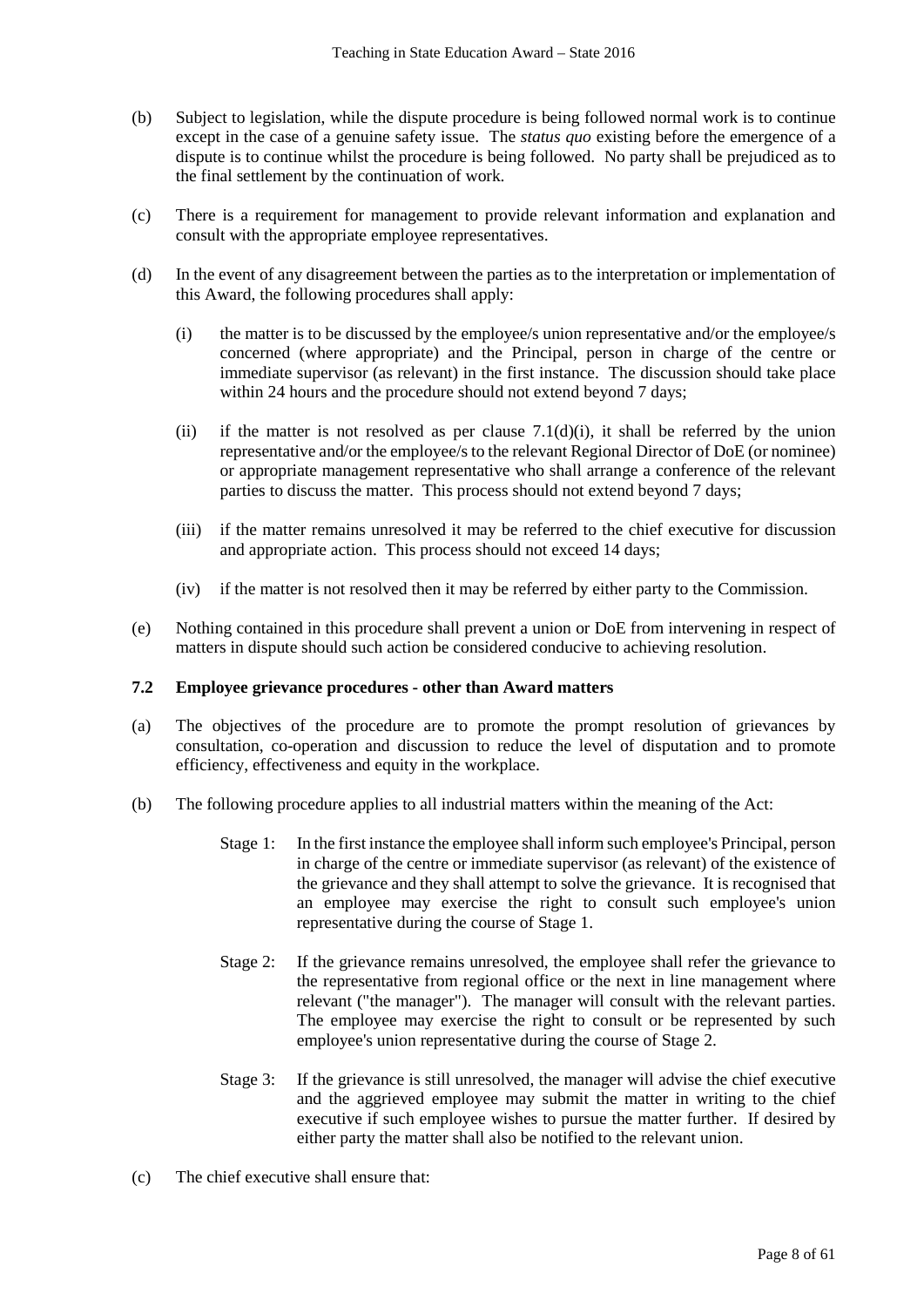- (i) the aggrieved employee or such employee's union representative has the opportunity to present all aspects of the grievance; and
- (ii) the grievance shall be investigated in a thorough, fair and impartial manner.
- (d) The chief executive may appoint another person to investigate the grievance. The chief executive may consult with the relevant union in appointing an investigator. The appointed person shall be other than the employee's supervisor or manager.
- (e) If the matter is notified to the union, the investigator shall consult with the union during the course of the investigation. The chief executive shall advise the employee initiating the grievance, such employee's union representative and any other employee directly concerned of the determinations made as a result of the investigation of the grievance.
- (f) The procedure is to be completed in accordance with the following time frames unless the parties agree otherwise:
	- Stage 1: Discussions should take place between the employee and such employee's Principal, person in charge of the centre or immediate supervisor (as relevant) within 24 hours and the procedure shall not extend beyond 7 days.
	- Stage 2: Not to exceed 7 days.
	- Stage 3: Not to exceed 14 days.
- (g) If the grievance is not settled the matter may be referred to the Commission by the employee or the union.
- (h) Subject to legislation, while the grievance procedure is being followed normal work is to continue except in the case of a genuine safety issue. The *status quo* existing before the emergence of a grievance or dispute is to continue while the procedure is being followed. No party shall be prejudiced as to the final settlement by the continuation of work.
- (i) Where the grievance involves allegations of sexual harassment an employee should commence the procedure at Stage 3.

# **PART 3 - Types of Employment, Consultation and Termination of Employment**

## **8. Types of employment**

- (a) An employee may be employed on a full-time, part-time or casual basis.
- (b) Temporary employment A full-time or part-time employee may be employed for a specified period of time or for a specified task or tasks. Such employee/s shall be entitled to the same provisions as a full-time or part-time employee as the case may be, excluding the provisions of clause 9.

#### **8.1 Full-time employment**

A full-time employee will be one engaged by DoE in other than a part-time or casual capacity.

#### **8.2 Part-time employment**

A part-time employee receives, on a *pro rata* basis, the same salary and conditions of employment to those of an equivalent full-time employee who performs the same kind of work.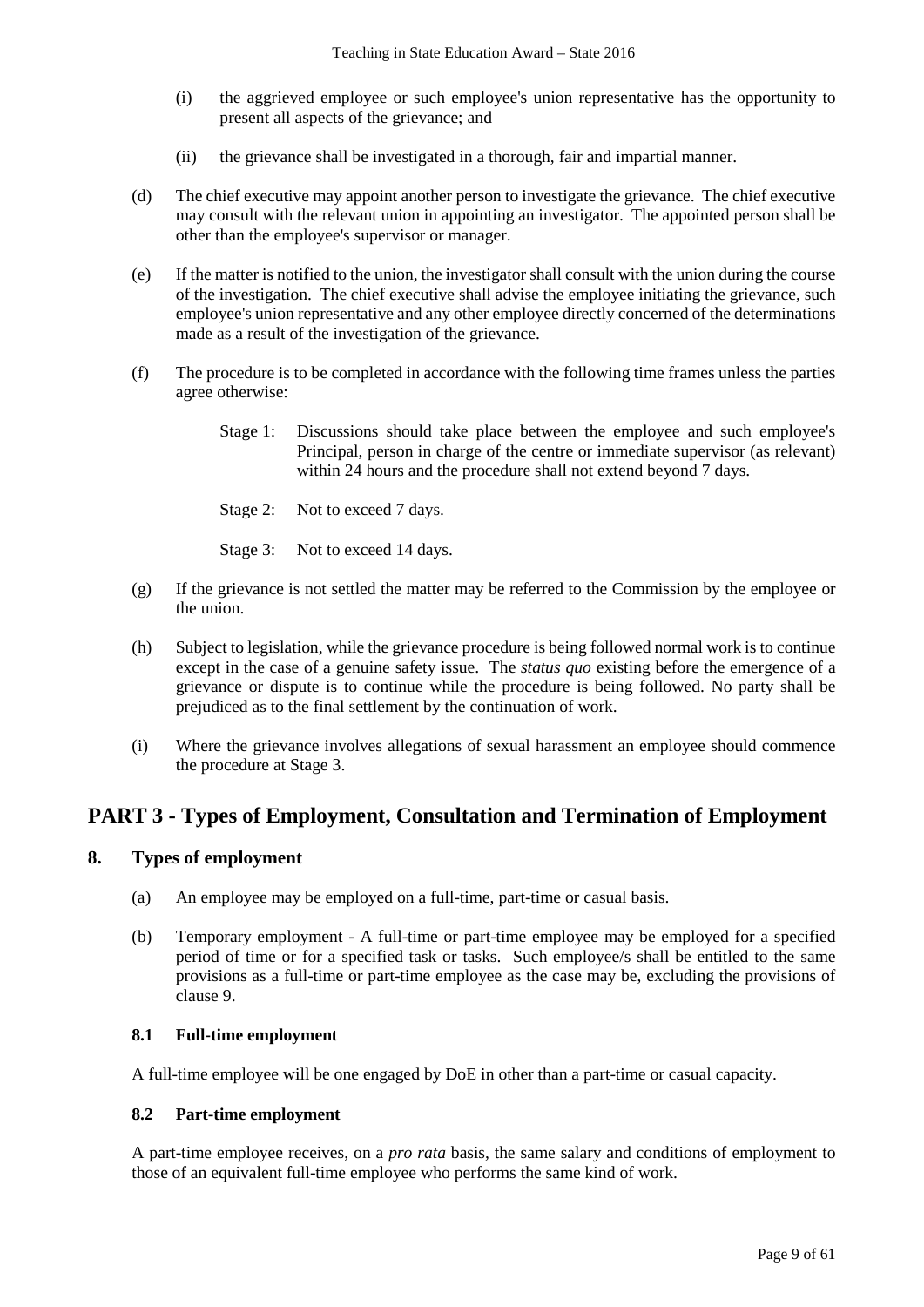## **8.2.1 THSL and CTAT streams**

- (a) A part-time teacher, head of program, school leader, community teacher or assistant teacher means an employee other than a casual who is engaged to work on a regular basis provided that the total fortnightly engagement is less than full-time employment.
- (b) A part-time teacher, head of program, school leader, community teacher or assistant teacher will be in the range equivalent to 0.2 to 0.9 of full-time employment.
- (c) In extenuating circumstances, where isolation or special requirements are factors present in the staffing of schools, the minimum fraction may be 0.1 of full-time employment.
- (d) Employment pattern
	- (i) The employment pattern of a teacher, head of program, school leader, community teacher or assistant teacher will be such that their fraction of full-time employment will be worked over the fortnight corresponding with a pay period. Where a secondary school operates a cyclical timetable, the fraction of full-time employment may be averaged over a period of two cycles.
	- (ii) Employment within that pattern in terms of any one day will be either for one-half day or a full day.
	- (iii) The teacher, head of program, school leader, community teacher or assistant teacher in conjunction with their supervisor will determine the regular hours and days of work on an annual basis in accordance with the fraction of full-time employment and the school's timetabling processes.
	- (iv) Any amendment to the regular pattern of work will be by mutual agreement.
- (e) Access to full-time status
	- (i) Teachers, heads of program, school leaders, community teachers or assistant teachers employed in a part-time capacity **prior to 5 July 1994**
		- (A) Teachers, heads of program, school leaders, community teachers or assistant teachers employed part-time who were formerly employed full-time are guaranteed return to full-time status at the earliest available opportunity or at the latest from the commencement of the next school year, provided that application is made by the closing date for the normal transfer cycle.
		- (B) Discretion may be exercised to waive the notice requirement stated in clause  $8.2.1(e)(i)$ (A) in emergent or compassionate circumstances.
	- (ii) Teachers, heads of program, school leaders, community teachers or assistant teachers employed in a part-time capacity **after 5 July 1994**
		- (A) Eligibility

This clause applies to teachers, heads of program, school leaders, community teachers or assistant teachers who are:

- employed part-time after 5 July 1994 who had previously been employed fulltime; or
- currently employed part-time who were not employed full-time immediately prior to their current appointment; or
- newly appointed part-time who were not employed full-time immediately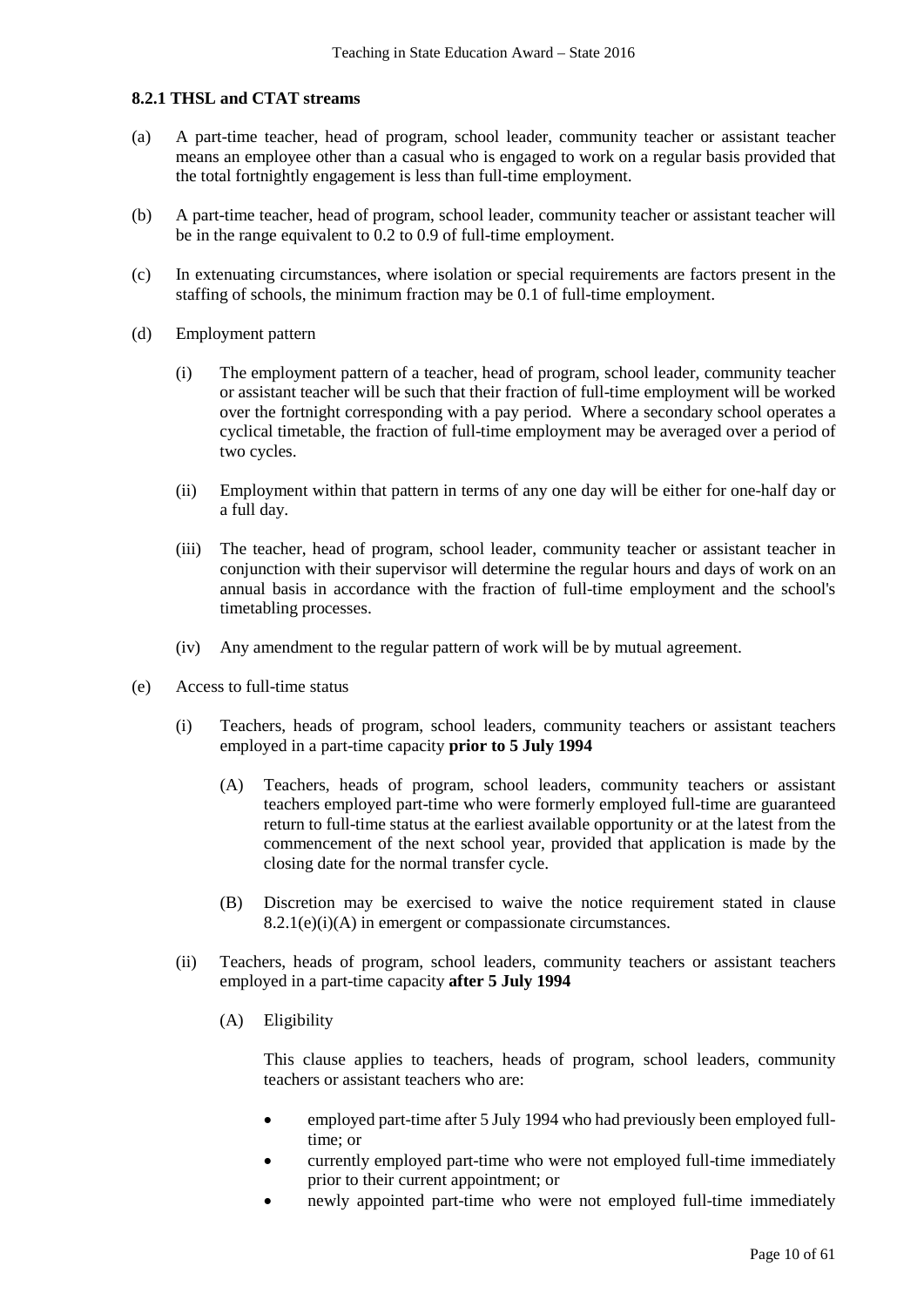prior to their current appointment.

- (B) Eligible teachers, heads of program, school leaders, community teachers and assistant teachers may upon application and submission of a preference list be appointed to a full-time position. Full-time appointment will occur at the earliest available opportunity, or at the latest from the commencement of the next school year, provided that the application is made by the closing date for the normal transfer cycle and is subject to available vacancies.
- (C) The order of preference for appointment to available vacancies will be as follows:
	- persons who are employed part-time after 5 July 1994 who had previously been employed full-time will be considered simultaneously with those persons currently employed full-time seeking transfer;

[Note: every effort will be made to ensure that such persons will be afforded sufficient priority in the transfer process to enable their return to full-time status by the commencement of the next school year, other than in exceptional circumstances];

- persons currently employed part-time who were not employed full-time immediately prior to their current appointment;
- persons newly appointed part-time who were not employed full-time immediately prior to their current appointment.
- (D) Where, at the time of application, no vacancy for a full-time position is available within an employee's preference list, the employee may either accept appointment at another school or remain at the employee's current school and fraction of full-time employment until a suitable vacancy becomes available.
- (E) Discretion may be exercised to waive the notice requirement stated above in emergent or compassionate circumstances.
- (f) Involuntary return to full-time status
	- (i) In relation to those teachers, heads of program, school leaders, community teachers or assistant teachers who were employed full-time before undertaking part-time employment, the parties acknowledge that circumstances as agreed from time to time will arise where continuation of a teacher, head of program, school leader, community teacher or assistant teacher on part-time basis will present difficulties for efficient staffing.
	- (ii) Where such circumstances are considered to exist, DoE will approach the teacher, head of program, school leader, community teacher or assistant teacher to negotiate a return to full-time status.

## **8.2.2 CEC stream**

- (a) The chief executive shall, in consultation with a counsellor, determine the minimum number of consecutive hours that the counsellor may work or determine a regular pattern for the hours to be worked.
- (b) The spread of ordinary hours is the same as that prescribed for a full-time counsellor as prescribed in clause 15.6 of this Award.
- (c) By mutual agreement with DoE, a part-time counsellor may elect to work additional ordinary hours above their regular hours, up to and including 0.9 of a fraction of full-time employment.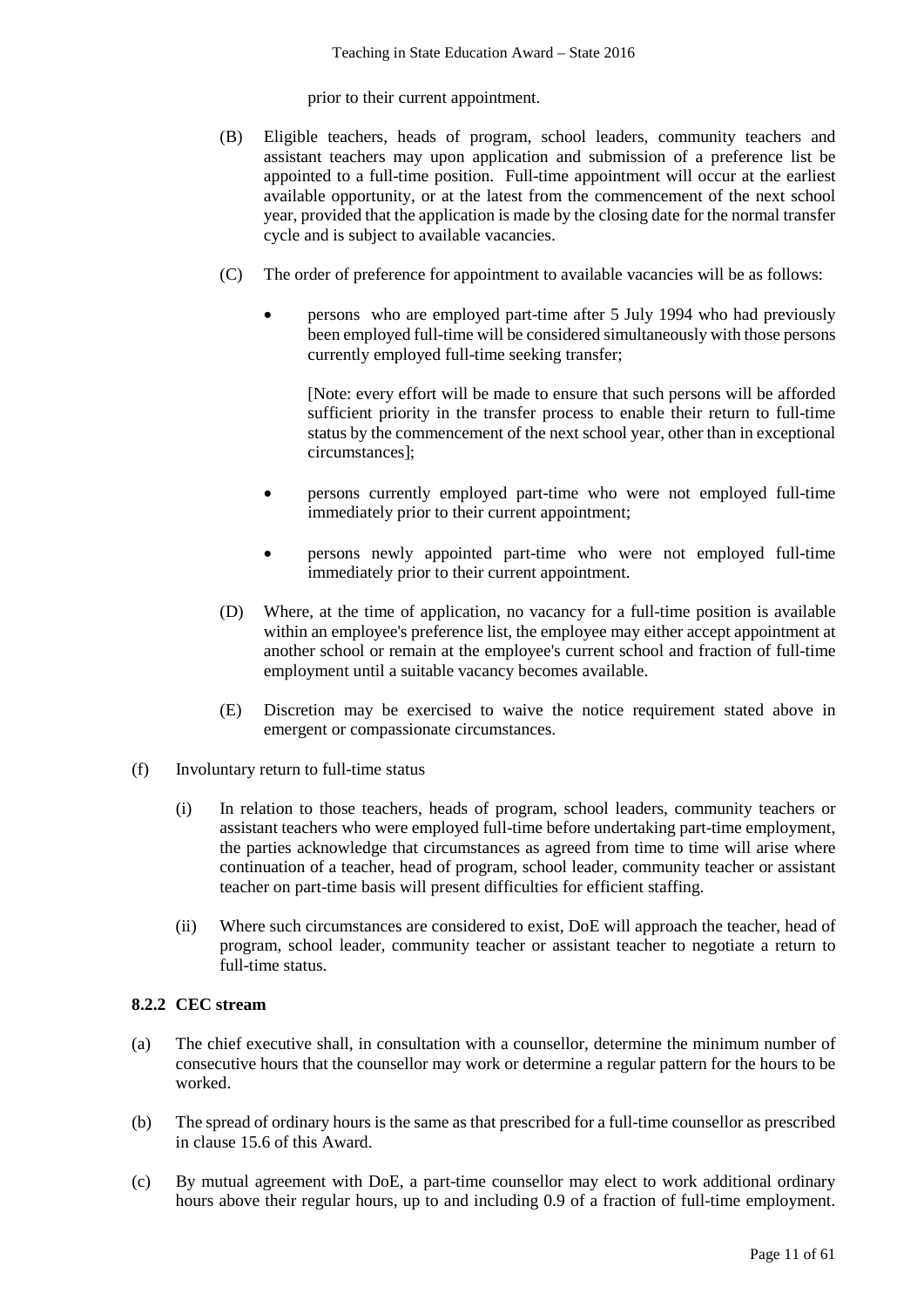The additional hours so worked are also to be taken into account in the *pro rata* calculation of all entitlements.

- (d) Any additional authorised hours worked above a part-time counsellor's regular hours and up to 7.25 hours and within the spread of ordinary hours on any one day shall be paid for at the ordinary hourly rate.
- (e) Any additional authorised hours worked above a part-time counsellor's regular hours, between 7.25 hours and 9.5 hours and within the spread of ordinary hours on any one day, shall be credited as accrued time at the rate of time for time.
- (f) Any additional authorised hours worked:
	- (i) above a part-time counsellor's regular hours and in excess of 9.5 hours within the spread of ordinary hours on any one day; or
	- (ii) outside the spread of ordinary hours on any one day;

shall be paid at the appropriate overtime rate prescribed in clause 18.

- (g) Where any such additional authorised hours are performed on a day not ordinarily worked by the part-time counsellor as part of their regular work pattern:
	- (i) such additional ordinary hours, within the spread of hours and to a total of 7.25 ordinary working hours per day, shall be paid for at the ordinary hourly rate which shall be taken into account in the *pro rata* calculation of all entitlements **or**, at the election of the employee, be credited as accrued time; and
	- (ii) such additional ordinary hours worked between 7.25 hours and 9.5 hours and within the spread of ordinary hours on any one day shall be credited as accrued time.
- (h) A part-time counsellor may be appointed to more than one position in the public sector provided that the maximum number of ordinary hours for which they are employed shall not exceed 72.5 hours per fortnight.
- (i) A part-time counsellor may be engaged for between 0.1 and 0.9 of full-time employment.

## **8.3 Casual employment**

Clause 8.3 does not apply to the CTAT stream.

## **8.3.1 THSL stream**

- (a) A supply teacher is one who is employed from time to time to replace a teacher who is absent for a period of at least 2 hours or for no more than five continuous days in one vacancy or to fill incidental teacher vacancies as they arise at a school.
- (b) (i) A supply teacher shall receive payment at the Band 3 Step 1 level and a casual loading of 23%.
	- (ii) The daily rate of a supply teacher shall be calculated at 1/10 of the fortnightly salary of Band 3 Step 1 plus the casual loading of 23%.
- (c) The minimum period of engagement of a supply teacher shall be 2 hours on any one day.
- (d) Where an engagement of less than a full day includes the mid-morning break the supply teacher shall receive payment for this time.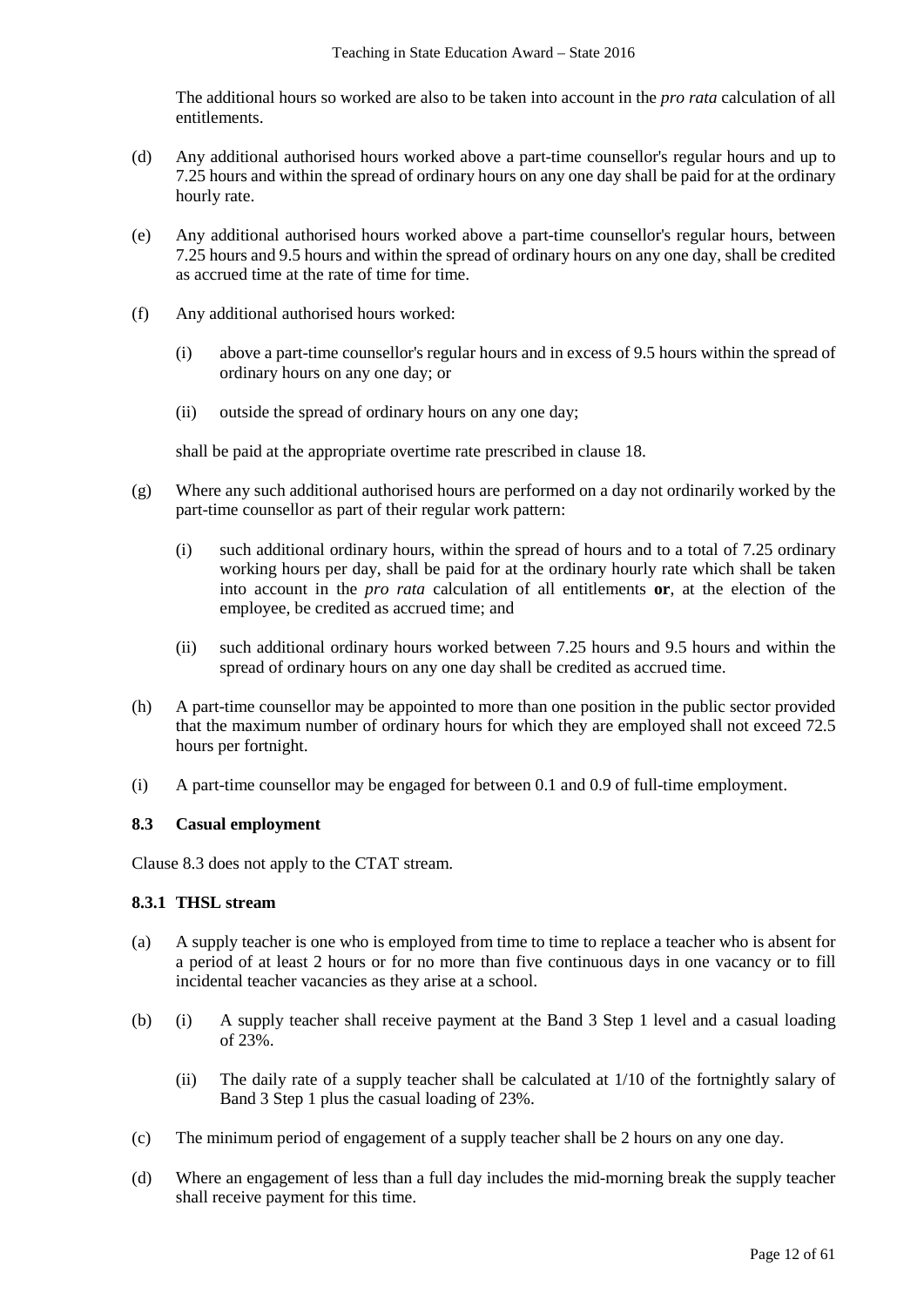- (e) A supply teacher will not be required to attend to after school bus duty.
- (f) Where a supply teacher is engaged across the lunch break and is used for lunchtime playground duty, provision will be made to ensure that the teacher has access to a reasonable break during the lunch period.
- (g) If a supply teacher is engaged for less than a school day they are not required to attend to lunch time playground duty following the end of the period of a morning engagement or prior to their commencement of duty for an afternoon engagement.

## **8.3.2 CEC stream**

- (a) A casual counsellor means an employee other than a part-time counsellor who is engaged as a casual on an hourly basis to work for less than the ordinary working hours of full-time employment.
- (b) The engagement of casual counsellors shall not be utilised by the chief executive to permanently fill any full-time position.
- (c) A casual counsellor shall be paid 23% in addition to the ordinary hourly award rates of pay for the class of work upon which such counsellor is engaged. Each engagement stands alone, with a minimum payment as for 2 hours' work made in respect to each engagement. Where applicable, a casual counsellor is further entitled to the provisions of overtime, weekend penalty rates and payment for work performed on public holidays.
- (d) In addition to the provisions of clause 8.3.2(c), a casual counsellor is also entitled to payment of any applicable award allowances (excluding locality allowance) based *pro rata* on the number of hours worked in relation to the ordinary hours of the award classification.
- (e) A casual counsellor is entitled to increments in accordance with clause 12.11.

## **8.4 Temporary teacher**

- (a) A temporary teacher is a teacher engaged to fill a temporary vacancy in a school. The minimum engagement of a temporary teacher will be no less than five days. The maximum engagement should be no more than one school year.
- (b) A teacher may be engaged in a temporary capacity provided that they have at least provisional registration with the Queensland College of Teachers.
- (c) Apart from probationary employment, a teacher who maintains provisional registration may only be engaged in a temporary capacity.

## **8.5 Recognition of previous service**

There may be recognition of previous service subject to conditions.

*Note: Where a directive about recognition of previous service and employment covers an employee, the provisions of the directive apply to the employee to the extent it provides a more generous entitlement.*

#### **8.6 Probationary employment**

#### **8.6.1 THSL and CTAT streams**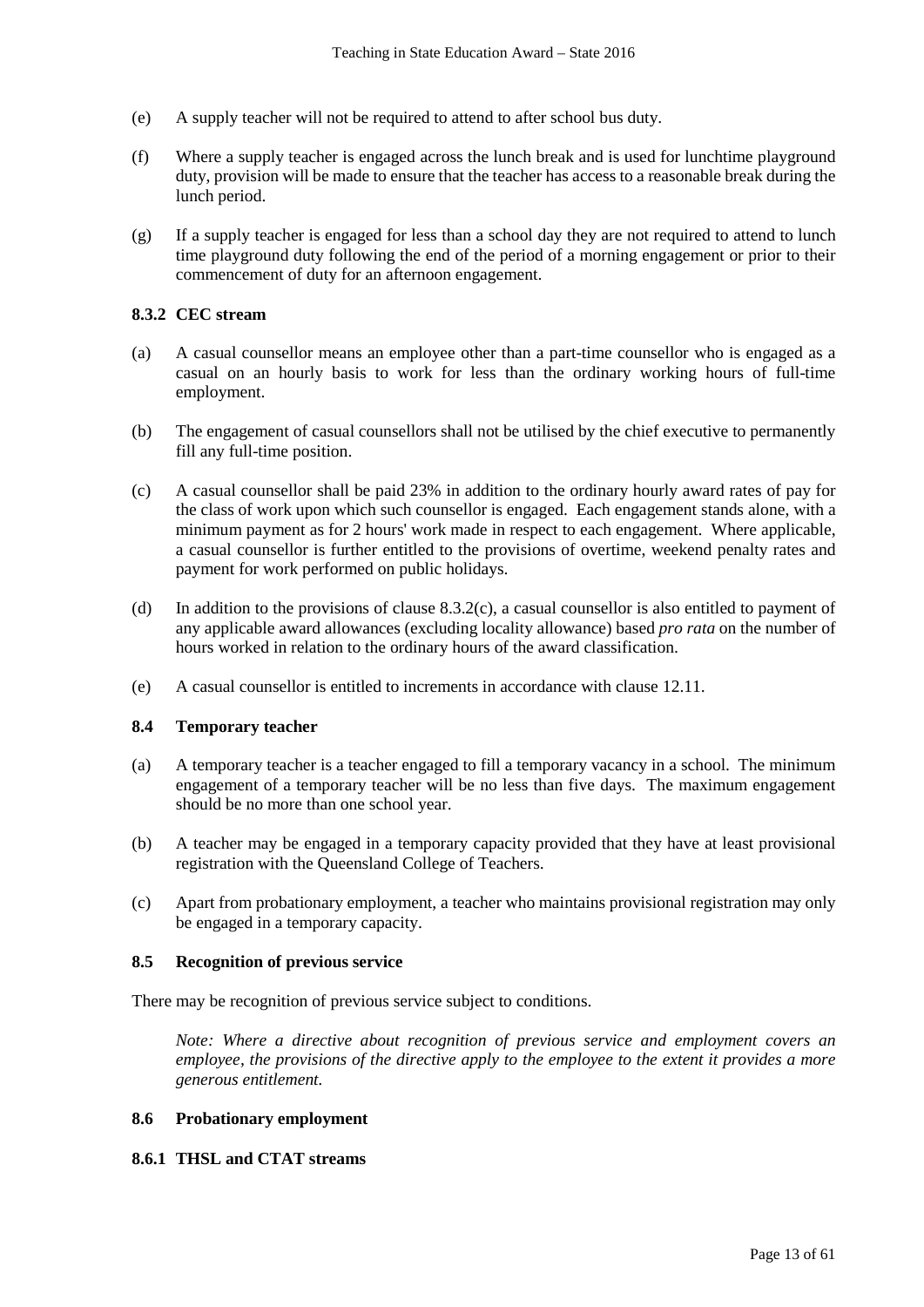- (a) Teachers, newly appointed heads of program and school leaders, community teachers and assistant teachers commencing employment will, subject to clauses  $8.6.1(b)$ , (c) and (g), serve a probationary period of 8 months from commencement.
- (b) Heads of programs and school leaders who have already served a probationary period in Queensland state schools (i.e. those on promotion) will not be subject to a further probationary period.
- (c) Upon application, the 8 month probationary period may be shortened at the discretion of the Assistant Director General - Human Resources.
- (d) There will be a system of performance appraisals during the 8 month period incorporating an interim performance review at approximately 3 months by the principal/supervisor (or their delegate), and a formal performance report at approximately 6 months by the principal/supervisor (or their delegate) either confirming permanent appointment or recommending termination of employment. An appropriate course of action will be developed by the principal/supervisor in consultation with the teacher, head of program, school leader, community teacher or assistant teacher.
- (e) Copies of the probation reports are to be provided to the teacher, head of program, school leader, community teacher or assistant teacher and the relevant Regional Office of DoE.
- (f) Performance reports by the principal/supervisor (or their delegate) recommending termination of employment will be reviewed by an advisory board established for that purpose.
- (g) An extension of probation may be granted in exceptional circumstances. Examples include illness, other acceptable absences, or other exceptional circumstances approved by the Executive Director - Human Resources.

## **8.6.2 CEC stream**

- (a) Except where DoE and a counsellor agree to a different period or no period of probation prior to commencement of employment, the engagement of a full-time or part-time counsellor will in the first instance be subject to a probationary period of 3 months duration. If a period of probation of longer than 3 months is agreed, it must:
	- (i) be agreed in writing; and
	- (ii) be a reasonable period having regard to the nature and circumstances of the employment.
- (b) DoE may terminate the employment of a counsellor who is on probation at any time during the probationary period.
- (c) Where a counsellor's service is considered satisfactory or where a counsellor's service exceeds the designated probationary period or agreed extension the counsellor's appointment will be deemed to be confirmed.

## **8.7 Equal employment opportunity**

- (a) This Award will achieve the principal objects specified in sections  $4(i)$ , (i) and (p) of the Act. The parties will respect and value the diversity of employees through helping to prevent and eliminate discrimination. The parties are committed to the principles of equity and merit.
- (b) In addition, nothing in this Award is to be taken to allow any conduct or treatment, either direct or indirect, which would:
	- (i) contravene the *Anti-Discrimination Act 1991*; or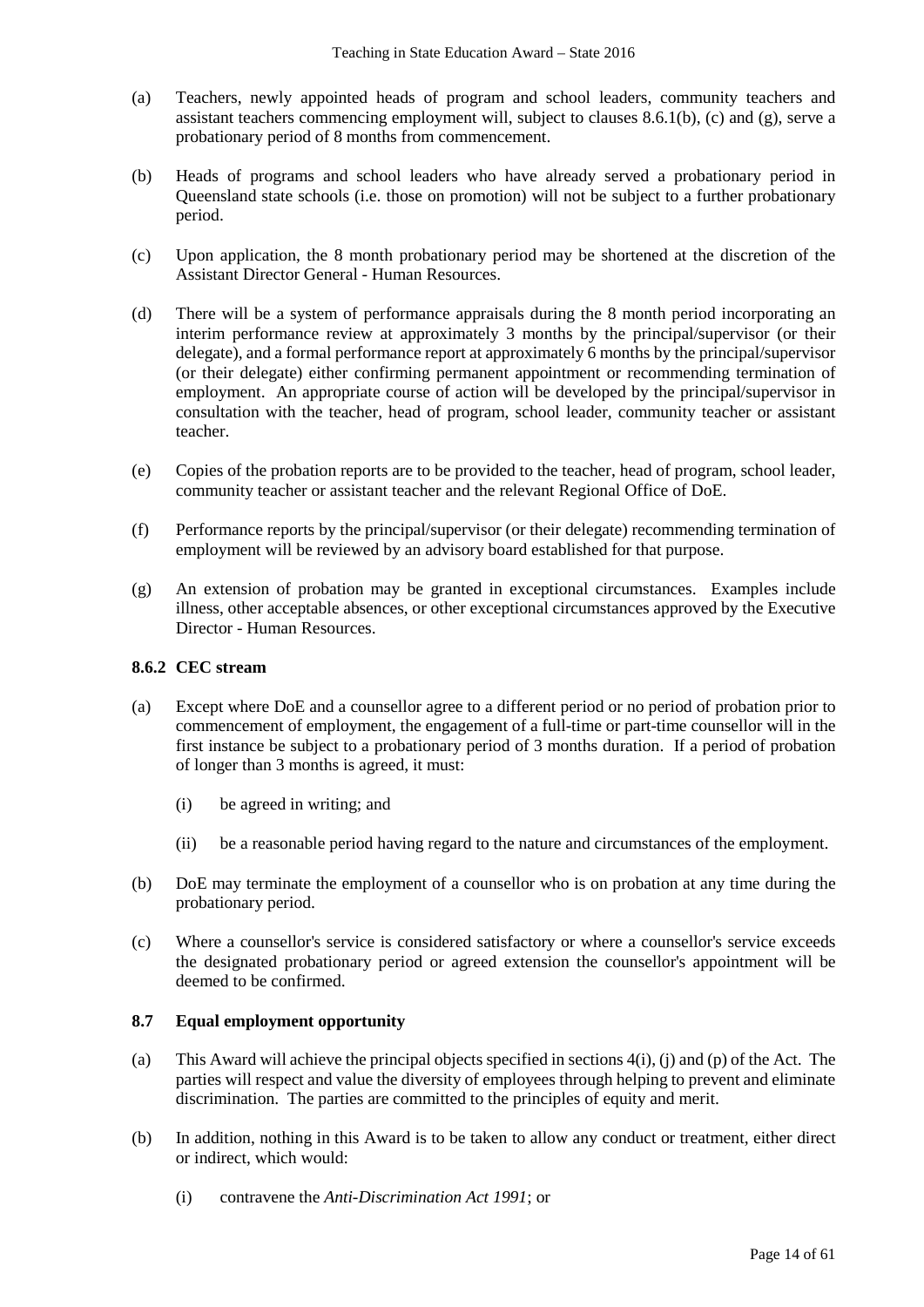- (ii) discriminate on the basis of family responsibilities.
- (c) The implementation of change will be closely monitored to ensure that there is no adverse impact in terms of existing equity provisions or in terms of creating any new situation of inequity.

## **8.8 Anti-discrimination**

- (a) In fulfilling their obligations under this Award, the parties must take reasonable steps to ensure that neither the Award provisions nor their operation are directly or indirectly discriminatory in their effects. Discrimination includes:
	- (i) discrimination on the basis of sex, relationship status, family responsibilities, pregnancy, parental status, breastfeeding, age, race, impairment, religious belief or religious activity, political belief or activity, trade union activity, lawful sexual activity, gender identity, sexuality and association with, or in relation to, a person identified on the basis of any of the above attributes;
	- (ii) sexual harassment; and
	- (iii) racial and religious vilification.
- (b) Nothing in clause 8.8 is to be taken to affect:
	- (i) any different treatment (or treatment having different outcomes) which is specifically exempted under the *Anti-Discrimination Act 1991*;
	- (ii) an employee, DoE or registered organisation, pursuing matters of discrimination, including by application to the Australian Human Rights Commission/Anti-Discrimination Commission Queensland.

## **9. Termination of employment**

#### **9.1 Notice of termination by DoE**

Notice of termination by DoE is provided for in Division 13 of the QES. Clauses 9.2 to 9.5 supplement the QES provisions.

#### **9.2 Notice of termination by an employee**

- (a) Unless otherwise agreed between DoE and an employee the notice of termination required by an employee, other than a casual employee, will be two weeks or two weeks' salary forfeited in lieu.
- (b) If an employee fails to give the required notice DoE will have the right to withhold monies due to the employee with a maximum amount equal to the ordinary time rate of salary for the period of notice not provided.

## **9.3 Notice cannot be offset - CEC stream**

In the absence of mutual agreement between DoE and a counsellor, annual leave or any part thereof cannot be considered as or nominated as notice for the purpose of giving notice of termination of employment.

#### **9.4 Job search entitlement**

Where DoE has given notice of termination to an employee for reasons other than redundancy, the employee must be allowed up to one day's time off without loss of pay for the purpose of seeking other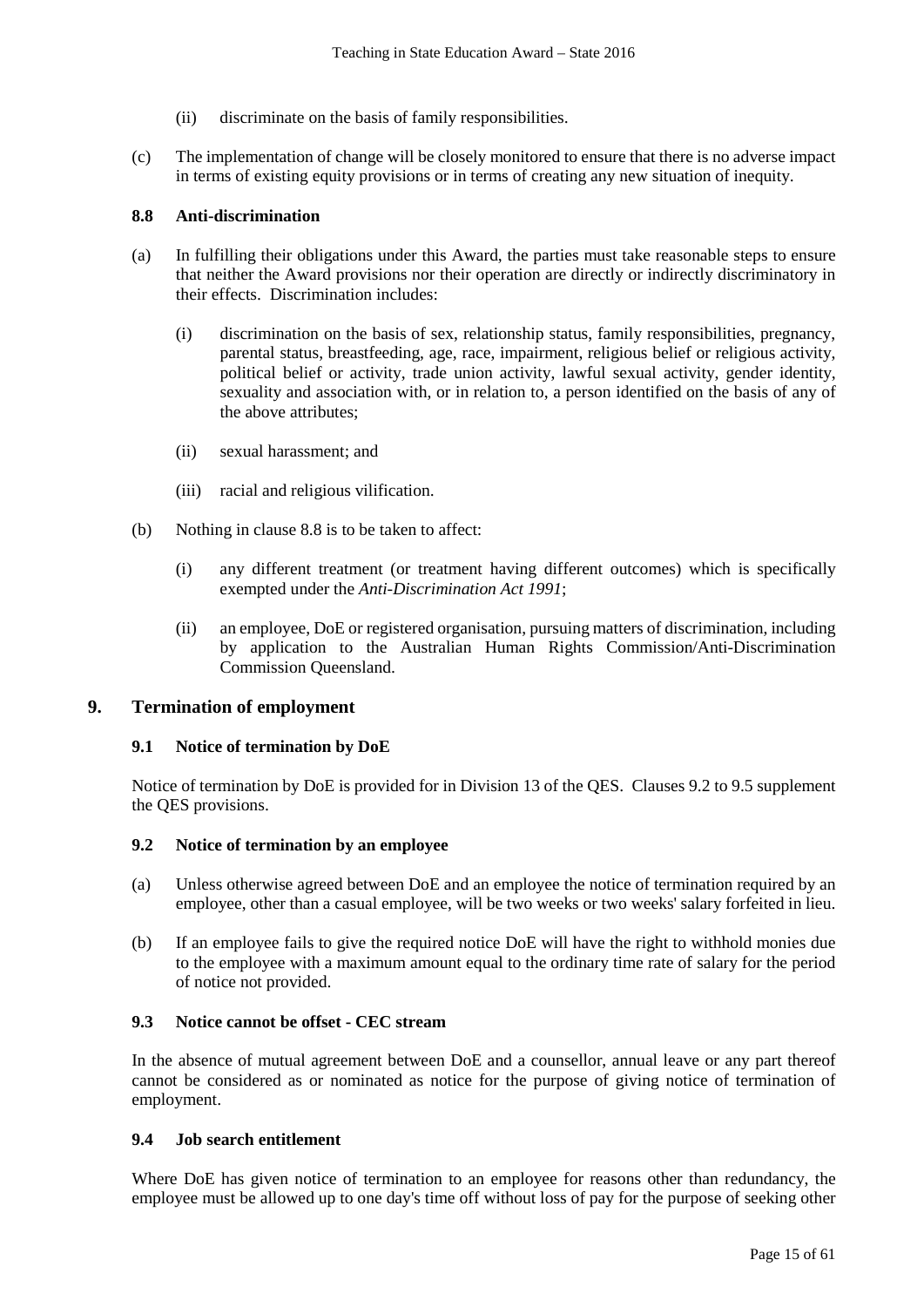employment. The time off is to be taken at times that are convenient to the employee after consultation with DoE.

## **9.5 Statement of employment**

DoE shall, in the event of termination of employment, provide upon request to an employee who has been terminated a written statement specifying the period of employment and the classification or type of work performed by the employee.

## **10. Redundancy**

### **10.1 Redundancy pay**

Redundancy pay is provided for in Division 13 of the QES. Clauses 10.2 to 10.7 supplement the QES provisions.

*Note: Where a directive about redundancy and retrenchment covers an employee, the provisions of the directive apply to the employee to the extent it provides a more generous entitlement.*

### **10.2 Consultation before termination**

- (a) Where DoE decides that it no longer wishes the job an employee/s has been doing to be done by anyone, and this is not due to the ordinary and customary turnover of labour, and that decision may lead to termination of employment, DoE shall consult the employee/s directly affected and, where relevant, their union/s.
- (b) The consultation shall take place as soon as it is practicable after DoE has made a decision which will invoke the provisions of clause 10.2(a) and shall cover the reasons for the proposed terminations and measures to avoid or minimise the terminations and/or their adverse effects on the employee/s concerned.
- (c) For the purpose of the consultation DoE shall, as soon as practicable, provide in writing to the employee/s concerned and, where relevant, their union/s, all relevant information about the proposed terminations including the reasons for the proposed terminations, the number and categories of employees likely to be affected, the number of workers normally employed and the period over which the terminations are likely to be carried out.
- (d) Notwithstanding the provision of clause 10.2(c), DoE shall not be required to disclose confidential information, the disclosure of which would be adverse to DoE's interests.

#### **10.3 Transfer to lower paid duties**

- (a) Where an employee is transferred to lower paid duties by reason of redundancy the employee shall be entitled to the same period of notice of transfer as the employee would have been entitled to if the employee's employment had been terminated under the redundancy pay provisions of the QES.
- (b) DoE may, at DoE's option, make payment in lieu thereof of an amount equal to the difference between the former amounts DoE would have been liable to pay and the new lower amount DoE is liable to pay the employee for the number of weeks of notice still owing.
- (c) The amounts must be worked out on the basis of:
	- (i) the ordinary working hours to be worked by the employee; and
	- (ii) the amounts payable to the employee for the hours including, for example, allowances, loadings and penalties; and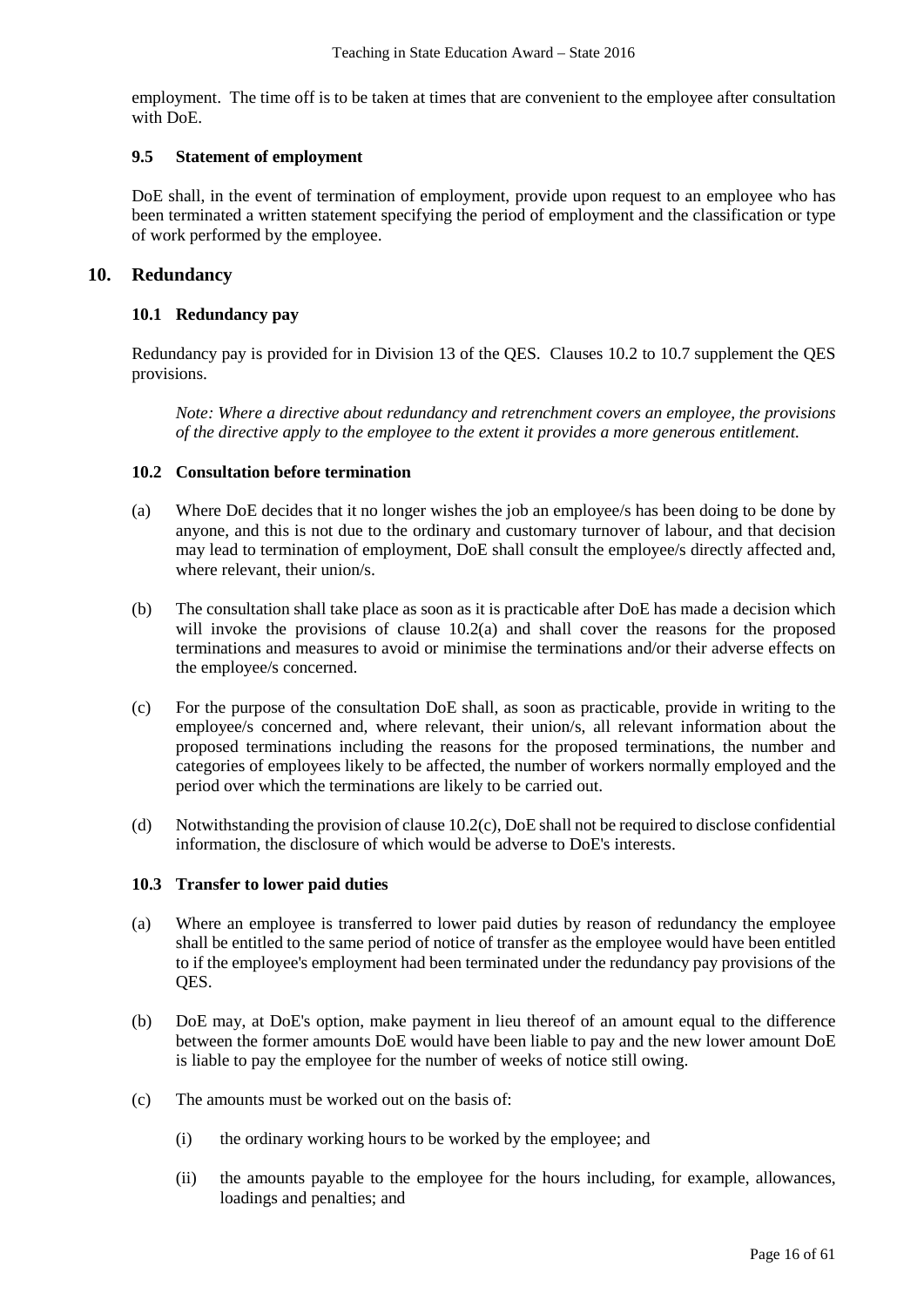(iii) any other amounts payable under the employee's employment contract.

## **10.4 Employee leaving during notice period**

An employee given notice of termination in circumstances of redundancy may terminate their employment during the period of notice. The employee is entitled to receive the benefits and payments they would have received under this clause had they remained in employment until the expiry of the notice, but is not entitled to payment instead of notice.

## **10.5 Job search entitlement**

- (a) An employee given notice of termination in circumstances of redundancy must be allowed up to one day's time off without loss of pay during each week of notice for the purpose of seeking other employment.
- (b) If the employee has been allowed paid leave for more than one day during the notice period for the purpose of seeking other employment the employee must, at the request of DoE, produce proof of attendance at an interview or the employee will not receive payment for the time absent. For this purpose a statutory declaration will be sufficient.
- (c) Clause 10.5 applies instead of clause 9.4 in cases of redundancy.

### **10.6 Alternative employment**

DoE, in a particular case, may make application to the Commission to have the general severance pay prescription amended if DoE obtains acceptable alternative employment for an employee.

#### **10.7 Employees exempted**

Clauses 10.1 to 10.6 shall not apply:

- (a) where employment is terminated as a consequence of misconduct on the part of the employee; or
- (b) to an employee engaged for a specific period or task/s; or
- (c) to a casual employee; or
- (d) to an employee with less than one year's continuous service, in which case the general obligation on DoE should be no more than to give the relevant employee an indication of the impending redundancy at the first reasonable opportunity and to take such steps as may be reasonable to facilitate the obtaining by the employee of suitable alternative employment.

## **11. Consultation - Introduction of changes**

#### **11.1 DoE's duty to notify**

- (a) Where DoE decides to introduce changes in production, program, organisation, structure or technology that are likely to have significant effects on employees, DoE shall notify the employees who may be affected by the proposed changes and, where relevant, their union/s.
- (b) 'Significant effects' includes termination of employment; major changes in the composition, operation or size of DoE's workforce or in the skills required; the elimination or diminution of job opportunities or job tenure; the alteration of hours of work; the need for retraining or transfer of employees to other work or locations and the restructuring of jobs.
- (c) Where the Award makes provision for alteration of any of the matters referred to in clauses 11.1(a)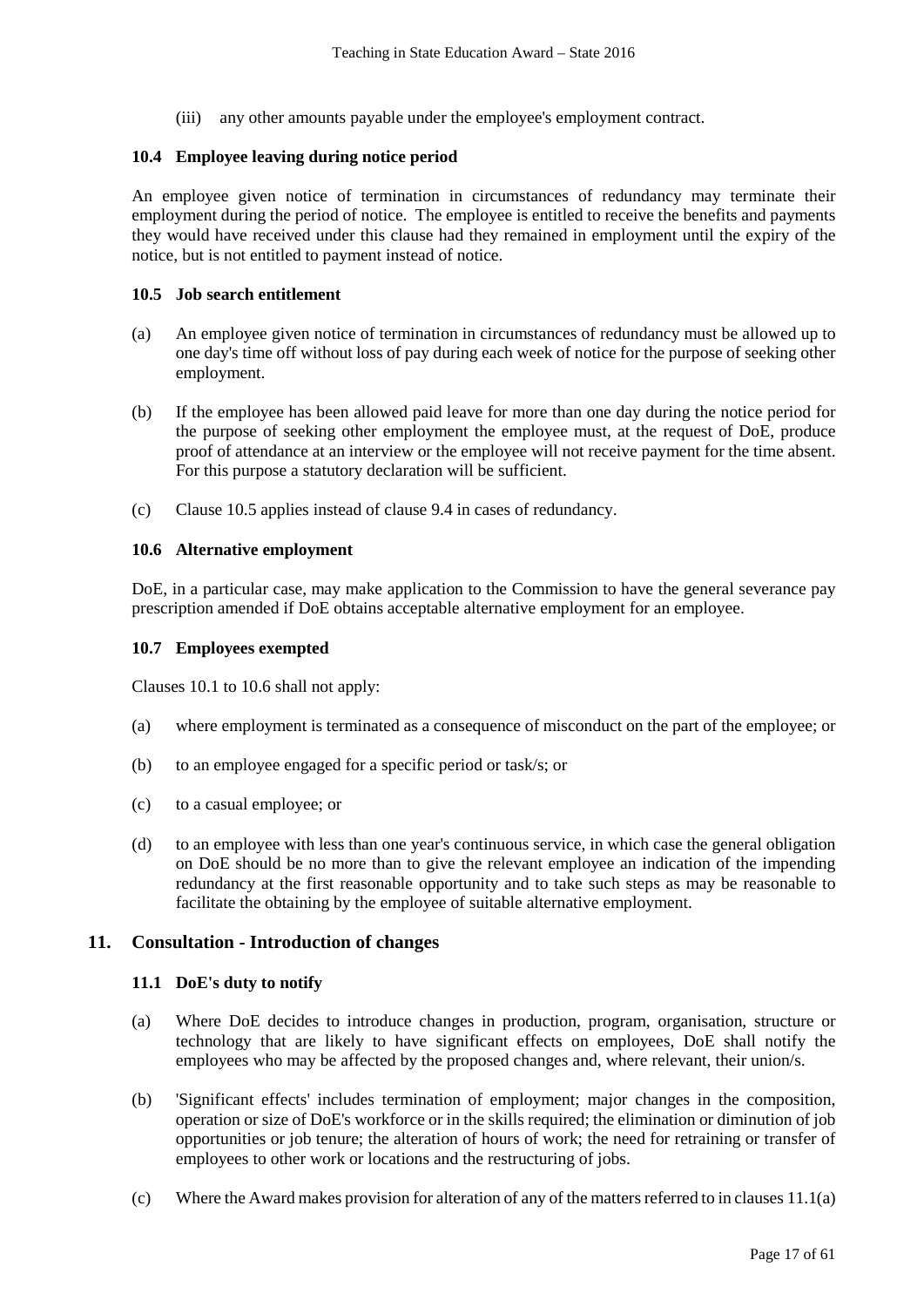and (b) an alteration shall be deemed not to have significant effect.

## **11.2 DoE's duty to consult over change**

- (a) DoE shall consult the employees affected and, where relevant, their union/s about the introduction of the changes, the effects the changes are likely to have on employees (including the number and categories of employees likely to be dismissed, and the time when, or the period over which, DoE intends to carry out the dismissals) and ways to avoid or minimise the effects of the changes (e.g. by finding alternate employment).
- (b) The consultation must occur as soon as practicable after making the decision referred to in clause 11.1.
- (c) For the purpose of such consultation DoE shall provide in writing to the employees concerned and, where relevant, their union/s, all relevant information about the changes including the nature of the changes proposed, the expected effects of the changes on employees, and any other matters likely to affect employees.
- (d) Notwithstanding the provision of clause 11.2(c) DoE shall not be required to disclose confidential information, the disclosure of which would be adverse to DoE's interests.

# **PART 4 - Minimum Salary Levels, Allowances and Related Matters**

## **12. Classifications and minimum salary levels**

## **12.1 Classification structure**

Employees covered by this Award are to be classified into one of three streams as follows:

#### (a) **THSL stream**

The THSL stream comprises teachers, heads of program and school leaders engaged by DoE.

#### (b) **CTAT stream**

The CTAT stream comprises community teachers and assistant teachers engaged by DoE.

## (c) **CEC stream**

The CEC stream comprises community education counsellors engaged by DoE.

#### **12.2 Allocation to stream and classification levels**

Allocation of an employee to the relevant stream and to a classification level within such stream shall be in accordance with the classification descriptors recorded in Schedule 1.

## **12.3 THSL Stream**

#### **12.3.1 Arrangements for executive principals**

- (a) The chief executive will not engage an executive principal in a school unless it has enrolments greater than 1600.
- (b) The employment conditions (including monetary and non-monetary incentives) for executive principals are contained within an instrument of appointment made under the provisions of the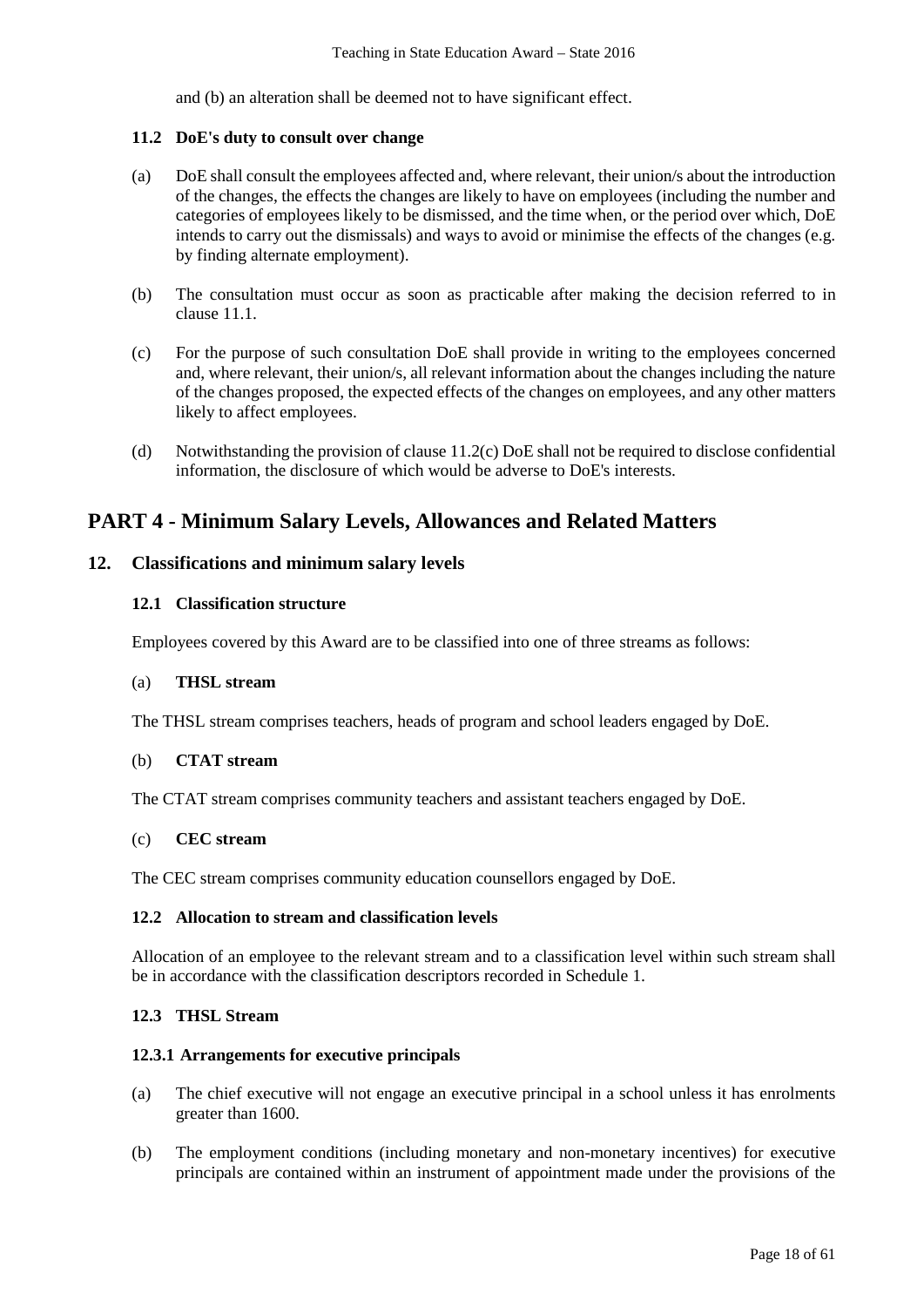*Public Service Act 2008* that protects the tenure of the employee and affords them reversionary rights.

## **12.3.2 Teachers**

- (a) Where DoE provides employment opportunities for high-calibre pre-service teachers to undertake school-based internships, interns will be appointed to the salary step of Band 1, Step 1.
- (b) A 3 year trained teacher will be appointed at Band 1 Step 1.
- (c) A 4 year trained teacher will be appointed at Band 2 Step 1.
- (d) A teacher admitted to the service as a 4 year trained teacher who has an approved bachelors degree with first and second degree honours from a recognised University plus one year of teachers' education or two approved degrees from a recognised University plus one year of teachers' education will commence on the salary prescribed for the second year of service.

## **12.3.3Deputy principals**

- (a) A deputy principal appointed to, or serving in, a secondary school will be remunerated in accordance with classification Band DSL3.
- (b) A deputy principal appointed to, or serving in, a position at a Band 9, 10 or 11 primary or special school will be remunerated in accordance with classification Band DSL2.
- (c) A deputy principal appointed to, or serving in, a school below Band 9 will be remunerated in accordance with classification Band DSL1.

#### **12.3.4 Heads of program and school leaders - changing bands**

- (a) On appointment to a head of program or school leader position at a higher salary band, the employee shall be paid at the salary step with the lowest salary that provides an increase of no less than one per cent compared to the salary of their substantive position.
- (b) A transfer to a lower band will only occur at the request of the employee or as a result of the relinquishment from position procedure or as a result of disciplinary action in accordance with the *Public Service Act 2008*.
- (c) In the case of an employee who requests a transfer to a lower band, the salary step at the lower band will have the same salary or, if no such salary step exists, the highest salary less than the salary of their substantive position. In circumstances where there are overlapping paypoints and where further progression is possible at the new salary band the employee will complete a total of no more than one year on the salary step on the lower band and the salary step at the higher band.
- (d) In other cases, the appropriate salary step will be determined in accordance with the disciplinary and appeal procedures provided under the *Public Service Act 2008*.

#### **12.3.5 HOSES and school leaders - re-evaluated positions**

(a) Where a position is assigned to a lower salary band as a result of a review of an evaluation, the employee shall be required to submit an application for relocation or elect to continue as a HOSES or as the principal of the school at the lower band and consequent salary level. The classification change shall take effect from the commencement of the next school year. Where practicable, relocations are to be effected by the start of the next school year. However where no relocation has been effected, the principal will be unattached pending subsequent relocation and may be required to perform such duties as directed by the relevant Regional Director of DoE.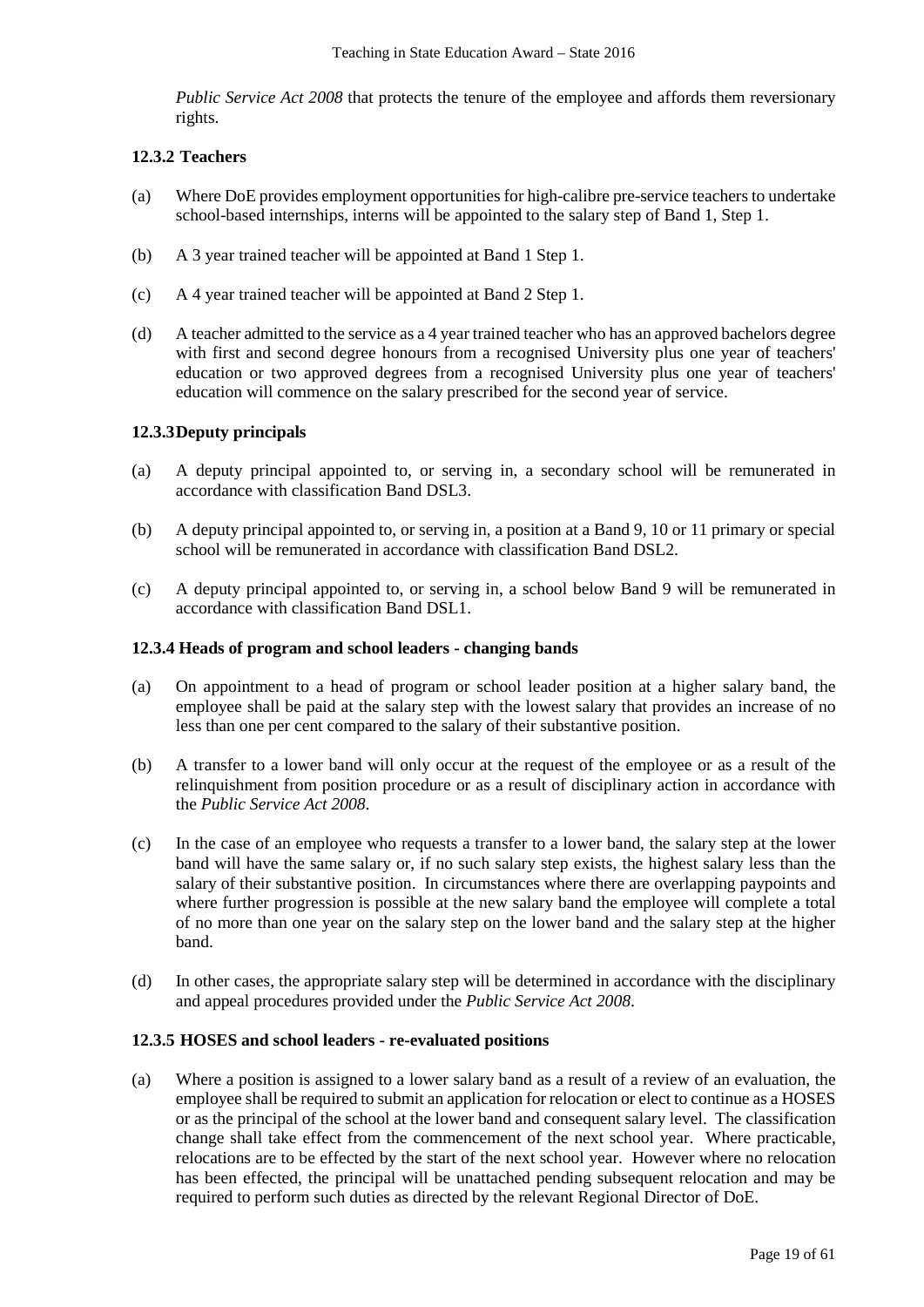(b) Where a position is assigned to a higher salary band and such progression would necessitate a merit selection for the incumbent, the position shall be filled by merit selection or relocation in order that the successful applicant can take up duty no later than the commencement of the next school year. The incumbent shall be unattached but shall relieve at the higher classification until the position has been filled.

#### **12.3.6 Heads of program and school leaders - job evaluation**

- (a) A total evaluation of head of program and school leader positions will be conducted at least once every three years.
- (b) Where a position is the subject of rapid and substantial change, an application may be made to review the evaluation of a position. Where an application to review the evaluation of a position is refused, the applicant may appeal the decision to an Evaluation Review Committee established for that purpose.
- (c) Other reviews of evaluations will be conducted as deemed appropriate from time to time by the Evaluation Review Committee.
- (d) Evaluation Review Committee
	- (i) A joint Evaluation Review Committee will be established comprising nominees of DoE and the QTU.
	- (ii) The terms of reference of the Evaluation Review Committee will be:
		- (A) to establish agreed procedures for re-evaluation of positions;
		- (B) to establish agreed procedures for determining the anticipated evaluation of new or changing positions;
		- (C) to review and make recommendations on evaluations conducted by DoE of heads of program and school leaders and any other position to which this Award applies;
		- (D) to review guidelines used by DoE in the evaluation of such positions;
		- (E) to identify anomalies and inequities in the evaluation process or its application or in the classification structure and to recommend changes to rectify them; and
		- (F) to prepare an Annual Report on the activities of the Evaluation Review Committee for the chief executive and QTU.
	- (iii) Subject to amendments made in accordance with the terms of this Award, the evaluation methodology will be consistent with that lodged with the Industrial Registrar in 1991.
	- (iv) No change to the evaluation methodology or the classification structure will be made unless approved by the Commission.
	- (v) Review of evaluation
		- (A) The band level of all vacant HOSES's and principal's positions will be reviewed prior to decisions regarding the filling of any position being advertised for merit selection or being made available for relocation. Otherwise the evaluation of a position shall occur where significant changes are identified to the role of the position since it was last evaluated.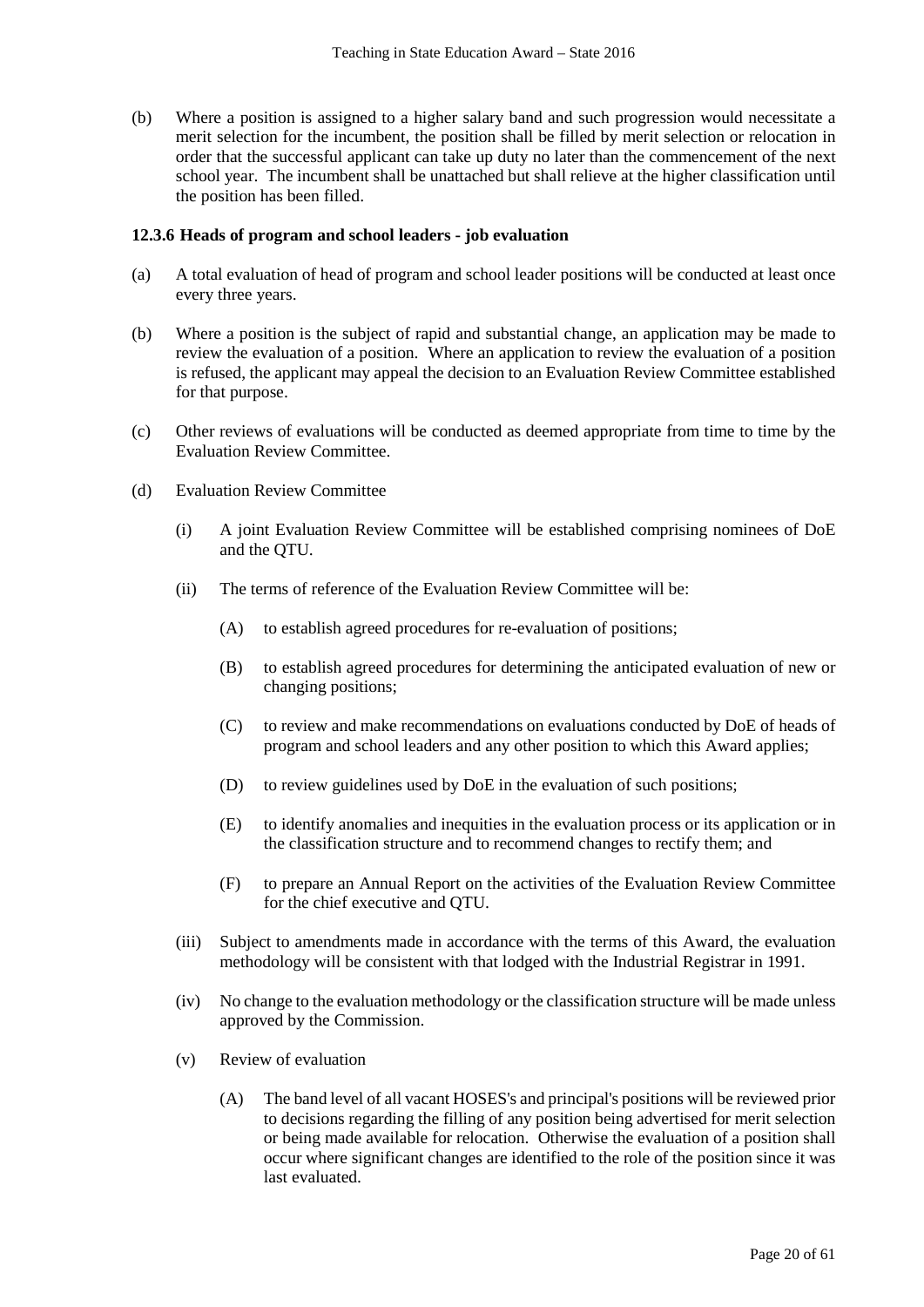(B) The evaluation of a principal's position may be requested by the incumbent principal, Regional Director, Executive Director - Human Resources or the Evaluation Review Committee. Applications shall be made in term one each year in order that evaluations are determined by the Evaluation Review Committee and resultant recommendations approved by the Assistant Director-General - Human Resources as soon as practicable thereafter but no later than the end of term 2 each year.

## **12.3.7 Education Officers (Special Duties)**

- (a) Teachers
	- (i) Teachers who are seconded as Education Officers (Special Duties) shall be entitled to an additional \$355.80 per fortnight which shall be treated as salary.
	- (ii) Such teachers will be entitled to progress from one salary step to the next in accordance with the provisions of clause 12.9.1(a).
	- (iii) Secondment as an Education Officer (Special Duties) will not alter the date at which a teacher is entitled to an annual increment.
- (b) Heads of program and school leaders
	- (i) Heads of program and school leaders, other than principals, who are seconded as Education Officers (Special Duties) shall be entitled to payment at the same salary step of the next salary band during the period of secondment.
	- (ii) Such heads of program and school leaders will be entitled to progress from one salary step to the next at the higher salary band in accordance with the provisions of clause 12.9.3.
	- (iii) Secondment as an Education Officer (Special Duties) will not alter the date at which a head of program or school leader is entitled to an annual increment.

## **12.4 CTAT stream**

- (a) A community teacher A in the first year of service shall be appointed at Step 3 of the CTAT stream.
- (b) A community teacher B in the first year of service shall be appointed at Step 1 of the CTAT stream.
- (c) An assistant teacher in the first year of service shall be appointed at Step 1 of the CTAT stream.

## **12.5 CEC stream**

- (a) Community education counsellors not holding a diploma, advanced diploma or equivalent qualification, including those persons currently enrolled and pursuing such a qualification, shall be appointed to Level 1 Step 1 of the CEC stream and progress by annual increments based upon full-time service requirements.
- (b) Community education counsellors holding a diploma, advanced diploma or equivalent qualification upon appointment or upon later completion of such a qualification shall be appointed to Level 2 Step 1 of the CEC stream and progress by annual increments based upon full-time service requirements.
- (c) Community education counsellors holding a degree or equivalent qualification shall be appointed to Level 3 Step 1 of the CEC stream and progress by annual increments based upon full-time service requirements.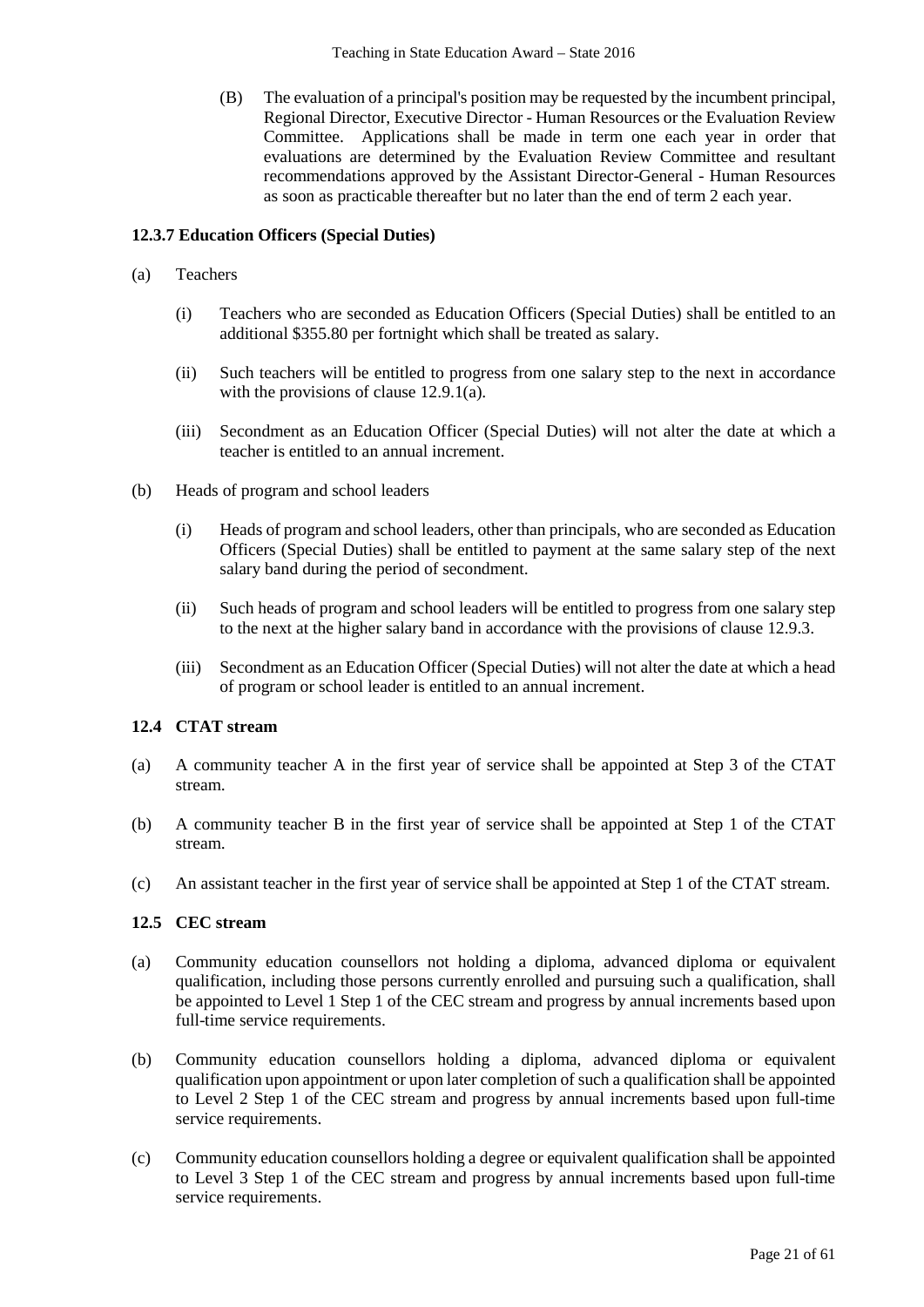(d) Community education counsellors appointed to selected positions operating at a regional or statewide level shall be appointed to Level 4 Step 1 of the CEC stream and progress by annual increments based upon full-time service requirements. Appointment to Level 4 shall be by way of successful application to specific vacant positions.

### **12.6 Minimum salary levels**

#### **12.6.1THSL stream**

#### (a) **Teachers**

The minimum salaries payable to teachers are prescribed in the table below:

| 2 and 3 year trained | 4 year trained | Award Rate <sup>1</sup><br><b>Per Fortnight</b><br>$\mathbf{\$}^2$ | <b>Annual</b><br>Salary <sup>3</sup><br>$\mathbb{S}^2$ |
|----------------------|----------------|--------------------------------------------------------------------|--------------------------------------------------------|
| <b>Band 1</b>        |                |                                                                    |                                                        |
| Step 1               |                | 2,181                                                              | 56,900                                                 |
| Step 2               |                | 2,240                                                              | 58,439                                                 |
| Step 3               |                | 2,312                                                              | 60,318                                                 |
| Step 4               |                | 2,389                                                              | 62,327                                                 |
| <b>Band 2</b>        |                |                                                                    |                                                        |
| Step 1               | Step 1         | 2,454                                                              | 64,022                                                 |
| Step 2               | Step 2         | 2,584                                                              | 67,414                                                 |
| Step 3               | Step 3         | 2,714                                                              | 70,806                                                 |
| Step 4               | Step 4         | 2,845                                                              | 74,223                                                 |
| Step 5               | Step 5         | 2,977                                                              | 77,667                                                 |
| <b>Band 3</b>        |                |                                                                    |                                                        |
| Step 1               | Step 1         | 3,086                                                              | 80,511                                                 |
| Step 2               | Step 2         | 3,196                                                              | 83,380                                                 |
| Step 3               | Step 3         | 3,305                                                              | 86,224                                                 |
| Step 4               | Step 4         | 3,422                                                              | 89,277                                                 |

*Notes:*

- 1. Includes the arbitrated wage adjustment payable under the 1 September 2018 Declaration of General Ruling.
- 2. Rounded to the nearest dollar.
- 3. Annual salaries (fortnightly rate x 26.089) are for reference purposes only.

#### (b) **Casual teacher - centres of continuing secondary education/secondary colleges**

(i) A teacher employed on a casual basis to teach courses in centres of continuous secondary education/secondary colleges shall be paid at the following rate per hour of programmed student contact (amended at the same time and by the same percentage as the rate of pay of Band 2 Step 5):

| <b>Internally Assessed Courses</b> | $$110.80$ per hour |
|------------------------------------|--------------------|
| <b>Externally Assessed Courses</b> | $$95.89$ per hour  |

- (ii) Guidance personnel employed on a casual basis shall be paid at the rate of \$72.92 per hour.
- (iii) A teacher-librarian employed on a casual basis shall be paid at the rate of \$72.92 per hour.
- (c) **Senior teacher**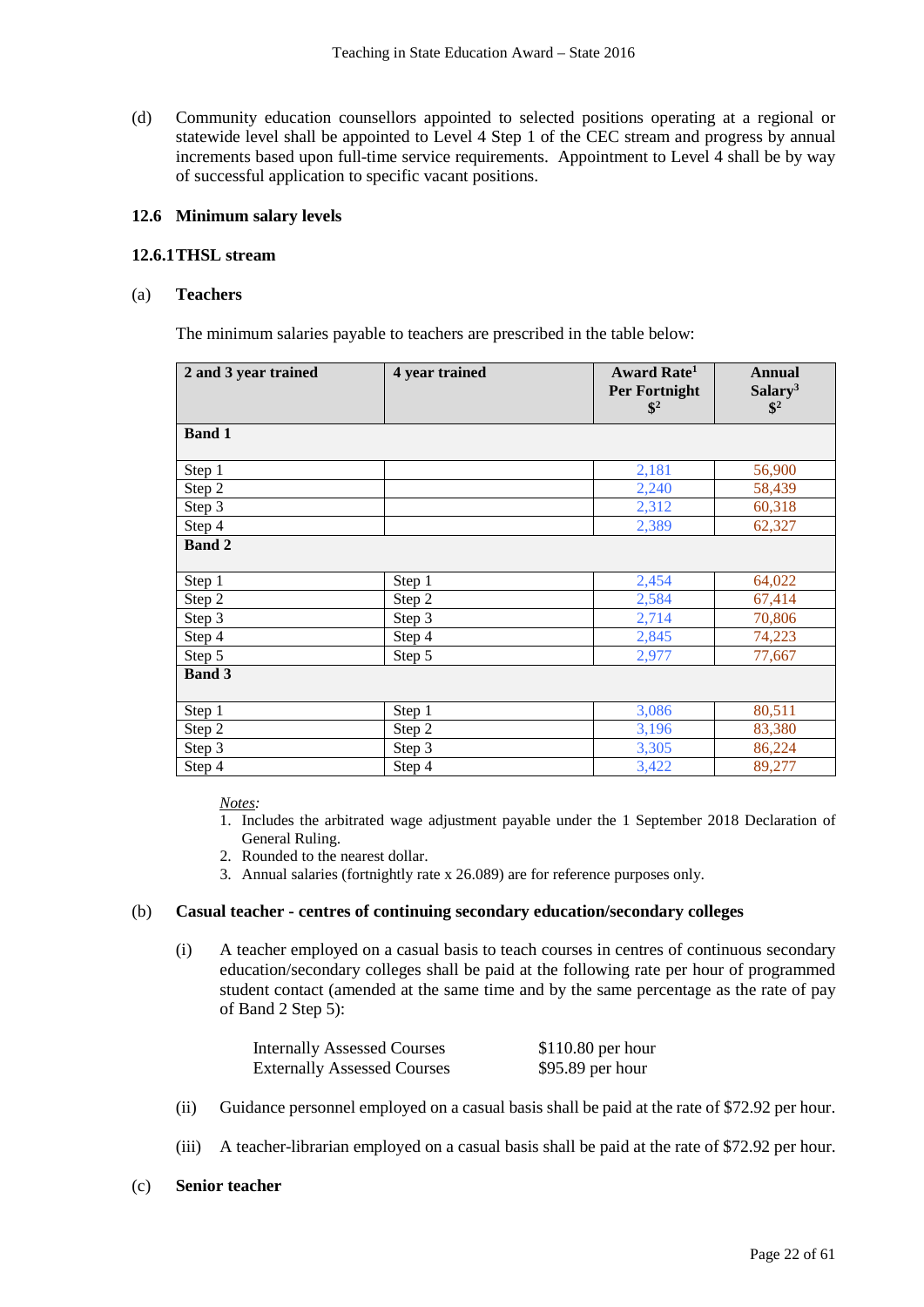#### (i) Access

- (A) In the case of a permanent teacher, a senior teacher is a teacher who:
	- 1. has completed nine years full-time teaching or equivalent and at that time:
		- a. has been on the classification Band 3 Step 4 for a period of at least 12 months; or
		- b. in the case of a 3 year trained teacher, has been on the classification band of at least Band 2 Step 5 for a period of 12 months (but is yet to satisfy clause  $12.6.1(c)(i)(A)(1.a.);$  and
	- 2. signs an undertaking in accordance with Schedule 2; and
	- 3. is entitled, subject to clause 12.6.1(c)(vii), to the relevant salary/allowance prescribed in clause 12.6.1(c)(ii) for a senior teacher.
- (B) In the case of a temporary teacher, a senior teacher is a teacher who, in addition to satisfying the conditions of clause  $12.6.1(c)(i)$ , obtains an engagement to a specific school for a period of at least three school terms.
- (C) In cases where a temporary teacher does not access the classification of senior teacher there can be no requirement or expectation that higher level duties consistent with this clause will be performed.
- (ii) Minimum salary/allowance
	- (A) The minimum salary of a 4 year trained senior teacher shall be \$3,573 per fortnight.
	- (B) A 3 year trained senior teacher shall receive an additional \$151.00 per fortnight in addition to other entitlements under clause 12.6.1 which is to be regarded as salary. The allowance is determined by subtracting the rate for Band 3 Step 4 from the 4 year senior teacher rate.
- (iii) Process for determining eligibility for senior teacher
	- (A) DoE will initiate advice to the teacher via the principal regarding the teacher's eligibility to be a senior teacher, which will:
		- 1. be in writing and identify the date of eligibility; and
		- 2. be provided in a timely manner prior to the date of eligibility.
	- (B) A teacher will not be prejudiced by not having complied with clause  $12.6.1(c)(iv)$ due to circumstances beyond the control of the employee.
- (iv) Senior teacher undertaking

The teacher will sign an undertaking in accordance with Schedule 2 that states:

- (A) the teacher will commit to teaching excellence and a leadership role amongst teachers by performing higher level duties that:
	- 1. provide leadership in curriculum implementation, resource development and enhancement of student learning (Indicative tasks: adopting a facilitative role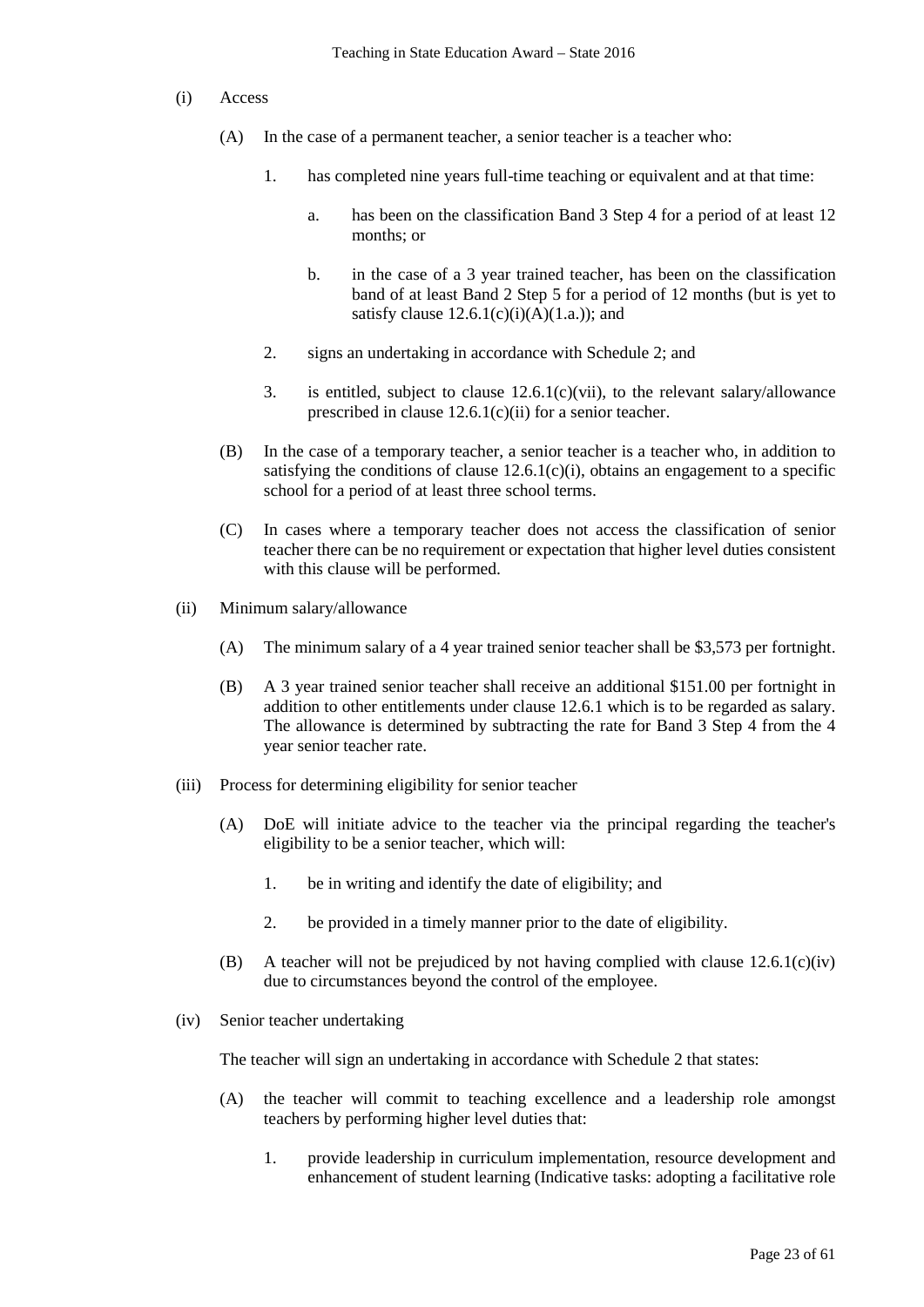to support the implementation of new syllabuses, year level coordinator, subject area coordinator, project activity);

- 2. develop positive relationships with the school community and students, both individually and collectively (Indicative tasks: membership of relevant internal and external school/community committees, involvement in school sporting/cultural activities);
- 3. contribute to the support and professional development of other teachers (Indicative tasks: mentoring, modelling effective teaching strategies and classroom management matters, project activity, supervising/coordinating pre-service teachers).

The indicative tasks provided are not intended to be exhaustive.

(B) The teacher will develop a draft personal action plan (see Schedule 2) as soon as is reasonably practicable following the signing of the undertaking. The draft personal action plan should identify tasks consistent with one or more of the higher level duties identified above.

The draft personal action plan will be provided to the principal for approval.

- (C) The teacher acknowledges that the teacher will be involved in the process of performance development (including identification of any developmental training needs which may be necessary to enhance the teacher's ability to fulfil the higher level duties) in accordance with the process developed between QTU and DoE.
- (v) Senior teachers

The additional higher level duties of a senior teacher will not be so frequent or onerous as to detract from the senior teacher's primary role as a teacher. The normal classroom teaching load of a senior teacher may be adjusted when necessary from time to time at the discretion of the principal and within available resources.

(vi) Record keeping

The principal will retain the signed undertaking and approved personal action plan with the teacher retaining a copy of each.

- (vii) Failed undertaking
	- (A) If a senior teacher does not comply with the terms of the undertaking, the principal will outline the nature of the non-compliance to the teacher and provide the teacher with an opportunity to provide an explanation. If the teacher does not provide an explanation to the satisfaction of the principal, then the principal will provide a written determination to the teacher outlining the teacher's non-compliance with the undertaking and the teacher will, for a period of 12 months from the date of the principal's written determination:
		- 1. revert to the classification of Band 3 Step 4 in the case of the teacher receiving the salary prescribed in clause  $12.6.1(c)(ii)(A)$ ; or
		- 2. no longer receive the allowance in the case of a teacher receiving the allowance prescribed in clause  $12.6.1(c)(ii)(B)$ .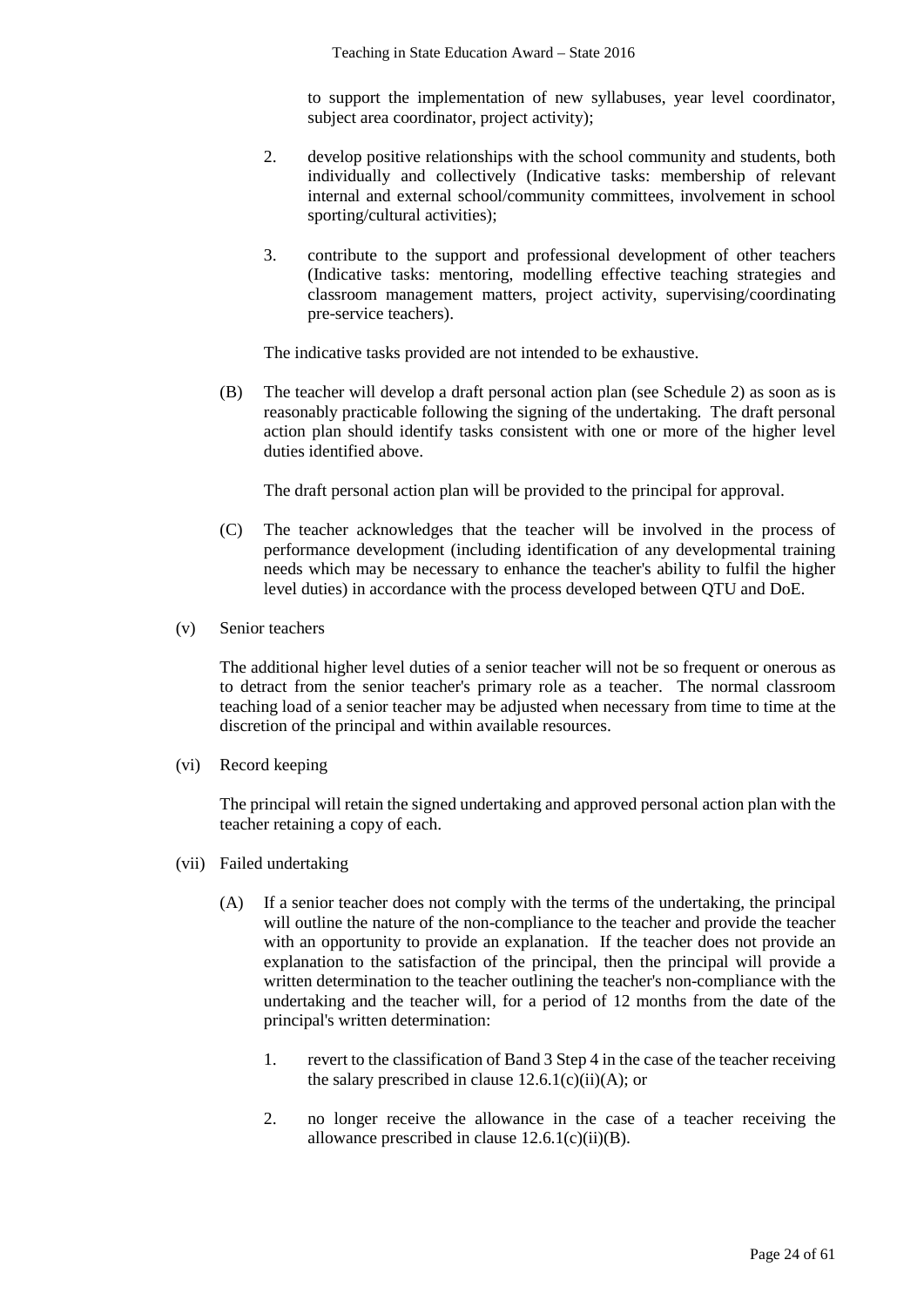- (B) After the 12 month period referred to above expires, the teacher is again eligible for access to the salary/allowance level of a senior teacher provided that the principal is satisfied that the second undertaking given will be honoured.
- (C) Any teacher aggrieved by the decision to remove their classification of senior teacher or to refuse them re-entry to the senior teacher classification may access the grievance and dispute settlement procedure in clause 7.2 of this Award.
- (viii) Any senior teacher who is seconded to another role by DoE shall receive the appropriate secondment payments in addition to the relevant senior teacher salary/allowance.

#### (d) **Senior instrumental music teacher/instructor**

- (i) A senior instrumental music teacher/instructor is an instrumental music teacher/instructor who is an outstanding practitioner who consistently demonstrates a commitment to excellence in teaching and their own professional development and encourages and assists the development of advanced classroom skills among other instructors.
- (ii) The eligibility and conditions of a senior instrumental music teacher/instructor will be the same as those for a senior teacher prescribed in clause 12.6.1(c).

#### (e) **Experienced senior teacher**

- (i) The experienced senior teacher classification will be available to any 4 year trained teacher with four or more years' satisfactory service as a senior teacher or any three-year trained teacher with seven or more years'satisfactory service as a senior teacher. However, a senior instrumental music instructor who is not a 3 or 4 year trained teacher is not able to access this higher classification.
- (ii) The experienced senior teacher classification will be accessed through a merit selection process.
- (iii) The salary of an experienced senior teacher shall be \$3,657 per fortnight.

#### (f) **Head of program (promotional positions)**

The minimum salaries payable to heads of program are prescribed in the table below:

| <b>Heads of Program</b> | Award Rate <sup>1</sup>                 | <b>Annual</b>                         |
|-------------------------|-----------------------------------------|---------------------------------------|
| <b>Stream 2</b>         | <b>Per Fortnight</b><br>$\mathbf{\$}^2$ | Salary <sup>3</sup><br>$\mathbb{S}^2$ |
| <b>Band - ST2-1</b>     |                                         |                                       |
| (HOC)                   |                                         |                                       |
|                         |                                         |                                       |
| Paypoint 1.1            | 3,864                                   | 100,808                               |
| Paypoint 1.2            | 3,961                                   | 103,339                               |
| Paypoint 1.3            | 4,045                                   | 105,530                               |
| <b>Band - ST2-2</b>     |                                         |                                       |
| (HOD/HOSES/GO)          |                                         |                                       |
|                         |                                         |                                       |
| Paypoint 2.1            | 3,864                                   | 100,808                               |
| Paypoint 2.2            | 4,045                                   | 105,530                               |
| Paypoint 2.3            | 4,245                                   | 110,748                               |
| <b>Band - ST 2-3</b>    |                                         |                                       |
| (HOSES/SGO)             |                                         |                                       |
|                         |                                         |                                       |
| Paypoint 3.1            | 4,054                                   | 105,765                               |
| Paypoint 3.2            | 4,235                                   | 110,487                               |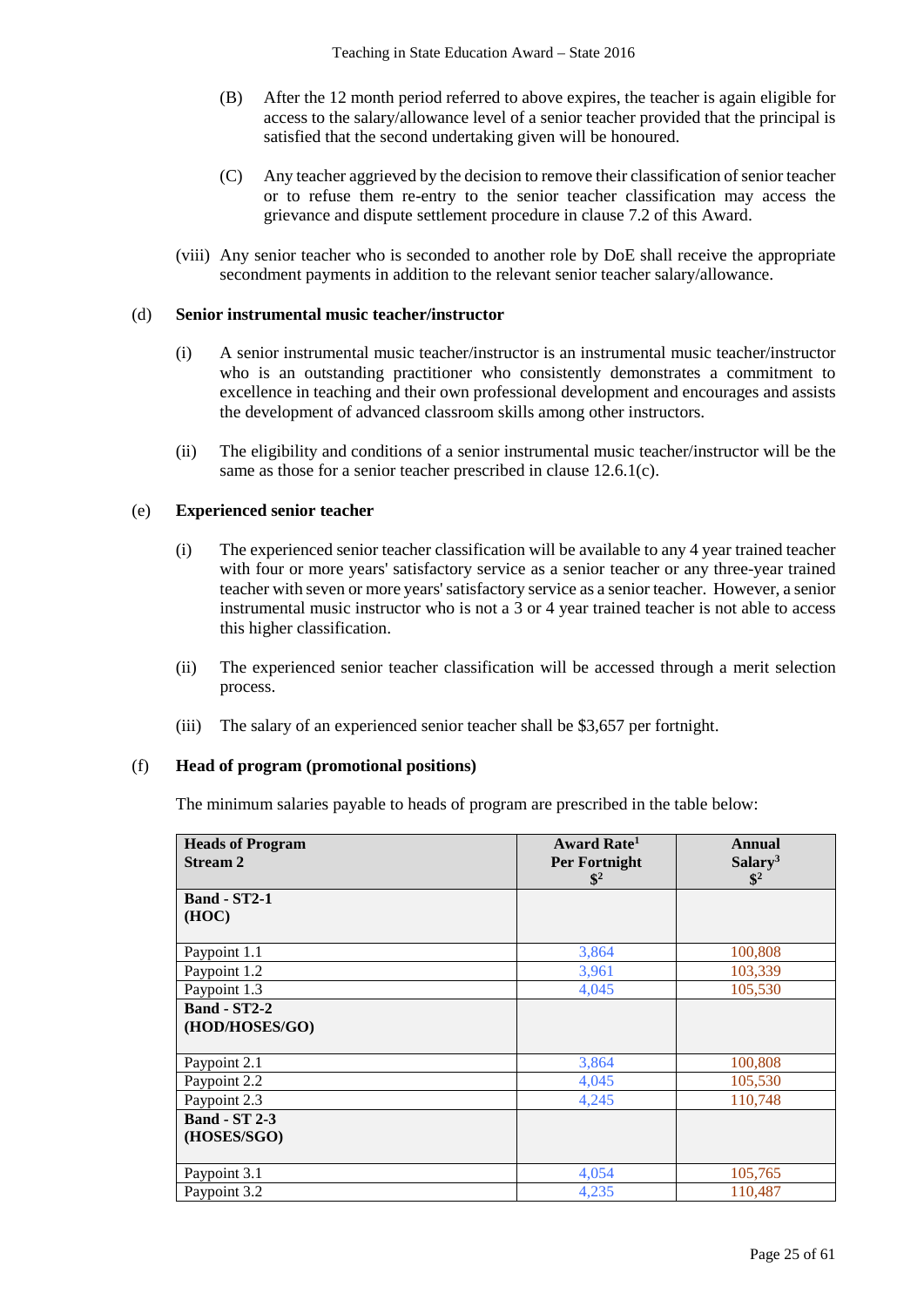| <b>Heads of Program</b><br><b>Stream 2</b> | Award Rate <sup>1</sup><br><b>Per Fortnight</b><br>$\mathbf{\$}^2$ | Annual<br>Salary <sup>3</sup><br>$\mathbf{\$}^2$ |
|--------------------------------------------|--------------------------------------------------------------------|--------------------------------------------------|
| Paypoint 3.3                               | 4,454                                                              | 116,200                                          |
| <b>Band - ST2-4</b><br>(HOSES)             |                                                                    |                                                  |
| Paypoint 4.1                               | 4,246                                                              | 110,774                                          |
| Paypoint 4.2                               | 4,449                                                              | 116,070                                          |
| Paypoint 4.3                               | 4,668                                                              | 121,783                                          |

*Notes:*

- 1. Includes the arbitrated wage adjustment payable under the 1 September 2018 Declaration of General Ruling.
- 2. Rounded to the nearest dollar.
- 3. Annual salaries (fortnightly rate x 26.089) are for reference purposes only.

## (g) **School leader (promotional positions)**

The minimum salaries payable to school leaders (promotional positions) are prescribed in the table below:

| <b>School leader</b>  | <b>Award Rate<sup>1</sup></b> | <b>Annual</b>        |
|-----------------------|-------------------------------|----------------------|
| <b>Stream 3</b>       | <b>Per Fortnight</b>          | Salary <sup>3</sup>  |
|                       | $\mathbb{S}^2$                | $\mathbb{S}^2$       |
| <b>Band SL1</b>       |                               |                      |
| Paypoint 1.1          | 3,864                         | 100,808              |
| Paypoint 1.2          | 4,045                         | 105,530              |
| Paypoint 1.3          | 4,245                         | 110,748              |
| <b>Band DSL 1/SL2</b> |                               |                      |
| Paypoint 2.1          | 4,054                         | $\overline{105,765}$ |
| Paypoint 2.2          | 4,235                         | 110,487              |
| Paypoint 2.3          | 4,454                         | 116,200              |
| <b>Band DSL 2</b>     |                               |                      |
|                       |                               |                      |
| Paypoint 3.0          | 4,246                         | 110,774              |
| Paypoint 3.1          | 4,449                         | 116,070              |
| Paypoint 3.2          | 4,668                         | 121,783              |
| <b>Band DSL 3/SL3</b> |                               |                      |
| Paypoint 3.1          | 4,246                         | 110,774              |
| Paypoint 3.2          | 4,449                         | 116,070              |
| Paypoint 3.3          | 4,668                         | 121,783              |
| <b>Band SL 4</b>      |                               |                      |
| Paypoint 4.1          | 4,459                         | 116,331              |
| Paypoint 4.2          | 4,678                         | 122,044              |
| Paypoint 4.3          | 4,910                         | 128,097              |
| <b>Band SL 5</b>      |                               |                      |
| Paypoint 5.1          | 4,761                         | 124,210              |
| Paypoint 5.2          | 4,939                         | 128,854              |
| Paypoint 5.3          | 5,171                         | 134,906              |
| <b>Band SL6</b>       |                               |                      |
| Paypoint 6.1          | 4,978                         | 129,871              |
| Paypoint 6.2          | 5,226                         | 136,341              |
| Paypoint 6.3          | 5,479                         | 142,942              |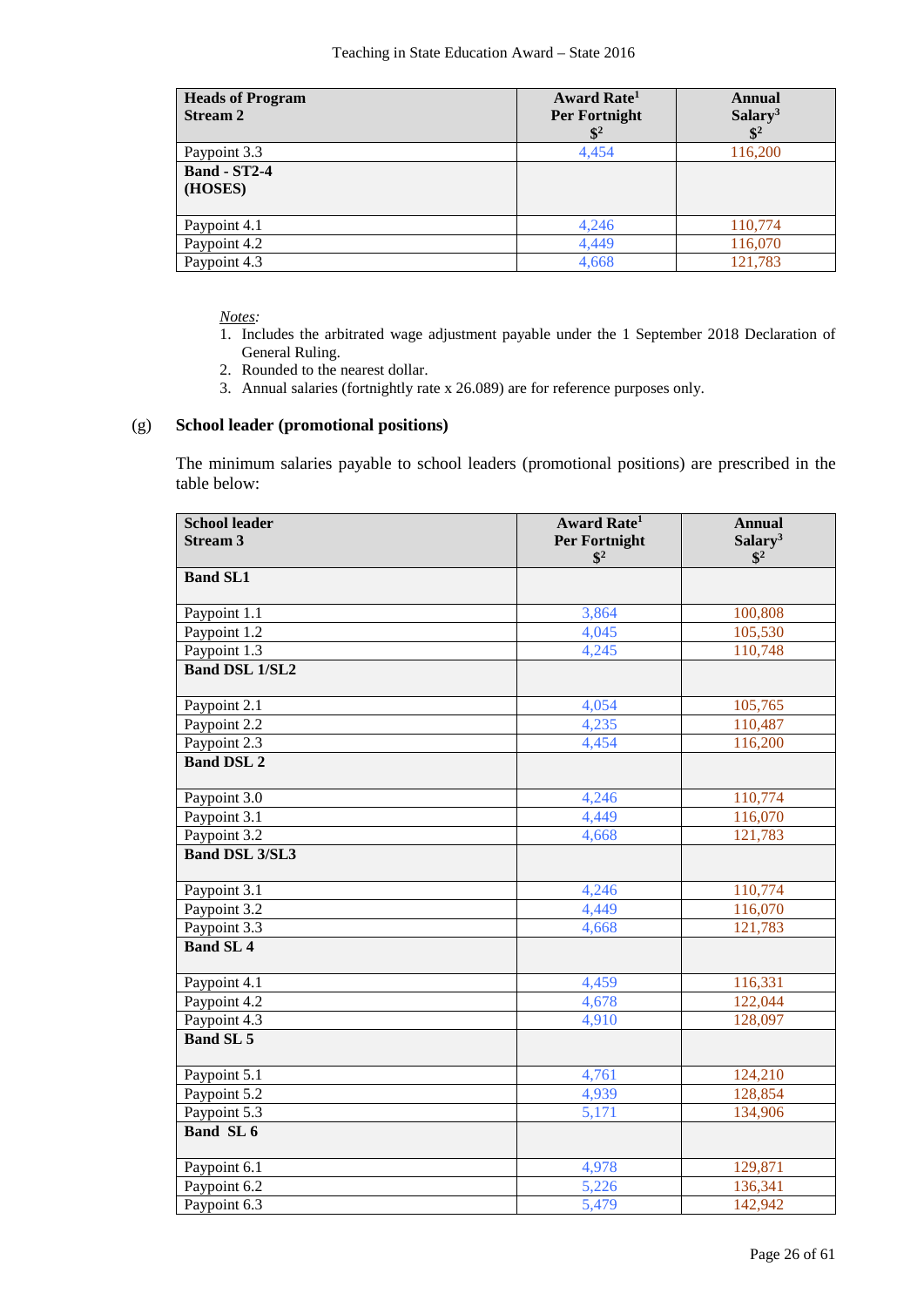| <b>School leader</b><br><b>Stream 3</b> | <b>Award Rate</b> <sup>1</sup><br>Per Fortnight<br>$\mathbf{\hat{S}}^2$ | <b>Annual</b><br>Salary <sup>3</sup><br>$\mathbf{S}^2$ |
|-----------------------------------------|-------------------------------------------------------------------------|--------------------------------------------------------|
| <b>Band SL 7</b>                        |                                                                         |                                                        |
| Paypoint 7.1                            | 5,267                                                                   | 137,411                                                |
| Paypoint 7.2                            | 5,526                                                                   | 144,168                                                |
| Paypoint 7.3                            | 5,800                                                                   | 151,316                                                |

*Notes:*

- 1. Includes the arbitrated wage adjustment payable under the 1 September 2018 Declaration of General Ruling.
- 2. Rounded to the nearest dollar.
- 3. Annual salaries (fortnightly rate x 26.089) are for reference purposes only.

#### (h) **Higher duties - relieving teacher**

- (i) Subject to clause  $12.6.1(h)(iv)$ , a teacher who relieves a head of program or school leader shall be paid a higher duties allowance which will consist of the relevant percentage of the difference between the relieving teacher's normal salary and the salary which the teacher would be paid if actually appointed to the head of program or school leader position.
- (ii) A teacher who relieves a head of program or school leader assigned to a higher salary band shall be paid a higher duties allowance which will consist of the relevant percentage of the difference between the minimum salary of the salary band to which the relieving teacher's normal position is assigned and the minimum salary of the higher salary band.
- (iii) For the purposes of clauses 12.6.1(h)(i) and (ii), **the relevant percentage** will be the percentage of the full duties and responsibilities of the higher position which the relieving teacher has assumed, as decided prior to the assumption of the duties and responsibilities of the higher position by the relieving teacher.
- (iv) No higher duties allowance will be payable unless the relieving teacher assumes the higher position for the applicable minimum period, as follows:
	- (A) no minimum period if the higher position is vacant;
	- (B) a minimum period of more than three working days if the higher position is not vacant and the relieving teacher assumes the full duties and responsibilities of the higher position;
	- (C) a minimum period of three weeks if the higher position is not vacant and the relieving teacher does not assume the full duties and responsibilities of the position.

*Note: Where a directive about higher duties covers an employee, the provisions of the directive apply to the employee to the extent it provides a more generous entitlement.*

#### (i) **Teacher in charge**

Any teacher designated as a teacher in charge shall be paid an additional \$104.00 per fortnight.

#### (j) **Teachers in specified sites**

An additional \$35.00 per fortnight shall be paid to teachers, heads of program and school leaders in:

(i) special education facilities: Special schools; Special Education Units; Special Education Developmental Units; Special education classes; Special Education Developmental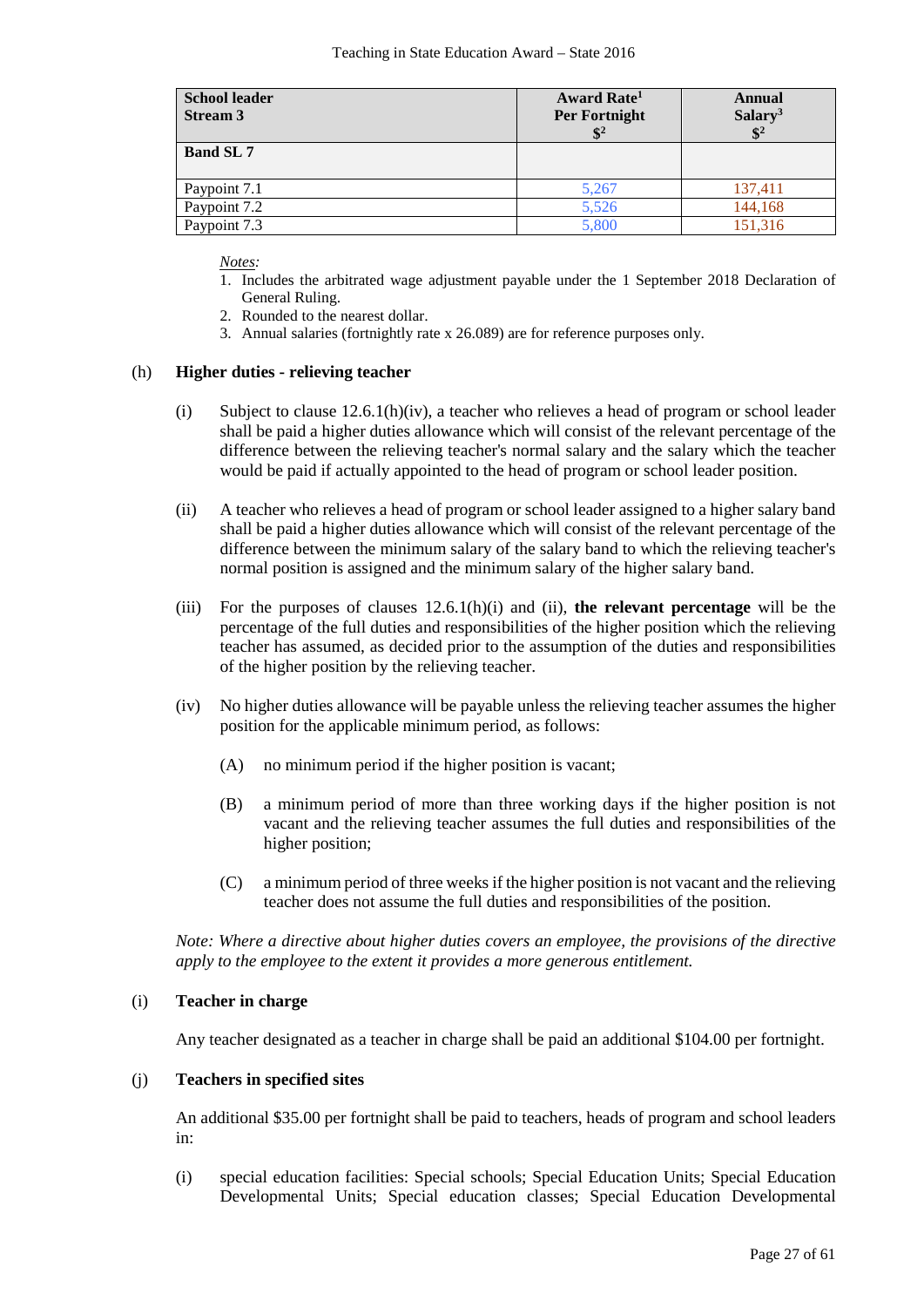Centres; and other special education facilities as may from time to time be approved by DoE; and/or

(ii) specified schools serving Aboriginal and Torres Strait Islander communities as set out in Schedule 3 of this Award.

## (k) **Teachers seconded as advisory teachers**

Teachers seconded as advisory teachers shall be paid an additional \$151.00 per fortnight, being equivalent to the 3 year trained senior teacher allowance recorded in clause 12.6.1(c)(ii)(B).

### **12.6.2 CTAT stream**

(a) The minimum salaries payable to community teachers and assistant teachers are prescribed in the table below:

| <b>Community Teachers and</b><br><b>Assistant Teachers stream</b> | <b>Award Rate</b> <sup>1</sup><br>Per Fortnight<br>$\mathbb{S}^2$ | Annual<br>Salary <sup>3</sup><br>$\mathbb{S}^2$ |
|-------------------------------------------------------------------|-------------------------------------------------------------------|-------------------------------------------------|
| <b>Community Teachers A and B</b>                                 |                                                                   |                                                 |
| Step 1                                                            | 1,902                                                             | 49,621                                          |
| Step 2                                                            | 1,990                                                             | 51,917                                          |
| Step 3                                                            | 2,080                                                             | 54,265                                          |
| Step 4                                                            | 2,174                                                             | 56,717                                          |
| Step 5                                                            | 2,267                                                             | 59,144                                          |
| Step 6                                                            | 2,337                                                             | 60,970                                          |
| Step 7                                                            | 2,408                                                             | 62,822                                          |
| <b>Assistant Teachers</b>                                         |                                                                   |                                                 |
| Step 1                                                            | 1,835                                                             | 47,873                                          |
| Step 2                                                            | 1,876                                                             | 48,943                                          |
| Step 3                                                            | 1,918                                                             | 50,039                                          |
| Step 4                                                            | 1,958                                                             | 51,082                                          |

*Notes:*

- 1. Includes the arbitrated wage adjustment payable under the 1 September 2018 Declaration of General Ruling.
- 2. Rounded to the nearest dollar.
- 3. Annual salaries (fortnightly rate x 26.089) are for reference purposes only.
- (b) Aboriginal and Torres Strait Islander community schools allowance

An additional \$41.60 per fortnight (\$1,085 per annum) shall be paid to community teachers A and B in Torres Strait Islander schools and Aboriginal community schools.

(c) Head teacher - CTAT stream

A community teacher or an assistant teacher who is the head teacher of a Torres Strait Island primary school shall receive an additional \$249.60 per fortnight (\$6,512 per annum).

(d) Community teachers and assistant teachers in charge

A community teacher or an assistant teacher who is the teacher in charge of a Torres Strait Island preschool shall be paid an additional \$121.50 per fortnight (\$3,170 per annum).

## **12.6.3 CEC stream**

(a) The minimum salaries payable to counsellors are prescribed in the table below: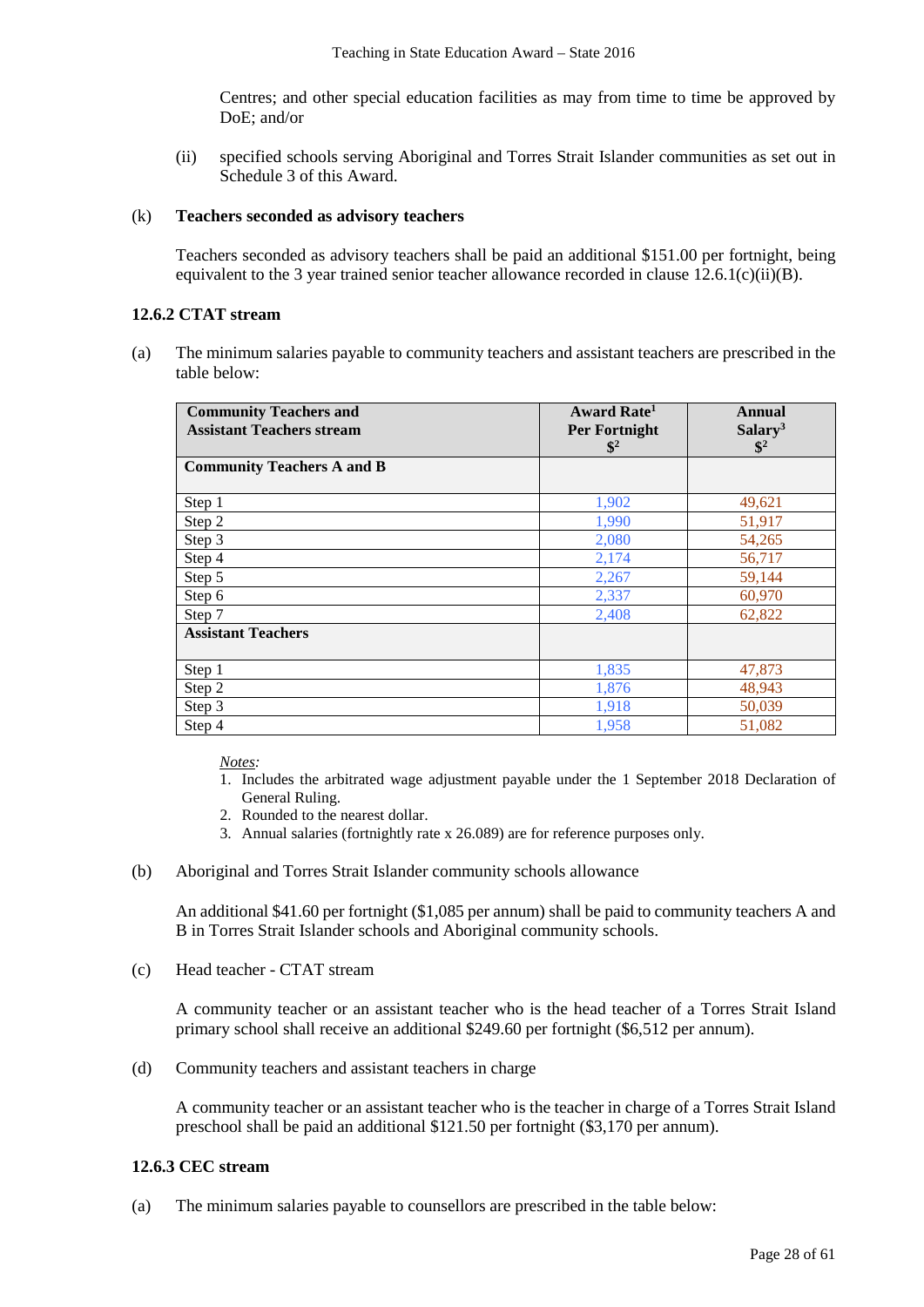| <b>Community Education</b><br><b>Counsellors</b> | <b>Award Rate<sup>1</sup></b><br>Per Fortnight | <b>Annual</b><br>Salary <sup>3</sup> |
|--------------------------------------------------|------------------------------------------------|--------------------------------------|
|                                                  | $\mathbb{S}^2$                                 | $\frac{1}{2}$                        |
| Level CEC 1                                      |                                                |                                      |
|                                                  |                                                |                                      |
| Step 1                                           | 1,905                                          | 49,700                               |
| Step 2                                           | 1,982                                          | 51,708                               |
| Step 3                                           | 2,062                                          | 53,796                               |
| Step 4                                           | 2,118                                          | 55,257                               |
| Step $5$                                         | 2,176                                          | 56,770                               |
| Level CEC <sub>2</sub>                           |                                                |                                      |
| Step 1                                           | 2,261                                          | 58,987                               |
| Step 2                                           | 2,338                                          | 60,996                               |
| Step 3                                           | 2,419                                          | 63,109                               |
| Step 4                                           | 2,500                                          | 65,223                               |
| Step 5                                           | 2,581                                          | 67,336                               |
| Level CEC <sub>3</sub>                           |                                                |                                      |
| Step 1                                           | 2,732                                          | 71,275                               |
| Step 2                                           | 2,808                                          | 73,258                               |
| Step 3                                           | 2,880                                          | 75,136                               |
| Step 4                                           | 2,954                                          | 77,067                               |
| Level CEC <sub>4</sub>                           |                                                |                                      |
| Step 1                                           | 3,163                                          | 82,520                               |
| Step 2                                           | 3,253                                          | 84,868                               |
| Step 3                                           | 3,344                                          | 87,242                               |
| Step 4                                           | 3,435                                          | 89,616                               |

*Notes:*

- 1. Includes the arbitrated wage adjustment payable under the 1 September 2018 Declaration of General Ruling.
- 2. Rounded to the nearest dollar.
- 3. Annual salaries (fortnightly rate x 26.089) are for reference purposes only.
- (b) Higher duties
	- (i) A counsellor who temporarily fills a position at a higher classification level within the CEC stream shall be paid at the first paypoint of the classification level of the position being temporarily filled.
	- (ii) Where the salary of the counsellor's substantive position exceeds the lowest paypoint of the position which the employee is temporarily filling the counsellor's salary shall be at the paypoint that is closest to, but higher than, the salary of the counsellor's existing position.

*Note: Where a directive about higher duties covers an employee, the provisions of the directive apply to the employee to the extent it provides a more generous entitlement.*

#### **12.7 Incidental and peripheral tasks**

DoE may direct an employee to carry out duties that are within the particular employee's skill, competence and training provided:

(a) the direction does not affect the employee's entitlement to higher or other duties allowances provided in this Award;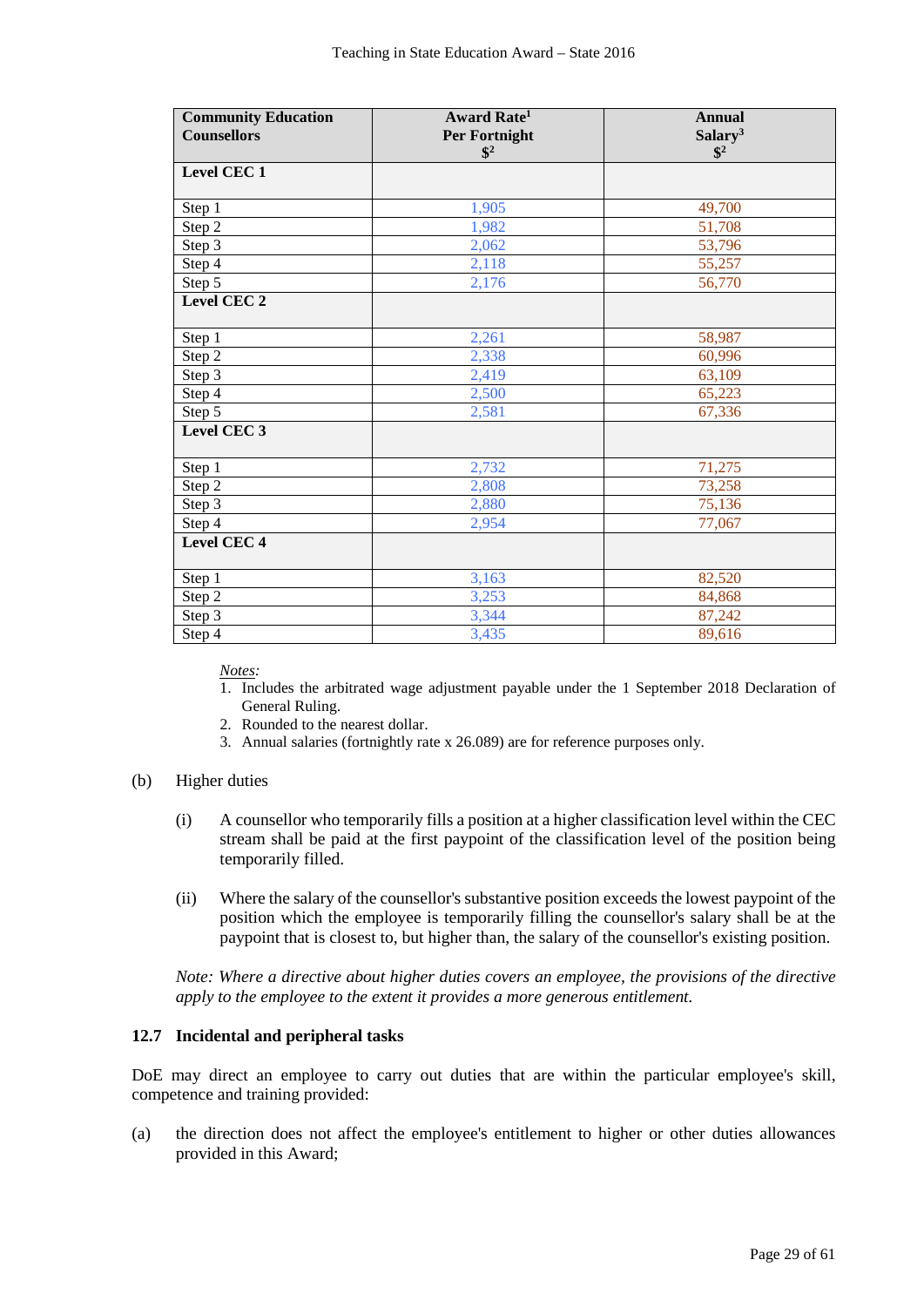- (b) where the employee is directed to carry out such duties and use tools and equipment, the employee has been properly trained in the use of such tools and equipment (where relevant); and
- (c) all such directions are consistent with DoE's responsibilities to provide a safe and healthy working environment.

### **12.8 Recognition of prior learning**

- (a) A committee comprising representatives from DoE and TQ will be established for the purpose of determining an application for the recognition of prior learning by community education counsellors based upon an assessment of Aboriginal culture and environment and Torres Strait Islander culture and environment in accordance with the following criteria:
	- (i) knowledge of Aboriginal protocols and/or Torres Strait Islander protocols;
	- (ii) knowledge of Aboriginal cultures and/or Torres Strait Islander cultures;
	- (iii) knowledge of cultural awareness training techniques;
	- (iv) ability to communicate with Aboriginal and/or Torres Strait Islander young people and adults;
	- (v) implementation of culturally appropriate curriculum resources; and
	- (vi) knowledge of culturally appropriate educational counselling techniques.
- (b) The committee shall determine an appropriate salary step and level following an assessment of each case placed before it.

#### **12.9 Movement between and within classification levels**

#### **12.9.1Teachers - general provisions**

- (a) A teacher will automatically progress to the next step on the salary scale provided that:
	- (i) in the case of a 4 year trained teacher, the teacher has spent at least 12 months on their current salary step;
	- (ii) in the case of a 3 year trained teacher, the teacher has spent at least 12 months on their current step in either Bands 1 or 2; or the teacher has spent at least two years on their current step in Band 3 up to the maximum salary of Band 3;
	- (iii) the teacher is not subject to a managing unsatisfactory performance process; i.e. the teacher's performance is deemed to be satisfactory; and
	- (iv) the teacher is not subject to any disciplinary processes that results in a delay in their annual increment.
- (b) Four (4) year trained teacher except as otherwise provided by this Award, progression from one salary step to a higher salary step will be by annual increment up to a maximum salary of Band 3.
- (c) Three (3) year trained teacher except as otherwise provided by this Award, progression from one salary step to a higher salary step will be by annual increment up to the maximum salary of Band 2.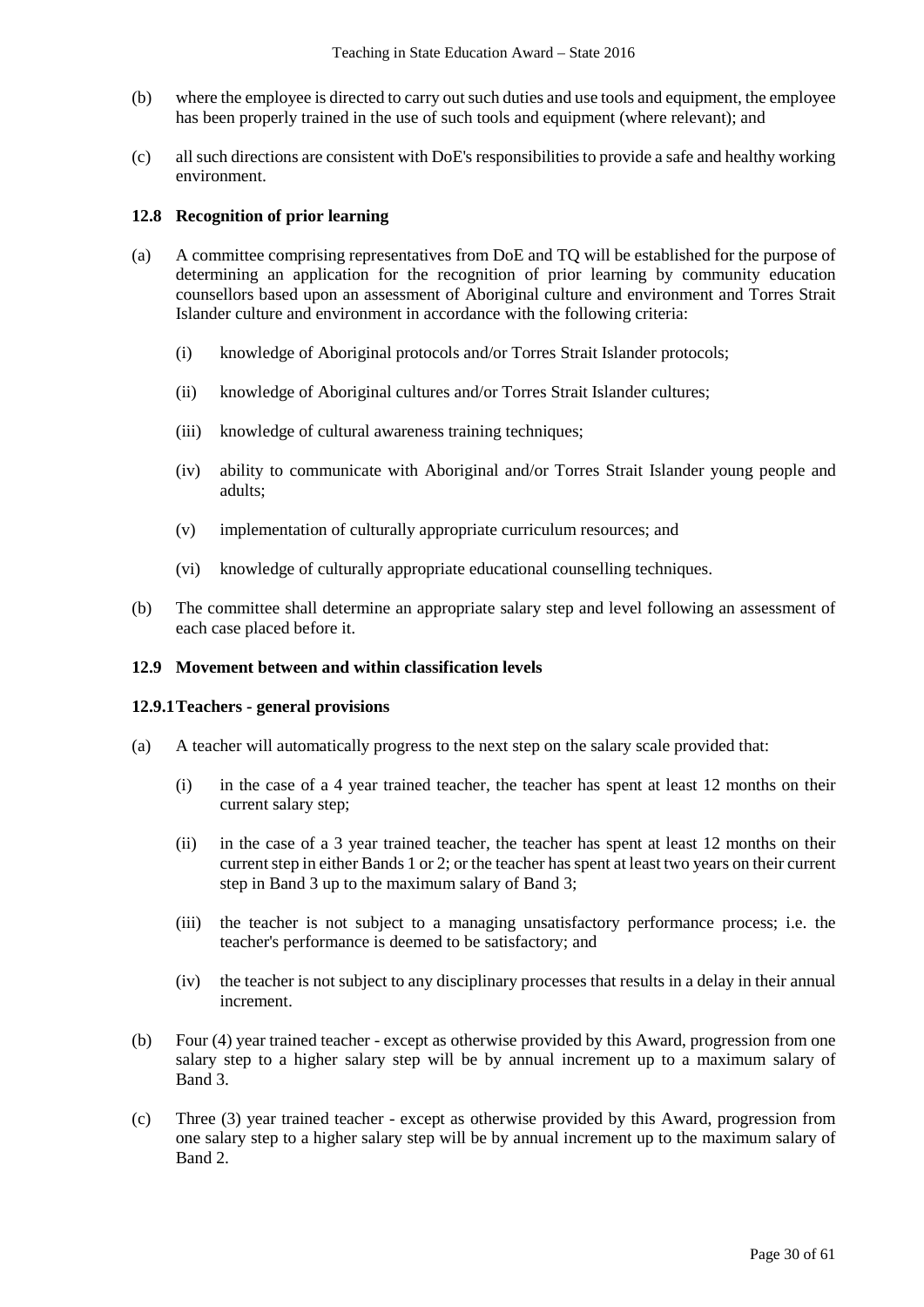(d) Once a teacher has reached Band 3 Step 4, the teacher will no longer progress through the salary scale except where a teacher accesses the senior teacher salary.

## **12.9.2 Progression to attain 4 year trained status**

- (a) Progression after further tertiary study
	- (i) A 3 year trained teacher who successfully completes further tertiary study to achieve the status of 4 year trained teacher will have the appropriate salary step determined according to the following table:

| <b>Salary Step</b><br>as 3 Year Trained Teacher | <b>Salary Step</b><br>as 4 Year Trained Teacher |
|-------------------------------------------------|-------------------------------------------------|
| Band 1 Step 1                                   | Band 2 Step 1                                   |
| Band 1 Step 2                                   | Band 2 Step 2                                   |
| Band 1 Step 3                                   | Band 2 Step 3                                   |
| Band 1 Step 4                                   | Band 2 Step 4                                   |
| Band 2 Step 1                                   | Band 2 Step 5                                   |
| Band 2 Step 2                                   | Band 3 Step 1                                   |
| Band 2 Step 3                                   | Band 3 Step 2                                   |
| Band 2 Step 4                                   | Band 3 Step 3                                   |
| Band 2 Step 5                                   | Band 3 Step 4                                   |

- (ii) The above arrangements will not alter the date at which a teacher progresses to the next salary step on the scale, which will remain the teacher's anniversary date.
- (b) Progression through further professional development
	- (i) Notwithstanding the provisions of clause  $12.9.1(a)(ii)$ , a 3 year trained teacher may apply for progression by annual increments through Band 3 subject to the following conditions:
		- (A) completion of at least 12 months' service on Band 2 Step 5;
		- (B) participation in 150 hours of accredited professional development activities to be achieved at an annual average rate of not less than 30 hours (five days) and to be undertaken outside the hours engaged in teaching; and
		- (C) provision of a statement outlining the knowledge and skills acquired through participation in professional development.
	- (ii) Processes to facilitate progression
		- (A) Applications for progression will be made through the principal of the school to the relevant Regional Office of DoE.
		- (B) Applications will include:
			- 1. certification of participation in accredited professional development activities by activity providers; and
			- 2. a brief statement on a standard form, agreed between DoE and the union/s, outlining the additional knowledge and skills acquired and their application in the teacher's work.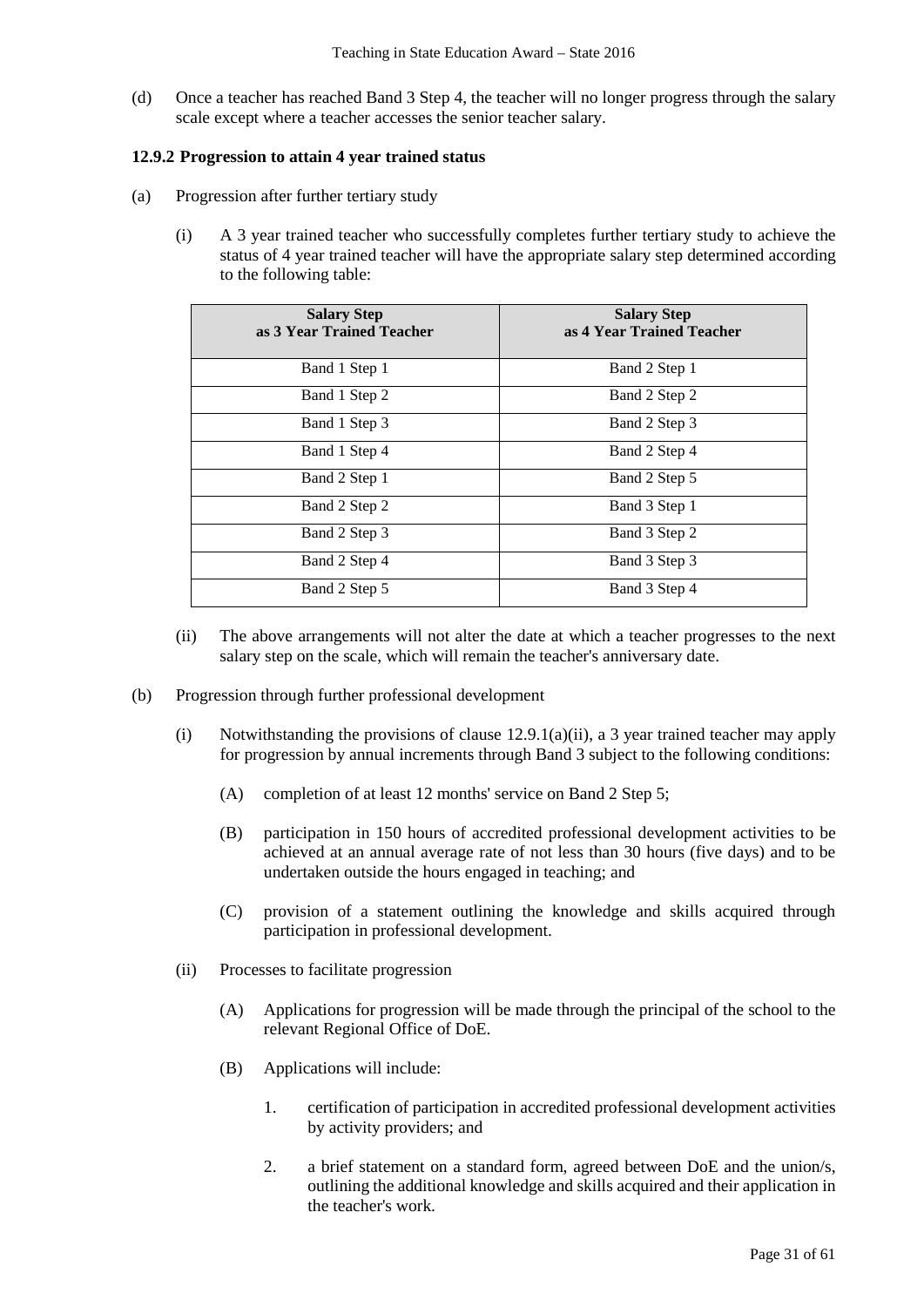- (iii) No teacher will be required to undergo classroom or other inspection for the purposes of certification.
- (iv) The relevant Regional Director will be responsible for certifying that the teacher has satisfied the eligibility criteria in clause  $12.9.\overline{2(b)(ii)(B)}$  above.
- (v) Where a review of the decision of the relevant Regional Director is necessary, the Assistant Director-General - Human Resources or nominee will carry out the review.
- (vi) A teacher will retain all rights under the Act, the *Public Service Act 2008* or the Regulations made under these Acts or any Acts or Regulations in substitution or amendment thereof to challenge any outcome under clause 12.9.2(b).
- (vii) Date that progression will take effect
	- (A) A 3 year trained teacher who is certified as satisfying the requirements in clause 12.9.2(b) will progress to the next salary step from the date of application provided that the teacher has completed 12 months' service on their current step.
	- (B) If a 3 year trained teacher certified as satisfying the requirements in clause 12.9.2(b) has not completed 12 months' service on their current salary step, the teacher will progress to the next step upon completion of that service.
	- (C) The 3 year trained teacher shall progress by annual increment to the maximum salary of Band 3, thereafter.

### **12.9.3 Head of program and school leader positions**

- (a) Heads of program shall progress through the classification structure on the basis of one increment every two years, reaching the salary horizon at the commencement of their fifth year of service at that classification level.
- (b) With the exception of executive principals, school leaders shall progress through their classification on the basis of one increment every two years, reaching the salary horizon at the commencement of their fifth year of service at that classification level.
- (c) Performance will be considered to be satisfactory unless an unsatisfactory appraisement of the employee is confirmed by the Board of Review.
- (d) Broad banding HOSES and principals
	- (i) Broad banding of a HOSES's or principal's position will involve the grouping of adjacent bands in order that an employee appointed on merit or through relocation to a school of a particular band may progress to a higher band in cases where that school has been re-evaluated to the next band.
	- (ii) However, it will not be possible for a principal to broad band into an executive principal position.
	- (iii) A principal or HOSES shall be eligible for only one such progression in accordance with this provision without an appointment to a higher band through a merit selection process.
	- (iv) A principal or HOSES for whom such progression occurs will be eligible for relocation and application for merit selection as if the progression constituted a new appointment.

#### **12.9.4 Community teachers and assistant teachers transitioning to THSL stream**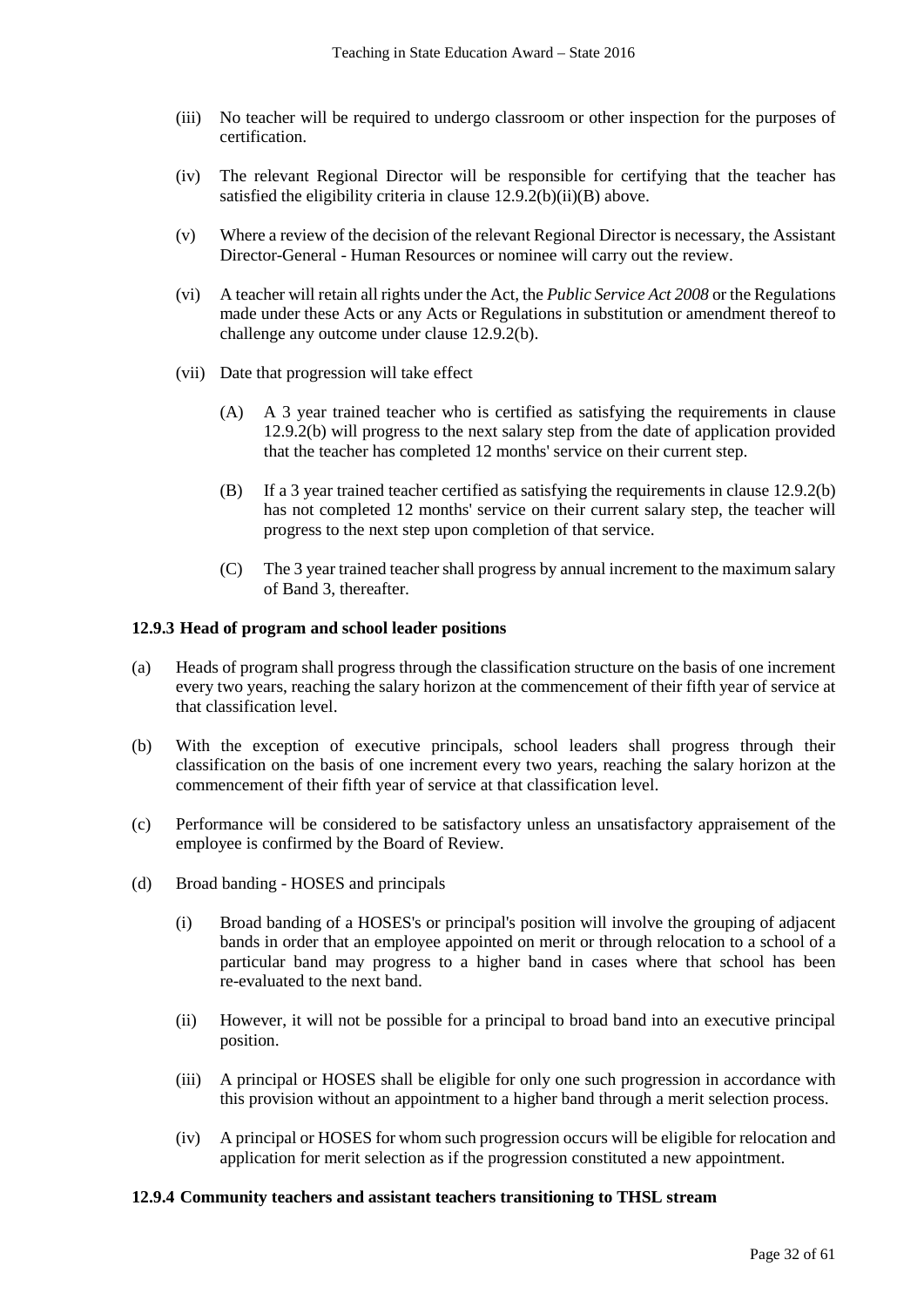- (a) Community teachers
	- (i) Upon completion of a course of study qualifying a person as a registered teacher, a community teacher A or B will transfer to a salary step under the THSL stream.
	- (ii) For the purpose of determining the appropriate Band and Step under the THSL stream, each completed year of service as a community teacher A or B will be considered equivalent to a completed year of service as a registered teacher.
- (b) Assistant teacher
	- (i) Upon completion of a course of study qualifying an employee as a registered teacher, an assistant teacher will transfer to a salary step under the THSL stream.
	- (ii) For the purpose of determining the appropriate Band and Step under the THSL stream, each two completed years of service as an assistant teacher will be considered equivalent to one completed year of service as a registered teacher.

### **12.9.5 Part-time teachers**

Classification increments of salary will become due when the part-time teacher, head of program, school leader has completed the equivalent of one year full-time service.

## **12.10 CTAT stream**

#### **12.10.1 Progression**

- (a) Except as otherwise provided by this Award, a community teacher shall progress from one salary step to a higher step by annual increment.
- (b) Except as otherwise provided by this Award, an assistant teacher shall progress from one salary step to a higher salary step by annual increment.
- (c) Upon completion of a recognised course of study, other than a course qualifying an employee for appointment as a community teacher A or B or as a registered teacher, an assistant teacher shall progress to the salary step higher than the employee's current salary step.
- (d) A classification increment will become due when a part-time community teacher or assistant teacher has completed the equivalent of one year of full-time service.

#### **12.10.2 Transition from assistant teacher to community teacher**

(a) Upon completion of a course of study qualifying an employee as a community teacher A or B, an assistant teacher will transfer to a salary step in the scale of salaries applicable to community teachers A and B, determined as follows:

|                                                          | <b>Community</b><br>teacher A                | <b>Community</b><br>teacher B                |
|----------------------------------------------------------|----------------------------------------------|----------------------------------------------|
|                                                          | <b>Step on</b><br>community<br>teacher scale | <b>Step on</b><br>community<br>teacher scale |
| Under 2 years' experience as assistant teacher           |                                              |                                              |
| 2 but less than 4 years' experience as assistant teacher | 4                                            |                                              |
| 4 but less than 6 years' experience as assistant teacher | 5                                            |                                              |
| 6 but less than 8 years' experience as assistant teacher | 6                                            |                                              |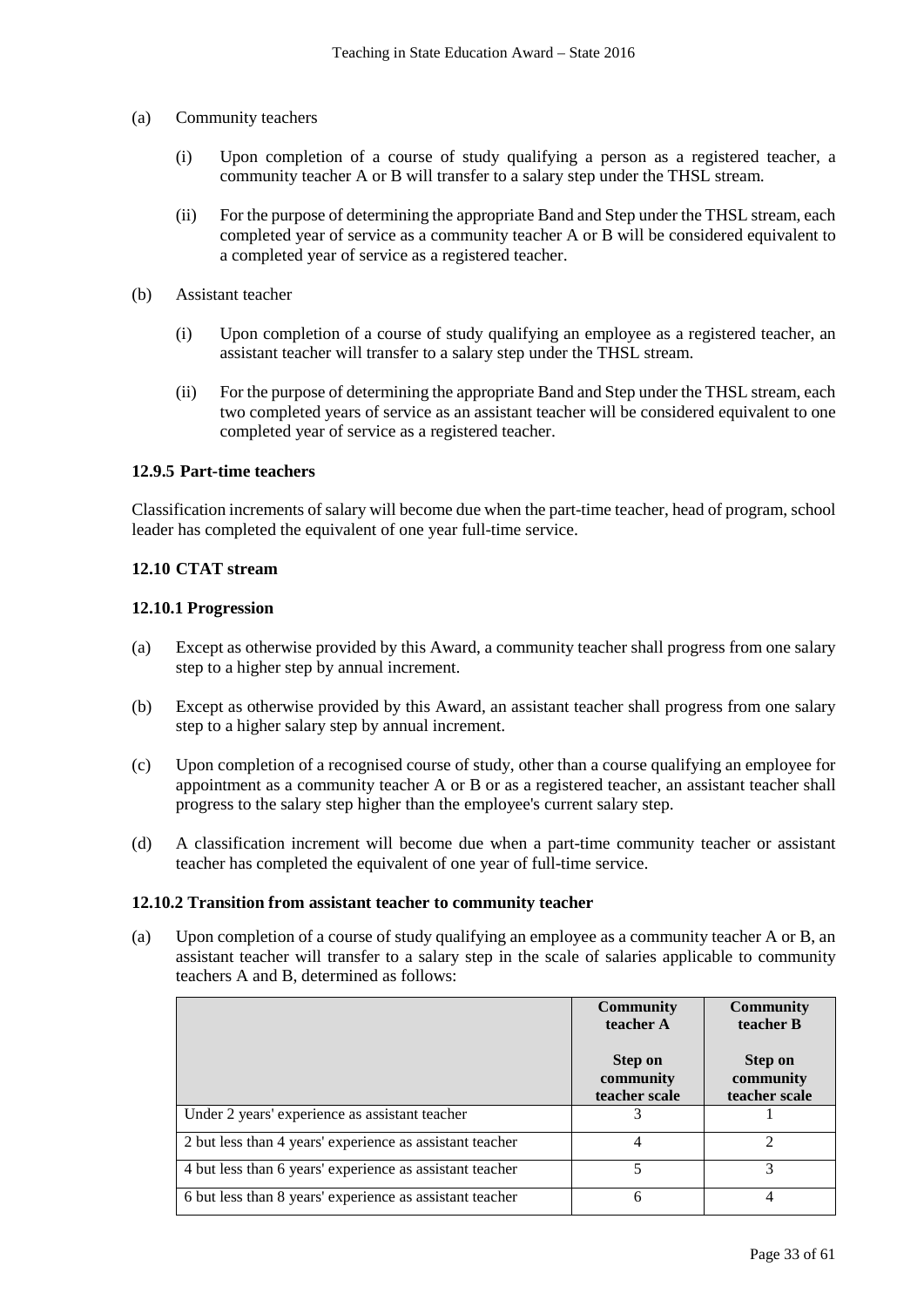| 8 or more years' experience as assistant teacher           |  |
|------------------------------------------------------------|--|
| 8 but less than 10 years' experience as assistant teacher  |  |
| 10 but less than 12 years' experience as assistant teacher |  |
| 12 or more years' experience as assistant teacher          |  |

#### **12.11 CEC stream**

- (a) Community education counsellors with a degree qualification who have progressed to Level 3 Step 4 may apply for entry into Level 4 by way of successful application to specific vacant positions.
- (b) Community education counsellors who are pursuing a degree qualification and have completed the equivalent of one year of a degree will progress to Level 2 Step 1 and progress by annual increments through Level 2. Upon completion of the degree, community education counsellors shall progress to Level 3 Step 1 and progress by annual increments thereafter.
- (c) Except in the case of a promotion, an increase is not to be made to the salary of a part-time counsellor or casual counsellor with 12 months' **continuous service** with DoE until the counsellor:
	- (i) has received a salary at a particular classification and paypoint for a period of at least 12 months; and
	- (ii) has worked 1,200 ordinary hours in such classification; or
	- (iii) has met the qualification criteria above in clause 12.5.
- (d) For the purpose of this clause, **continuous service** for a casual counsellor ends if the employment is broken by more than three months between the end of one employment contract and the start of the next employment contract. Absences from work on public holidays do not break, or contribute to a break, in the continuity of service.
- (e) Notwithstanding anything contained elsewhere in this Award, progression to the next salary increment level is subject to the conduct, diligence, efficiency and achievement of performance objectives (where relevant) of the counsellor being certified by the chief executive as satisfactory.
- (f) If any increment prescribed in this Award is temporarily withheld from a counsellor or there is a refusal to grant an increment the counsellor may pursue the issue, if they so choose, in accordance with clause 7.2.

*Note: Where a directive about appeals covers an employee, the provisions of the directive apply to the employee to the extent it provides a more generous entitlement.*

## **13. Allowances**

#### **13.1 Divisional and District parities - CTAT stream**

(a) In addition to the rates of wages set out in this Award the following weekly amounts shall be paid to community teachers and assistant teachers employed in the Divisions and Districts referred to hereunder:

| <b>Division and District</b>        | Per week |
|-------------------------------------|----------|
| Northern Division. Eastern District | 1.05     |
| Northern Division, Western District | 325      |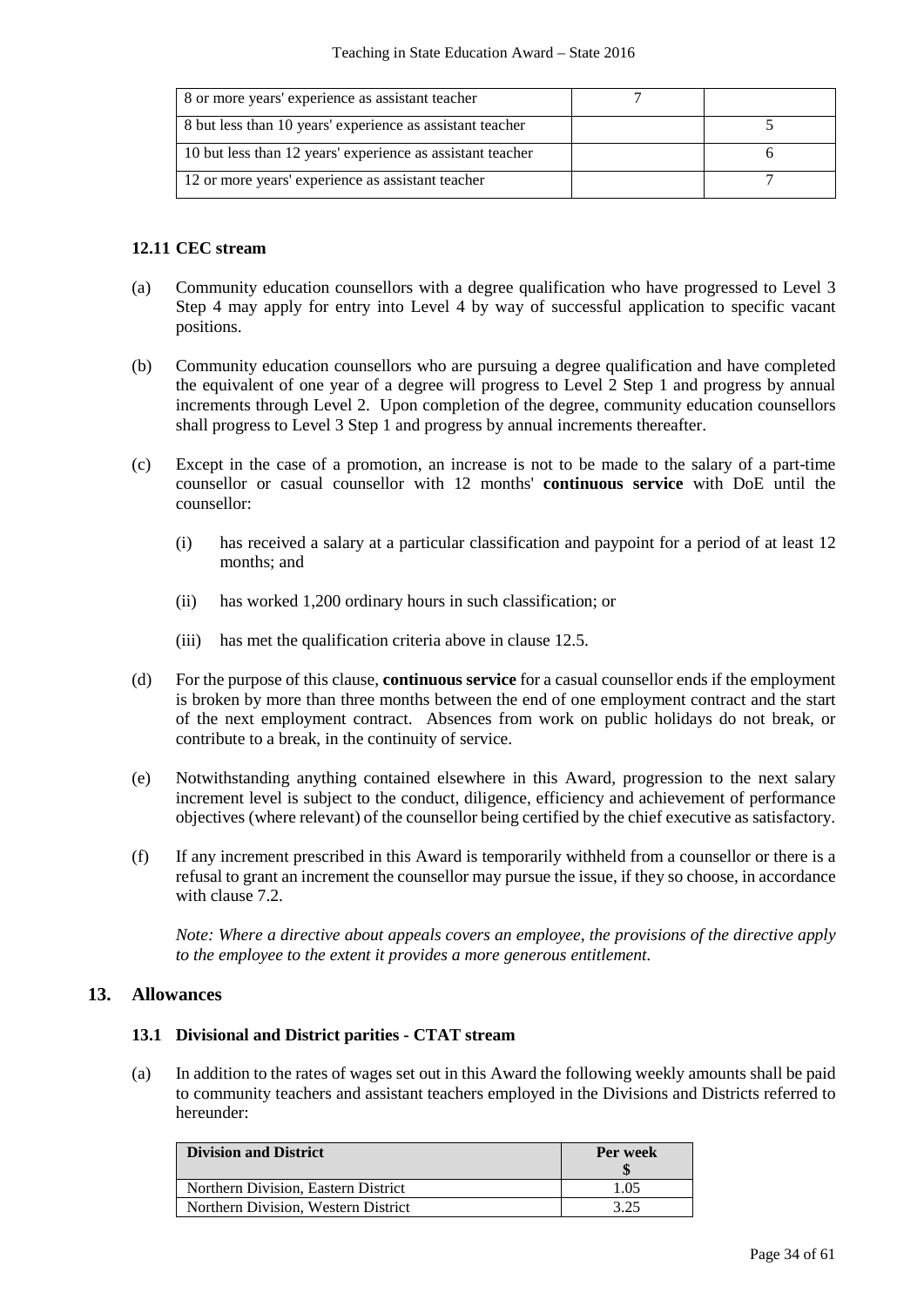| <b>Division and District</b>        | Per week |
|-------------------------------------|----------|
| <b>Mackay Division</b>              | 0.90     |
| Southern Division. Western District | ፣ በና     |

### (b) Divisions:

- (i) Northern Division That portion of the State along or north of a line commencing at the junction of the sea coast with the 21st parallel of south latitude; then from that latitude due west to 147 degrees of east longitude; then from that longitude due south to 22 degrees 30 minutes of south latitude; then from that latitude due west to the western border of the State.
- (ii) Mackay Division That portion of the State within the following boundaries: Commencing at the junction of the sea-coast with the 21st parallel of south latitude; then from that latitude due west to 147 degrees of east longitude; then from that longitude due south to 22 degrees of south latitude; then from that latitude due east to the sea coast; then from the sea-coast northerly to the point of commencement.
- (iii) Southern Division That portion of the State not included in the Northern or Mackay Divisions.
- (c) Districts:
	- (i) Northern Division:

Eastern District - That portion of the Northern Division along or east of 144 degrees 30 minutes of east longitude.

Western District - The remainder of the Northern Division.

(ii) Southern Division:

Eastern District - That portion of the Southern Division along or east of a line commencing at the junction of the southern border of the State with 150 degrees of east longitude; then from that longitude due north to 25 degrees of south latitude; then from that latitude due west to 147 degrees of east longitude; then from that longitude due north to the southern boundary of the Mackay Division.

Western District - The remainder of the Southern Division.

#### **13.2 Education achievement allowance, assistant teachers - CTAT stream**

An assistant teacher who has successfully completed the training programs relevant to their role, other than courses qualifying them as a community teacher A or B or as a registered teacher, shall receive the following education achievement allowances:

| <b>Achievement level</b>                        | Per fortnight |
|-------------------------------------------------|---------------|
| Completion of 1st Course (2 semesters duration) | 26.30         |
| Completion of 2nd Course (2 semesters duration) | 52.60         |
| Completion of 3rd Course (1 semester duration)  | 78.80         |

## **13.3 Locality allowance - THSL and CEC streams**

Locality allowance is paid to teachers, heads of program, school leaders and counsellors who are appointed to work at named centres.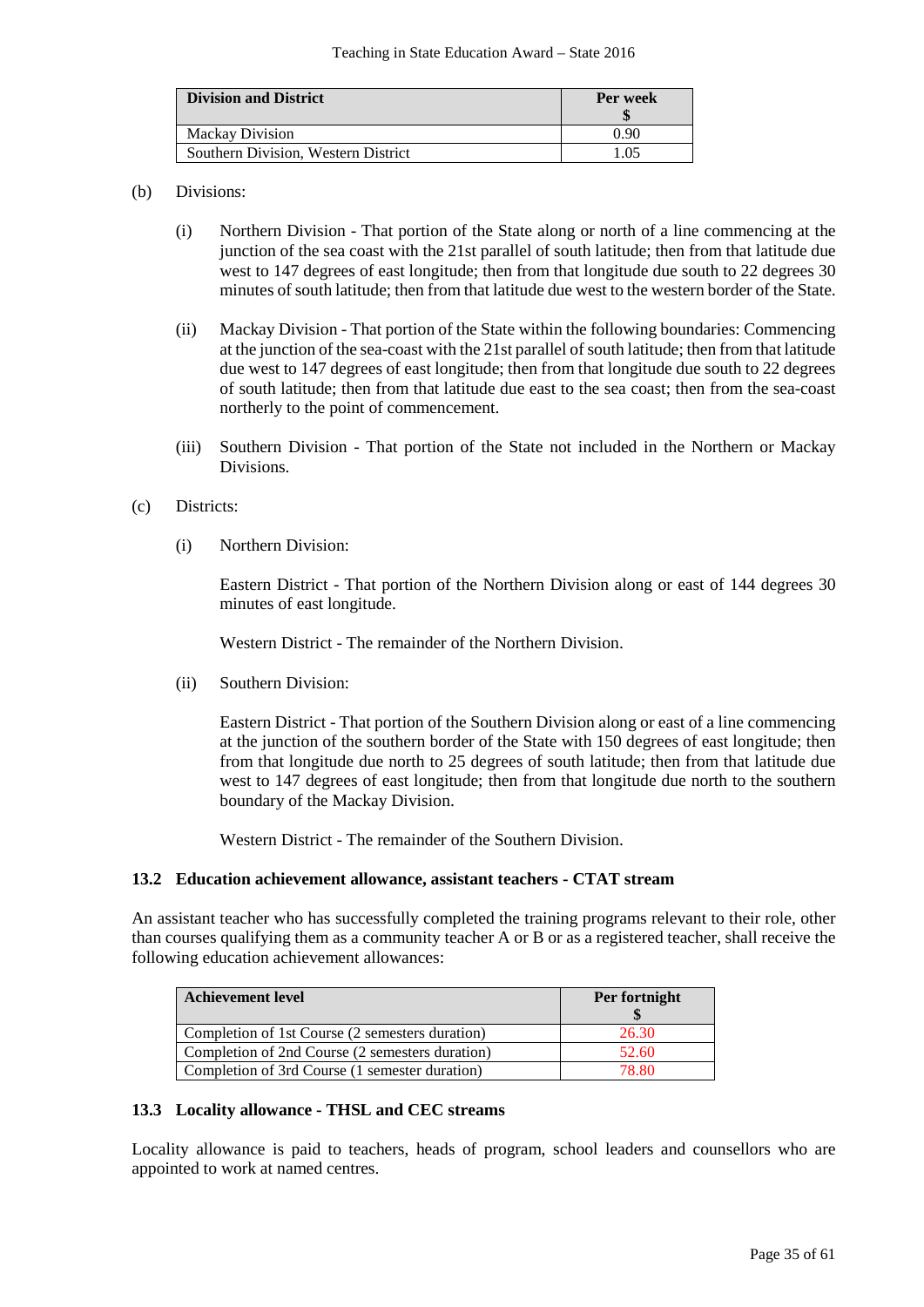*Note: Where a directive about locality allowance covers an employee, the provisions of the directive apply to the employee.*

#### **13.4 Moderation duties allowance - THSL stream**

Classified teachers who perform moderation duties and are responsible to a regional moderation meeting for the assessment of a subject area in Grades 10, 11 and 12, shall be entitled to receive additional allowances as follows:

- (a) \$26.30 per fortnight where the teacher concerned is responsible for themselves and two or more teachers in the subject area; or
- (b) \$18.60 per fortnight where the teacher concerned is responsible for themselves and one other teacher in the subject area.

### **13.5 Motor vehicle allowance**

- (a) Subject to clause 13.5(c), where DoE requires an employee to use their own vehicle in or in connection with the performance of their duties, the employee shall be paid an allowance for each kilometre of authorised travel as follows:
	- (i) motor vehicle \$0.79 per kilometre; and
	- (ii) motorcycle \$0.27 per kilometre.
- (b) DoE may require an employee to record full details of all such official travel requirements in a log book.
- (c) The provisions of clause 13.5 do not apply to a teacher whose terms of engagement require them to use their own vehicle to attend a circuit of schools and drive additional kilometres beyond the distance between home and their base school and return.

*Note: Where a directive about motor vehicle allowances covers an employee, the provisions of the directive apply to the employee to the extent it provides a more generous entitlement.*

#### **13.6 Overtime meal allowance - CEC stream**

- (a) A counsellor required to work overtime for more than one hour before the ordinary starting time or more than one hour after ordinary ceasing time shall be provided with an adequate meal at DoE's expense or paid a meal allowance of \$13.40 in lieu of the provision of such meal.
- (b) Additionally, the counsellor must be allowed 30 minutes at the ordinary mealtime for such meal where work is performed after 1800.
- (c) Where DoE requires the counsellor to continue working for a further 4 hours of continuous overtime work in a situation mentioned in clause 13.6(a), the counsellor will be entitled to a 30 minute meal break and either provided with an adequate meal at DoE's expense or paid an additional meal allowance of \$13.40.
- (d) A counsellor required to work overtime on an accrued day off or a rostered day off is entitled to \$13.40 meal allowance after each period of 4 hours continuous overtime, in addition to any payment for overtime to which the employee is entitled, unless a meal of reasonable quality and quantity is provided by DoE.

*Note: Where a directive about overtime allowance covers an employee, the provisions of the directive apply to the employee to the extent it provides a more generous entitlement.*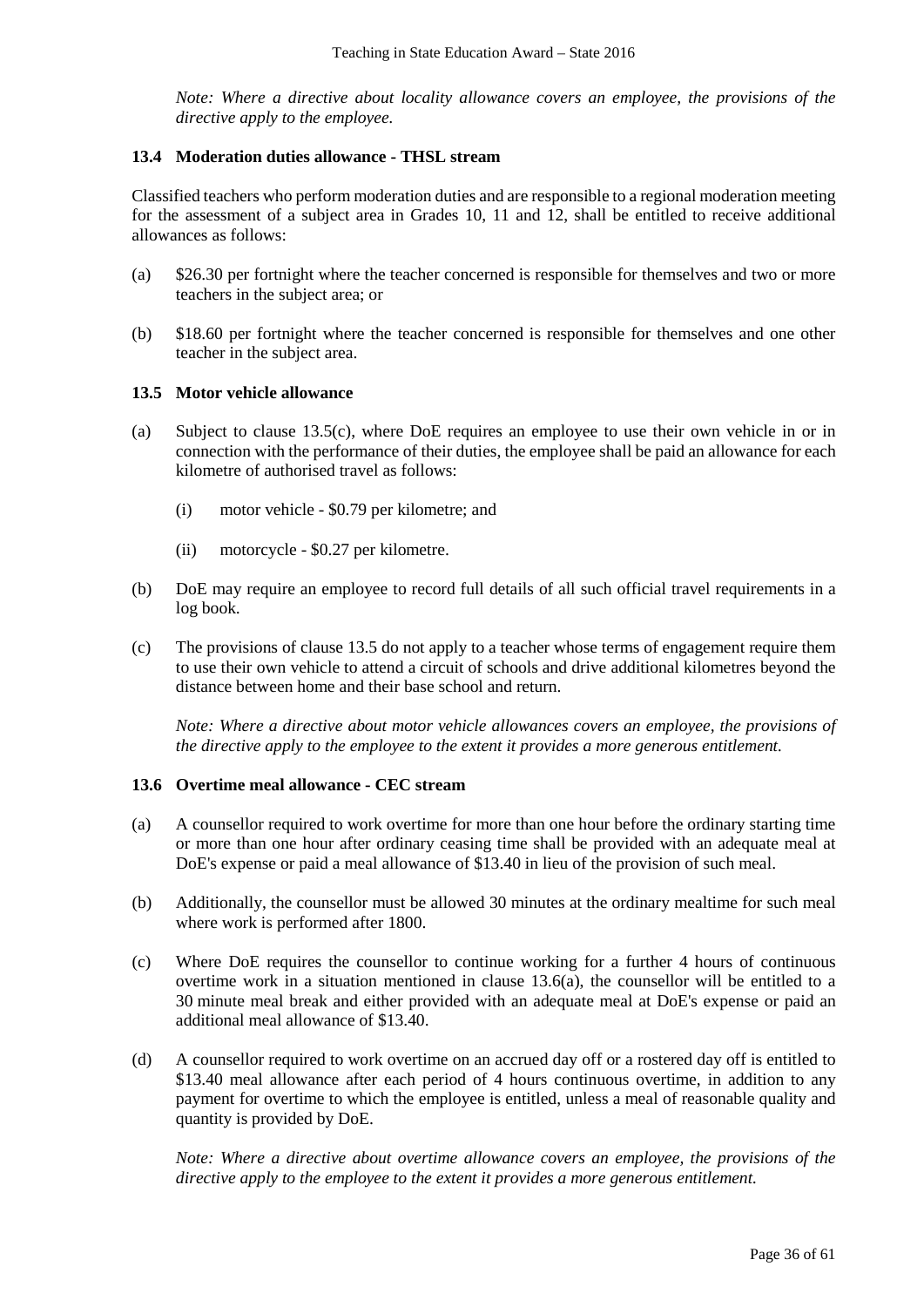## **13.7 Adjustment of monetary allowances**

- (a) Other than the expense related allowances at clauses 13.5 (motor vehicle allowance), 13.6 (overtime meal allowance - CEC stream), Divisional and District allowances at clause 13.1 and locality allowances at clause 13.3, respectively, all other monetary allowances specified in clause 13 shall be automatically adjusted from the same date and in the same manner as monetary allowances are adjusted in any State Wage Case decision or other decision of the Commission adjusting minimum wage rates in this Award.
- (b) In addition to the monetary allowances specified in clause 13, the monetary allowances/payments in clauses  $12.3.7(a)(i)$  (education officers (special duties),  $12.6.1(i)$  (teacher in charge),  $12.6.1(i)$ (teachers in specified sites), 12.6.2(b) (Aboriginal and Torres Strait Islander community schools allowance),  $12.6.2(c)$  (head teacher - CTAT stream) and  $12.6.2(d)$  (community teachers and assistant teachers in charge), respectively, shall also be adjusted in the same manner and at the same time as prescribed in clause 13.7(a).
- (c) At the time of any adjustment to the wage rates in this Award the expense related allowances at clauses 13.5 (motor vehicle allowance) and 13.6 (overtime meal allowance - CEC stream), respectively, shall be automatically adjusted by the relevant adjustment factor. The relevant adjustment factor for this purpose is the percentage movement in the applicable index figure most recently published by the Australian Bureau of Statistics since the allowance was last adjusted.
- (d) The applicable index figure is the index figure published by the Australian Bureau of Statistics for the Eight Capitals Consumer Price Index, as follows:

| Allowance                                                   | Eight Capitals Consumer Price Index<br>(ABS Cat No. 6401.0 - Table 7) |
|-------------------------------------------------------------|-----------------------------------------------------------------------|
| Motor vehicle allowance<br>(last adjusted 1 September 2018) | Private motoring sub-group                                            |
| Overtime meal allowance<br>(last adjusted 1 September 2018) | Take-away and fast foods sub-group                                    |

## **14. Superannuation**

- (a) Subject to Commonwealth legislation and clause 14(b), DoE must comply with superannuation arrangements prescribed in the *Superannuation (State Public Sector) Act 1990* (and associated Deed, Notice and Regulation).
- (b) Where Commonwealth legislation provides for choice of fund rights to an employee subject to this Award, and that employee fails to elect which superannuation fund to which DoE's contributions are directed, DoE will direct contributions to the appropriate fund prescribed in the abovementioned Queensland legislation.

# **PART 5 - Hours of Work and Related Matters**

## **15. Hours of duty**

## **15.1 Teachers**

- (a) Rostered duty time
	- (i) The rostered duty time of a teacher will be 25 hours per week.
	- (ii) Rostered duty time will be continuous except for the meal break.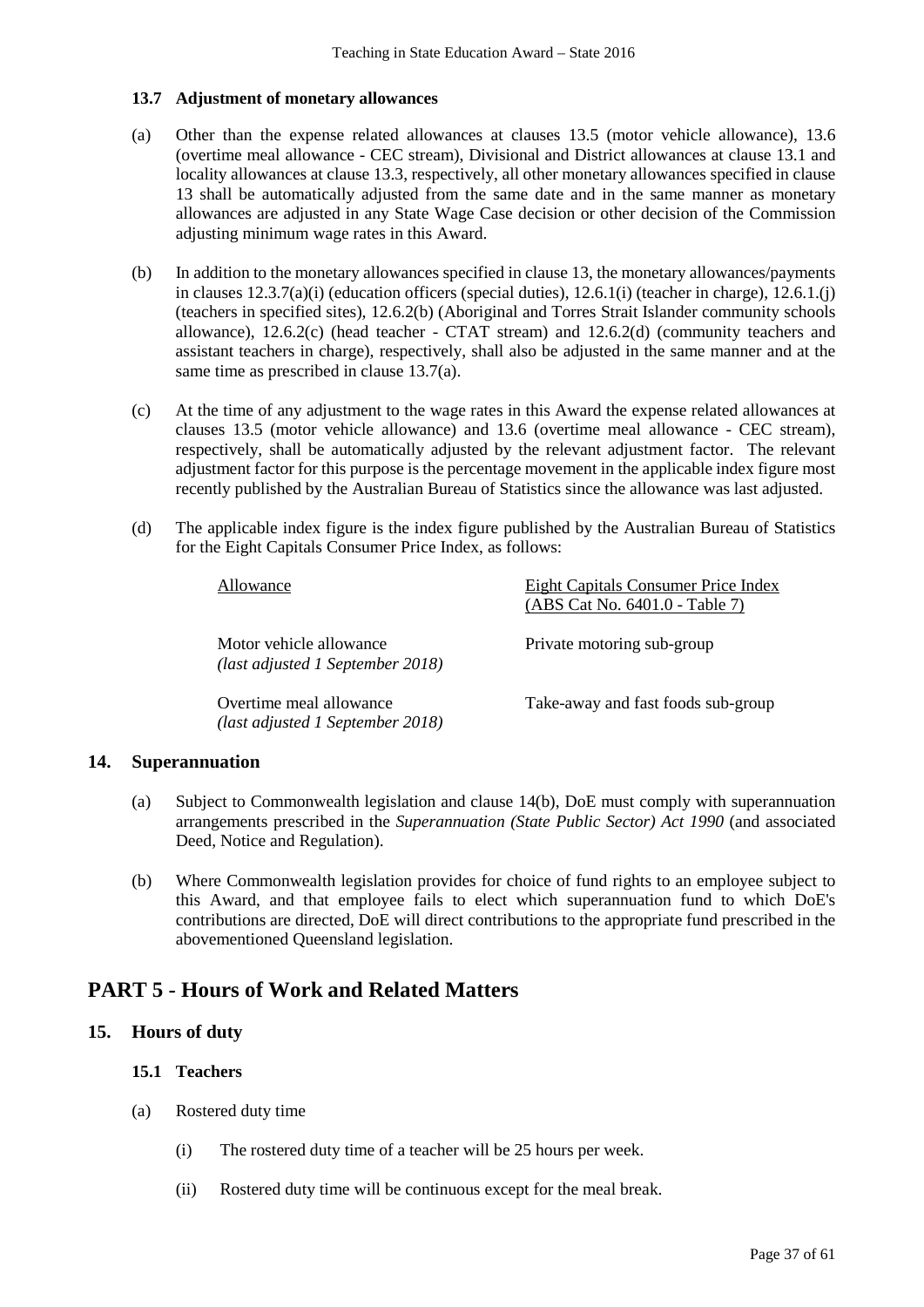- (iii) Except as prescribed elsewhere in this Award, rostered duty time will commence no earlier than 0830 and conclude no later than 1530.
- (b) Non-contact time
	- (i) Non-contact time is rostered duty time allocated for the purposes of preparation and correction.
	- (ii) Secondary schools
		- (A) The rostered duty time of a classroom teacher in secondary schools will include no more than 20 hours and 40 minutes of rostered face to face teaching and associated professional duties and no less than 3 hours and 30 minutes of rostered preparation and correction time.
		- (B) Preparation and correction time will be allocated in blocks of usable time no less than the length of a school-teaching period.
	- (iii) Primary schools and special schools
		- (A) The rostered duty time of a classroom teacher in primary schools and special schools will include no more than 22 hours and 10 minutes of rostered face to face teaching and associated professional duties and no less than 2 hours of rostered preparation and correction time.
		- (B) Timetabling of non-contact time should be by agreement at the school level between the principal and the teacher. In those circumstances where agreement is unable to be reached, the principal will determine the method and implementation of noncontact time. The parties are required to bargain in good faith and will not unreasonably withhold agreement.
		- (C) Non-contact time should be allocated in blocks of no less than one-half hour, with the objective being to provide blocks of time of one hour.
- (c) Rostered duty time centres for continuing secondary education or secondary colleges
	- (i) Application of this provision
		- (A) Clause 15.1(c) applies to those permanent classroom teachers delivering secondary education programs specifically catering for mature age students and who are required, by virtue of that situation, to be on duty beyond the standard hours of instruction set out in clause 15.1(a)(iii).
		- (B) The provisions of clause 15.1(c) are invoked when such teachers are required to be on duty beyond the standard hours of instruction for a minimum of two teaching blocks per week (a teaching block being 3 to 3.5 hours).
		- (C) The working of only one teaching block per week beyond the standard hours of instruction is not permitted.
	- (ii) Rostered duty time
		- (A) The rostered duty time of a teacher will be 20 hours per week and will include no more than 16 hours and 30 minutes of rostered face to face teaching and associated professional duties and no less than 3 hours and 30 minutes of rostered preparation and correction time which will be allocated in blocks of usable time.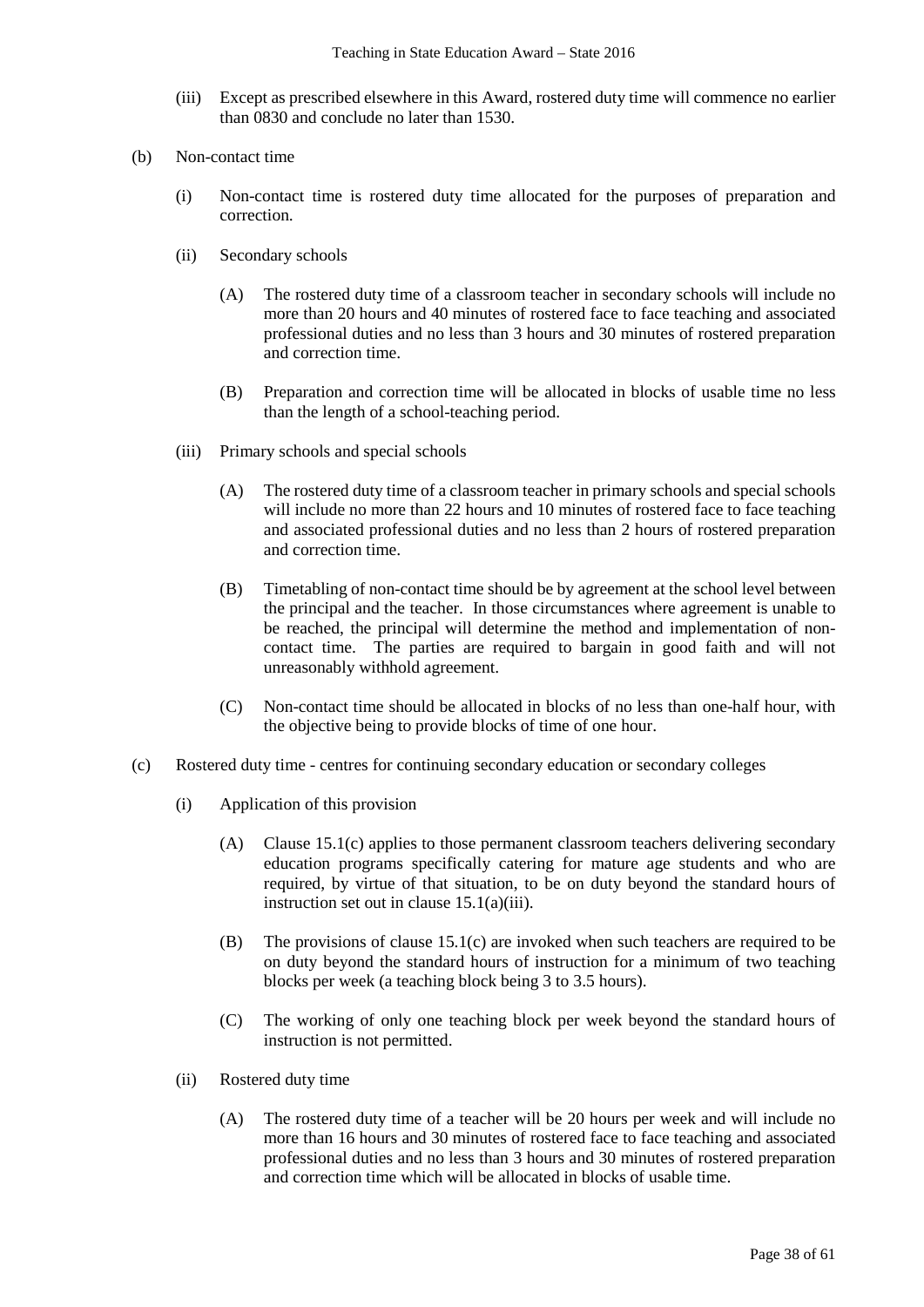- (B) Rostered duty time will commence no earlier than 0830 and conclude no later than 2130.
- (C) A teacher's daily maximum rostered duty time will not exceed 7 hours while the minimum will not be less than 3 hours.
- (D) The weekly rostered duty time may be worked over less than five days, Monday to Friday.
- (E) The daily hours of rostered duty time may be split by agreement with the teacher provided that a teacher will not unreasonably withhold consent. A minimum of 5 hours will be observed as non-attendance time between timetabled rostered duty time and a minimum of 3 hours per block will apply to the blocks of rostered duty time on a day when work is split.
- (F) Teachers to whom clause 15.1(c) applies will not be involved in playground or bus supervision duties.

#### **15.2 Instrumental music teacher/instructor**

- (a) The rostered duty time of an instrumental music teacher/instructor will be 30 hours per week which will be comprised of 25 hours per week of group instructional time and 5 hours per week of ensemble rehearsal time. Time spent travelling between schools will be debited against rostered duty time.
- (b) In addition to rostered duty time, an instrumental music teacher/instructor may be required to undertake other incidental duties as described in clause 15.2(c).
- (c) The maximum time spent on incidental duties will be:
	- (i) conducting performances by students outside rostered duty time 20 per year;
	- (ii) music camp attendance equivalent of five days per year (including week-end rehearsals); and
	- (iii) attendance at parent/student recruitment meetings and at parental support committee meetings - eight per year in total.
- (d) Rostered duty time

Rostered duty time will commence no earlier than 0800 and conclude no later than 1600. An instrumental music teacher/instructor will not be required to instruct for more than 7 hours in any one day or commence duty more than once on any one day.

#### **15.3 Specialist teachers - primary and special schools**

- (a) The rostered duty time for a specialist teacher will be the same as those for a classroom teacher (see clause 15.1).
- (b) A specialist teacher will teach allocated classes in the curriculum area according to a timetable cooperatively developed by the specialist teacher and the base school principal after consideration of information and proposals from other relevant personnel such as other cluster principals, regional subject coordinators and other human resources and studies personnel.
- (c) A specialist teacher will also: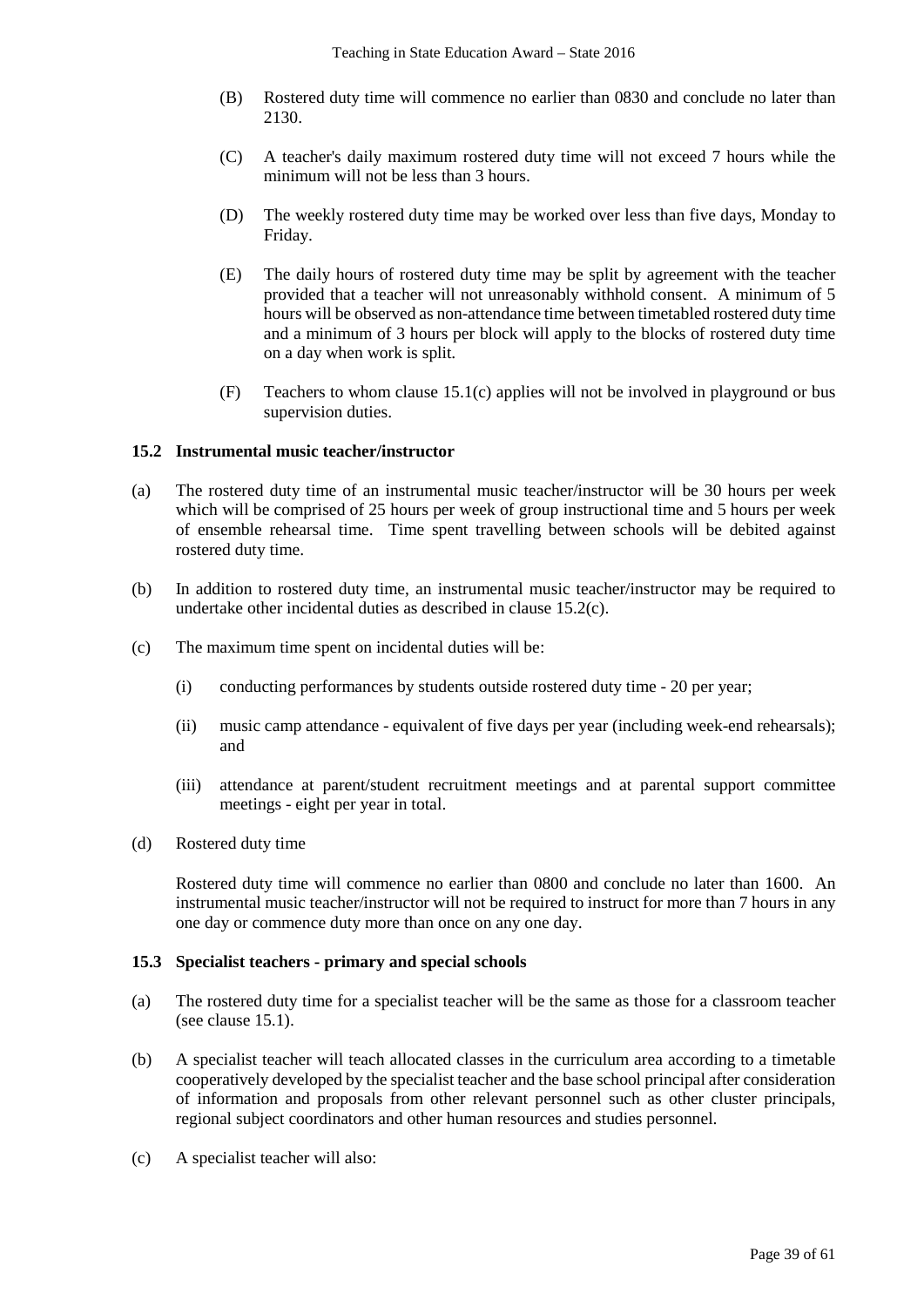- (i) coordinate, develop, implement and evaluate the school/cluster program in their relevant specialist area; and
- (ii) assess and report on student achievement in their relevant specialist area; and
- (iii) provide advocacy and specialist advice relevant to their areas of expertise and be involved in the school planning and budgetary processes.
- (d) Average class time
	- (i) Within rostered duty time of 25 hours per week, the average class time for specialist teachers will be 18 hours per week within a range of 15 to 20 hours per week, subject to the following variables:
		- (A) number of schools in the circuit;
		- (B) number of classes taught in each school;
		- (C) distances travelled and road conditions;
		- (D) the mode of delivery in the curriculum area;
		- (E) involvement in other activities approved by a principal or Regional Director.
	- (ii) These variables will also be considered in the determination of a reasonable allocation of coordination and specialist consultation time.
- (e) Travel
	- (i) Time required for travel between schools on the same day will be considered part of the specialist teacher's work program and will be incorporated within rostered duty time. Appropriate additional time will be allocated for the arrangement and transport of lesson resource material.
	- (ii) Where the distance from home to the circuit school is greater than that for the base school, additional time required to travel to the school is to be incorporated in the specialist teacher's work program and therefore within rostered duty time.
	- (iii) Wherever possible the specialist teacher's circuit should be designed to service a cluster of schools to minimise travel time.
- (f) Bus and playground duty

Playground and bus duties are not to be allocated where the specialist teacher services more than two schools.

- (g) Co-curricular involvement
	- (i) Where a specialist teacher services more than one school, the principal will reasonably adjust the expectation of co-curricular involvement, especially where the specialist circuit necessitates considerable travel.
	- (ii) It is expected that judicious timetabling of classes will minimise the difficulties associated with sequential specialist lessons and thus maximise student learning.
	- (iii) It is also expected that judicious timetabling will ensure that occupational health and safety concerns such as voice strain and excessive exposure to the sun are minimised.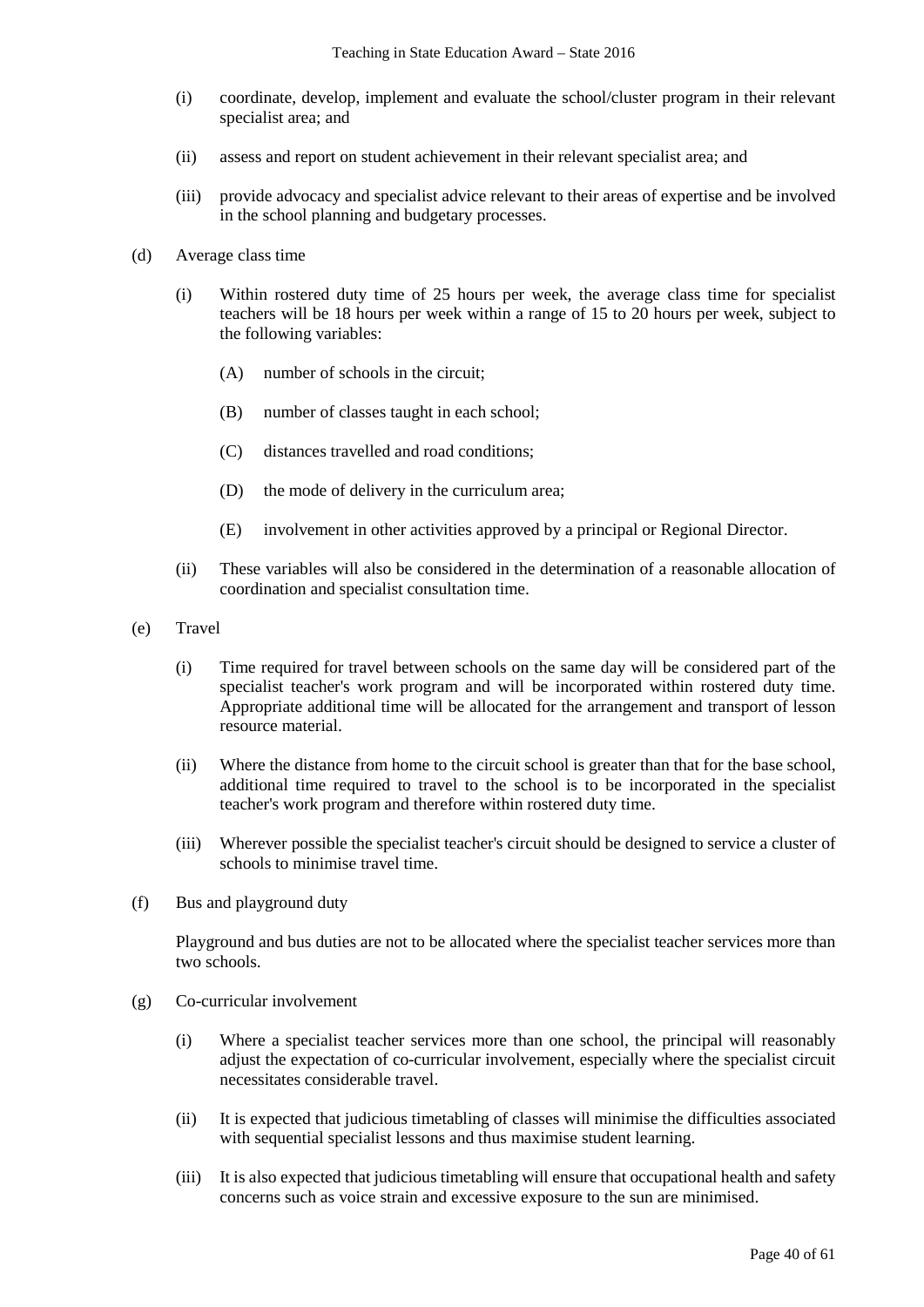### **15.4 Teacher-librarians - primary and special schools**

- (a) The rostered duty time for a teacher-librarian will be the same as those for a classroom teacher (see clause 15.1).
- (b) A teacher-librarian is responsible for the management of the resource centre and resources and as such will be involved in the school planning and budgetary process.
- (c) A teacher-librarian works in partnership with classroom teachers to plan, develop, teach and evaluate resource based programs.
- (d) The time-table of a teacher-librarian will be developed cooperatively with the school principal and will include time allocated for resource management and cooperative teaching.
- (e) Teacher-librarians may be used to assist in the provision of non-contact time where the participation of the classroom teacher is not essential to meet the objectives of the lesson.
- (f) Travel
	- (i) Where a teacher-librarian provides resource services to more than one school, time required for travel between schools on the same day will be considered part of the teacher-librarian's work program and will be incorporated within rostered duty time.
	- (ii) Where the distance from home to the circuit school is greater than that for the base school, additional time required to travel to the school is to be incorporated in the teacher-librarian's work program and therefore within rostered duty time.
	- (iii) Wherever possible a teacher-librarian required to provide resource services to more than one school will be subject to schedules designed to minimise travel.
- (g) Bus and playground duty
	- (i) Playground and bus duties are not to be allocated where a teacher-librarian services more than two schools.
	- (ii) The allocation of playground and bus duties in other circumstances should be made in recognition of the extent of involvement of teacher-librarians with students outside rostered duty time.
- (h) Co-curricular involvement

Where a teacher-librarian provides resource services to more than one school, the principal will reasonably adjust the expectation of co-curricular involvement, especially where the teacherlibrarian's schedule necessitates considerable travel.

(i) Non-contact time relief

Teacher-librarians may be required to provide relief during non-contact time periods availed of by classroom teachers in circumstances where usual relief arrangements are unable to be effected for emergent reasons.

## **15.5 CTAT stream**

- (a) The rostered duty time of a community teacher or assistant teacher will be 25 hours per week.
- (b) Rostered duty time will commence no earlier than 0830 and conclude no later than 1530.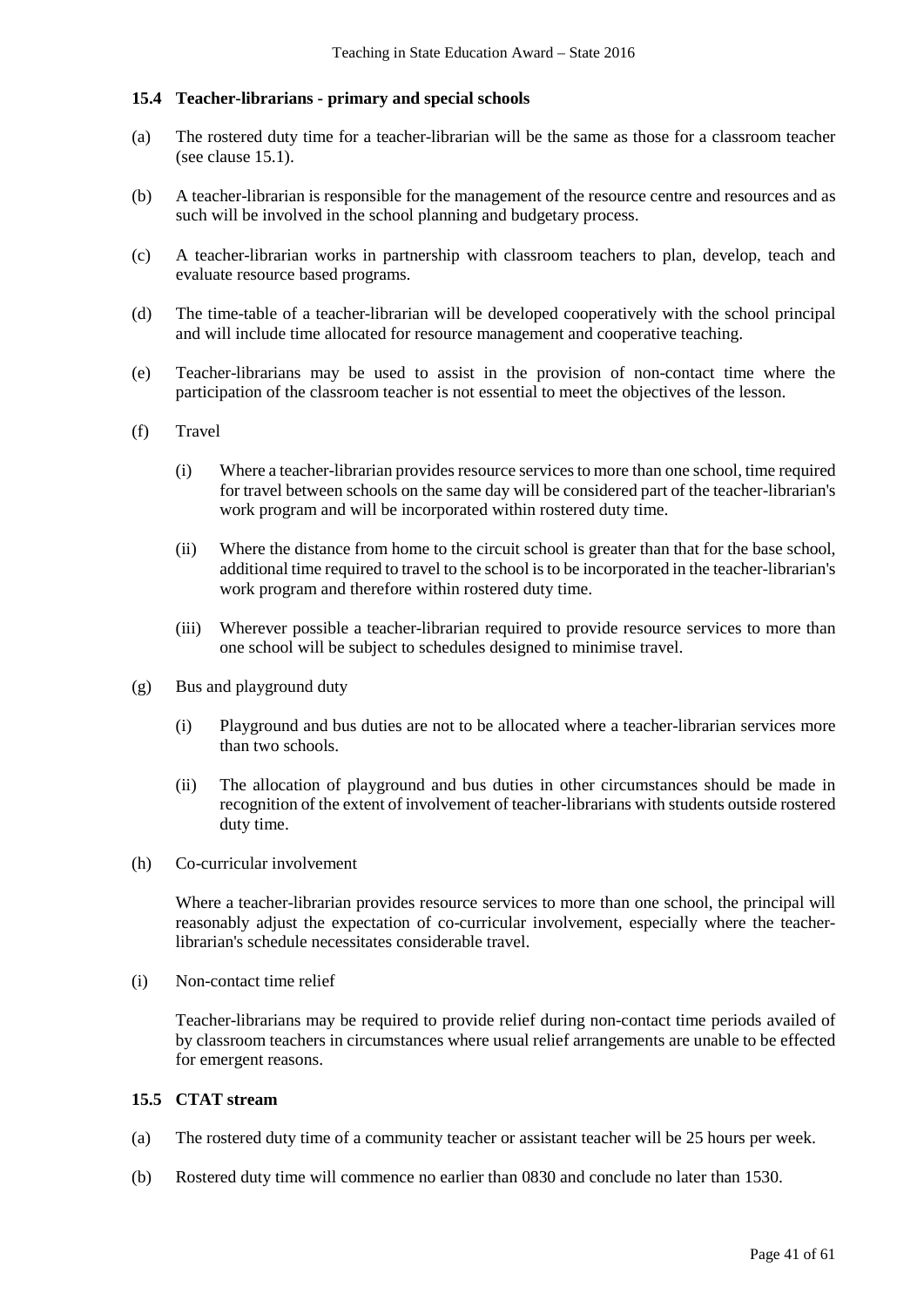(c) Rostered duty time will be continuous except for the meal break.

## **15.6 CEC stream**

- (a) The ordinary hours of duty for full-time counsellors, exclusive of meal breaks, shall be an average of 36.25 hours per week and 7.25 hours per day, with a maximum of 9.5 hours per day.
- (b) The spread of ordinary hours of duty for full-time counsellors shall commence no earlier than 0600 and conclude no later than 1800, Monday to Friday.
- (c) Notwithstanding the provisions of clause 19 and clause 23, in lieu of the additional hours worked by counsellors outside of the ordinary hours of 36.25 hours, Monday to Friday, a counsellor shall receive additional leave days as follows:

| <b>Period</b>                 | Days   |
|-------------------------------|--------|
| end of term break (Easter)    | 3 days |
| end of term break (June)      | 8 days |
| end of term break (September) | 8 days |
| mid-summer break              | 4 davs |

- (d) By mutual agreement with DoE a counsellor may take any or all of their additional leave days:
	- (i) during school term time; or
	- (ii) as paid leave, where that leave would otherwise be categorised as unpaid leave under the Award, with a consequential reduction in the counsellor's additional leave days' balance.
- (e) Should DoE require a counsellor to work on any additional leave days during the school vacation period specified in clause 19, or on a mutually agreed day off, the counsellor shall attend for duty and DoE shall pay that day, or days, at the following penalty rates:
	- (i) the first 3 hours at time and one-half and any additional hours at double time; or
	- (ii) at the counsellor's request, and agreed to by DoE, the counsellor may waive the penalty rate payments and take additional leave calculated on the basis of time and one-half for the first 3 hours and double time for any additional hours. Such leave shall be taken during school vacation periods or at other times where mutually agreed.
- (f) Counsellors who commence duty during a school term shall be entitled to proportionate additional leave.
- (g) Where DoE requires a counsellor to work on an additional leave day, at least 24 hours' notice shall be provided to the counsellor.
- (h) In determining hours of duty, wherever practicable, DoE shall:
	- (i) consult on the requirement to work specific hours before directing a counsellor to work those hours;
	- (ii) where the working of particular hours is not suitable to a counsellor on a given day, take into account whether other staff are available and competent to perform the work;
	- (iii) take into account the needs of workers with family responsibilities or disabilities;
	- (iv) provide timely notice of the requirement to work in excess of ordinary hours; and
	- (v) take into account the counsellor's current balance of additional leave days.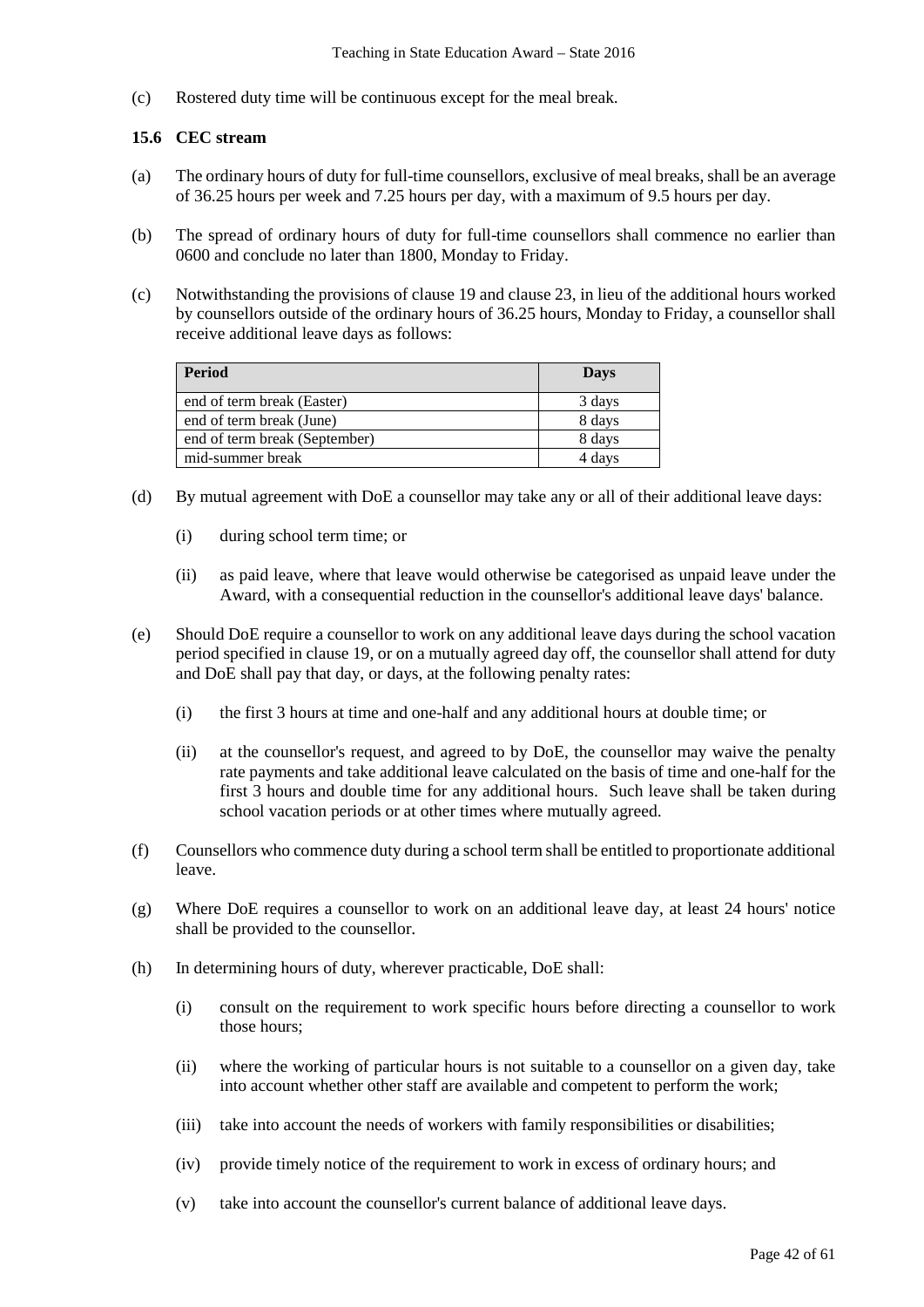## **15.7 Education Officer (Special Duties)**

The terms and conditions of Schedule 3 contained in the *Queensland Public Service Officers and Other Employees Award - State 2015* will apply to those teachers, heads of program and school leaders engaged temporarily as an Education Officer (Special Duties).

#### **15.8 Variations to the standard hours of instruction**

- (a) Notwithstanding the terms of clause 15, the standard hours of instruction may be amended in all settings in accordance with the "Guidelines for Variation of Hours of Instruction for Senior Secondary" agreed between DoE and QTU in 1990.
- (b) Conditions

Where the standard hours of instruction are amended in accordance with the guidelines the following conditions will apply:

- (i) The standard hours of instruction and rostered duty time will commence no earlier than 0700 and conclude no later than 1700, Monday to Friday.
- (ii) The rostered duty time of a teacher will remain at 25 hours per week. However, under these arrangements a full-time teacher's daily maximum rostered duty time will not exceed 7 hours while a full-time teacher's minimum rostered duty time will not be less than 3 hours.
- (iii) The weekly rostered duty time may be worked over less than five days, Monday to Friday.
- (iv) Subject to clause 16.1, teachers will be allowed an uninterrupted meal break of 45 minutes between the third and fifth hours from commencement of duty. The meal break is not included in rostered duty time.
- (v) Teachers will be allowed a rest pause of 10 minutes which is included in rostered duty time.
- (vi) Rostered duty time will be continuous except for the meal break unless by agreement.
- (vii) Implementation of the above arrangements will follow consultation with the LCC and the taking into account of family responsibilities.

## **15.9 Student free days - THSL and CTAT streams**

Teachers, heads of program, school leaders, community teachers and assistant teachers are expected to report for a full day of duty on the student free days nominated for professional development activities during the school year, or any other days substituted for such days, or any additional days declared by the Minister as requiring the attendance of all permanent officers. Such employees will be paid in full for the time so worked.

## **16. Meal breaks**

#### **16.1 THSL stream**

(a) A teacher, head of program or school leader is entitled to an uninterrupted 45 minute meal break each day. This will be allowed to each teacher, head of program or school leader between 1100 and 1400, or such other times as may be arranged by the principal in consultation with teachers, heads of program and school leaders.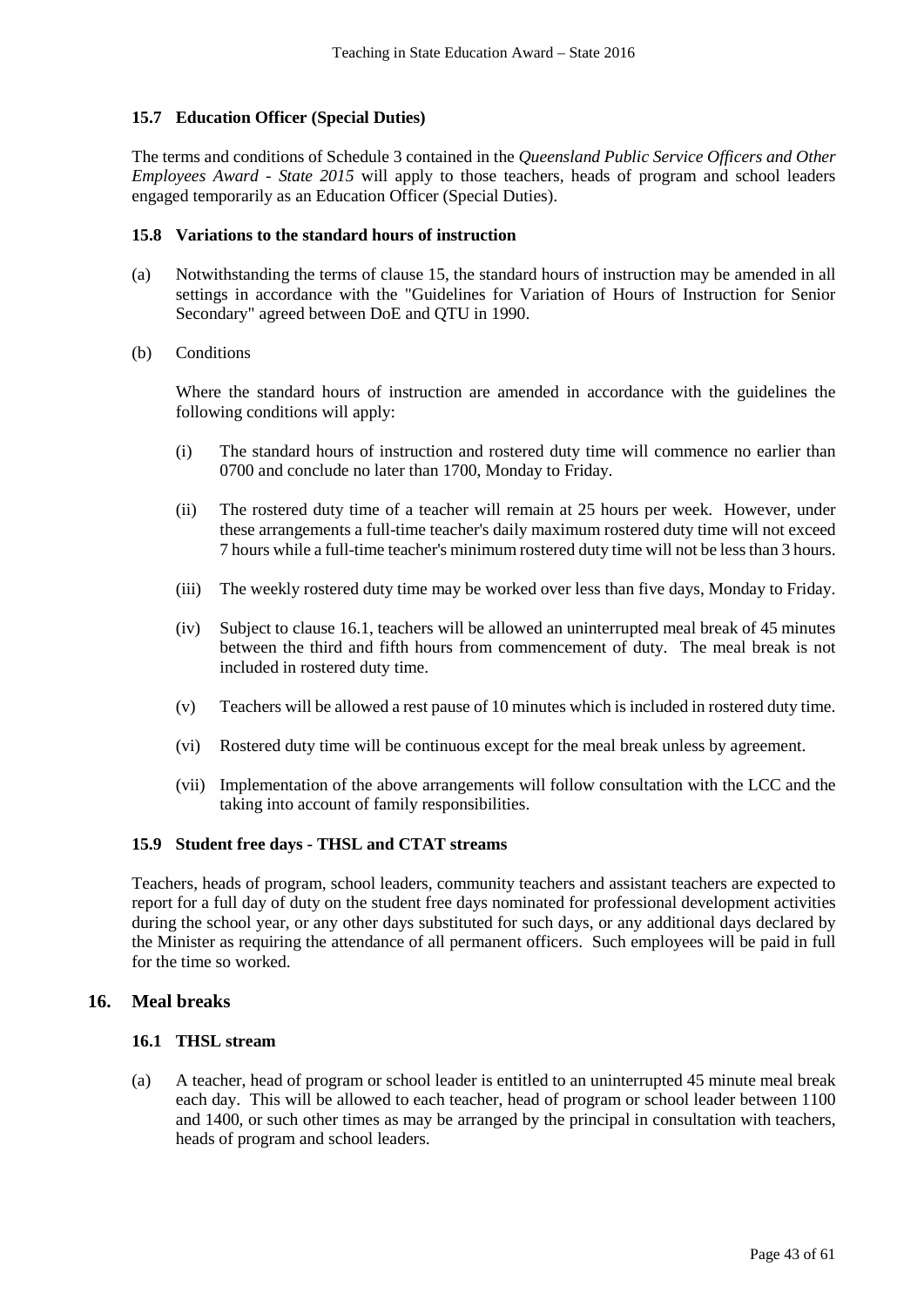- (b) Other times during which the meal break may occur will be arranged in accordance with the facilitative provisions of this Award or rostering arrangements can be entered into in accordance with workplace reform initiatives as provided for in clauses 6.2(c) and 15.8.
- (c) An alteration to the minimum uninterrupted meal break of 45 minutes may be achieved through consultation and processing by the LCC (where required to be constituted), provided that:
	- (i) all teachers receive an uninterrupted meal break of at least 30 minutes per day; and
	- (ii) the total period for uninterrupted meal breaks is no less than 225 minutes per teacher per week. This cannot be averaged over a longer period.
- (d) Where teachers in specialist roles are required to perform duties during the course of scheduled meal breaks, a meal break, consistent with the terms of clauses 16.1(a) or (c), shall be provided at an alternative time determined by agreement between the principal and the individual teacher.
- (e) Continuing secondary education or secondary colleges teachers shall be entitled to an uninterrupted lunch break of not less than 30 minutes if teaching morning and afternoon blocks and shall be entitled to an uninterrupted evening meal break of not less than 30 minutes if teaching afternoon and evening blocks. Such meal breaks are not included in rostered duty time.

### **16.2 Instrumental music teachers/instructors**

An instrumental music teacher/instructor shall be entitled to an uninterrupted meal break of not less than 45 minutes to be taken between the fourth and sixth hour of duty which will not be considered as rostered duty time.

## **16.3 Bus and playground supervision**

- (a) Subject to clauses 16.3(b) and (c), teachers will be relieved of bus supervision duties and supervision of students in the playground as far as possible and where appropriate.
- (b) Teachers are still required to undertake some part of those duties. The appropriate mix of teachers and teacher aides will be determined by the principal of the school, having regard to local circumstances in accordance with the applicable local consultative arrangements.
- (c) Teachers shall not be required to undertake bus supervision duties for more than 30 minutes after the completion of the daily program of instruction.

## **16.4 CTAT stream**

A community teacher or assistant teacher shall be entitled to an uninterrupted meal break of 45 minutes between the hours of 0930 and 1400 which will not be considered as rostered duty time.

## **16.5 CEC stream**

- (a) Unless otherwise specified, all counsellors who work in excess of 5 hours on any day shall be entitled to not less than 30 minutes for an unpaid meal break between the third and sixth hours of duty.
- (b) However, where it is mutually agreed between DoE and the counsellor that in order to maintain the continuity of work the hours of duty may be inclusive of meal times, no deduction shall be made from the counsellor's salary for the period of the meal break.

## **17. Rest pauses**

## **17.1 THSL stream and CTAT stream**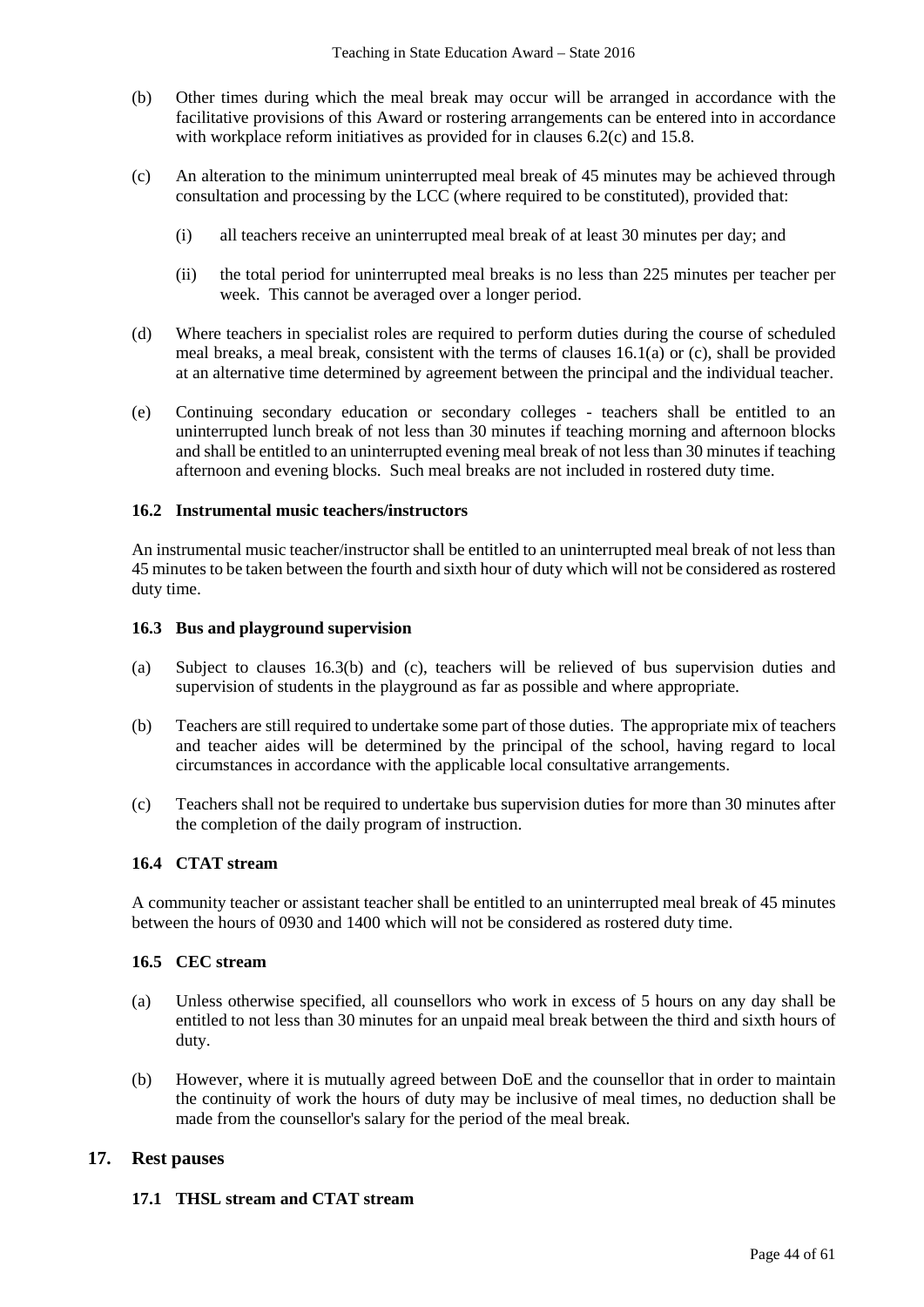- (a) In addition to the entitlement for a meal break, a teacher, head of program, school leader, community teacher or assistant teacher will be entitled to a rest pause of 10 minutes each day, taken at a time separate to the meal break prescribed in clause 16, which will be considered as rostered duty time.
- (b) Continuing secondary education or secondary colleges teachers will be entitled to a rest pause of 10 minutes for every three continuous hours of rostered duty time worked. Such rest pauses will be considered as rostered duty time.

## **17.2 CEC stream**

- (a) Counsellors are entitled to rest pauses of a total of 20 minutes per day at a time to suit the operational requirements of DoE, which will be considered as rostered duty time.
- (b) Such rest pause/s will be taken at times as will not interfere with the continuity of work where such continuity is necessary.

## **18. Overtime - CEC stream**

- (a) Any authorised hours worked by a counsellor on any one day between 7.25 hours and 9.5 hours within the spread of ordinary hours of duty stipulated in clause 15.6 shall be credited as accrued time at the rate of time for time.
- (b) All authorised overtime worked by a counsellor in excess of 9.5 hours within the spread of ordinary hours of duty on any one day or outside their spread of ordinary hours of duty is to be paid for at the rate of time and one-half for the first 3 hours and double time for all time worked thereafter.
- (c) Notwithstanding the provisions of clause 18(a) and (b), all authorised overtime worked on:
	- (i) a Saturday is to be paid at the rate of time and one-half for the first 3 hours and double time thereafter within a minimum payment as for 2 hours' work.
	- (ii) a Sunday is to be paid at the rate of double time with a minimum payment as for 2 hours' work.
- (d) The minimum payments prescribed in clauses 18(c)(i) and (ii) shall not apply where such overtime is performed immediately preceding and/or following ordinary hours.
- (e) A counsellor shall work reasonable overtime whenever necessary in the opinion of the chief executive but 24 hours' notice shall be given, where practicable, to a counsellor required to work overtime.
- (f) Overtime is to be calculated to the nearest quarter of an hour in the total amount of time in respect to which overtime is claimed by the counsellor.
- (g) A counsellor temporarily filling and discharging the full duties of a classification at a higher level for which overtime payments are applicable is to be paid for authorised overtime at the minimum rate applicable to that higher classification level.
- (h) (i) A counsellor (other than a counsellor on call) having been recalled to perform duty shall be paid for the time worked, with a minimum payment of 2 hours for each call out at the prescribed overtime rate. However, such minimum payment shall not apply where the overtime is performed immediately preceding and/or is continuous with ordinary hours of duty.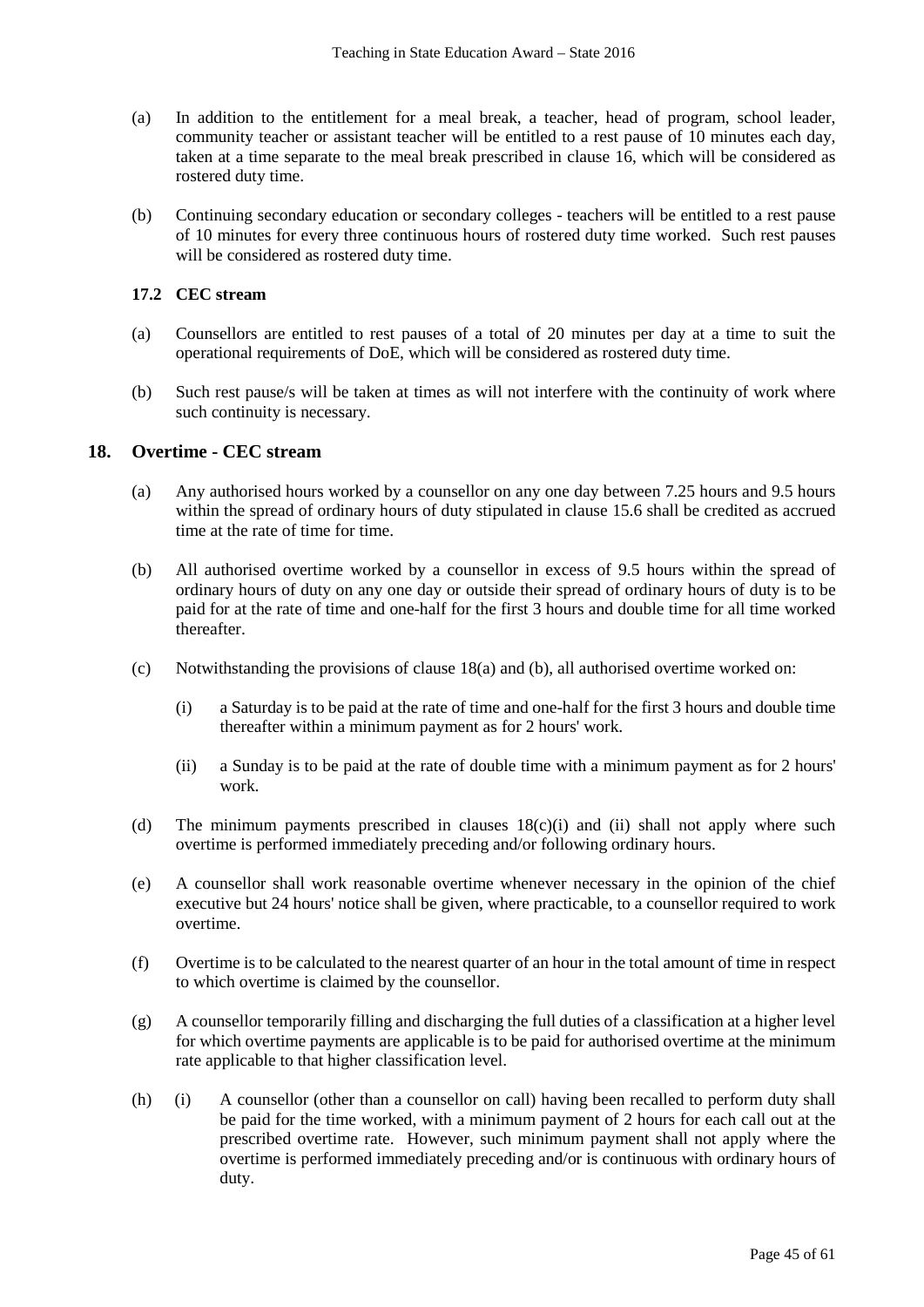- (ii) Should a counsellor be called out again within that 2 hour period, no further minimum payment shall apply to that work which shall be separately paid for at the prescribed overtime rate.
- (i) Transport costs on recall

Where a counsellor is recalled to perform work during an off duty period, the counsellor shall be provided with transport to and from the counsellor's home or be refunded the cost of such transport.

- (j) Fatigue leave
	- (i) A counsellor who works so much overtime between the termination of ordinary work on one day and the commencement of ordinary work on the next day so that 10 consecutive hours off duty has not occurred shall be released after completion of such overtime until 10 consecutive hours off duty occurs without loss of pay for ordinary working time occurring during such absence.
	- (ii) If, on the instructions of the chief executive, such a counsellor resumes or continues work without having had 10 consecutive hours off duty, the counsellor shall be paid double rates until released from duty, and shall then be entitled to be absent until 10 consecutive hours off duty has occurred without loss of pay for ordinary working time occurring during such absence.
	- (iii) Clause 18(j) does not apply to counsellors who reside or remain on or about their place of work and are required to perform duties on an intermittent basis outside their ordinary hours of duty.

*Note: Where a directive about hours and overtime covers an employee, the provisions of the directive apply to the employee to the extent it provides a more generous entitlement.*

# **PART 6 - Leave of Absence and Public Holidays**

## **19. Annual leave**

Annual leave is provided for in Division 5 of the QES. Clauses 19.1 and 19.2 supplement the QES.

*Note: Where a directive about annual leave covers an employee, the provisions of the directive apply to the extent it provides a more generous entitlement.* 

## **19.1 THSL and CTAT streams**

- (a) Other than a casual or a temporary employee, a teacher, head of program, school leader, community teacher or assistant teacher shall receive paid leave over scheduled school vacations.
- (b) Part-time employment
	- (i) Payment for the summer vacation shall be made on the same basis as for full-time employees, but on a proportional basis.
	- (ii) Payment for other vacations shall be made at the employee's ordinary rate of pay.
- (c) Annual leave loading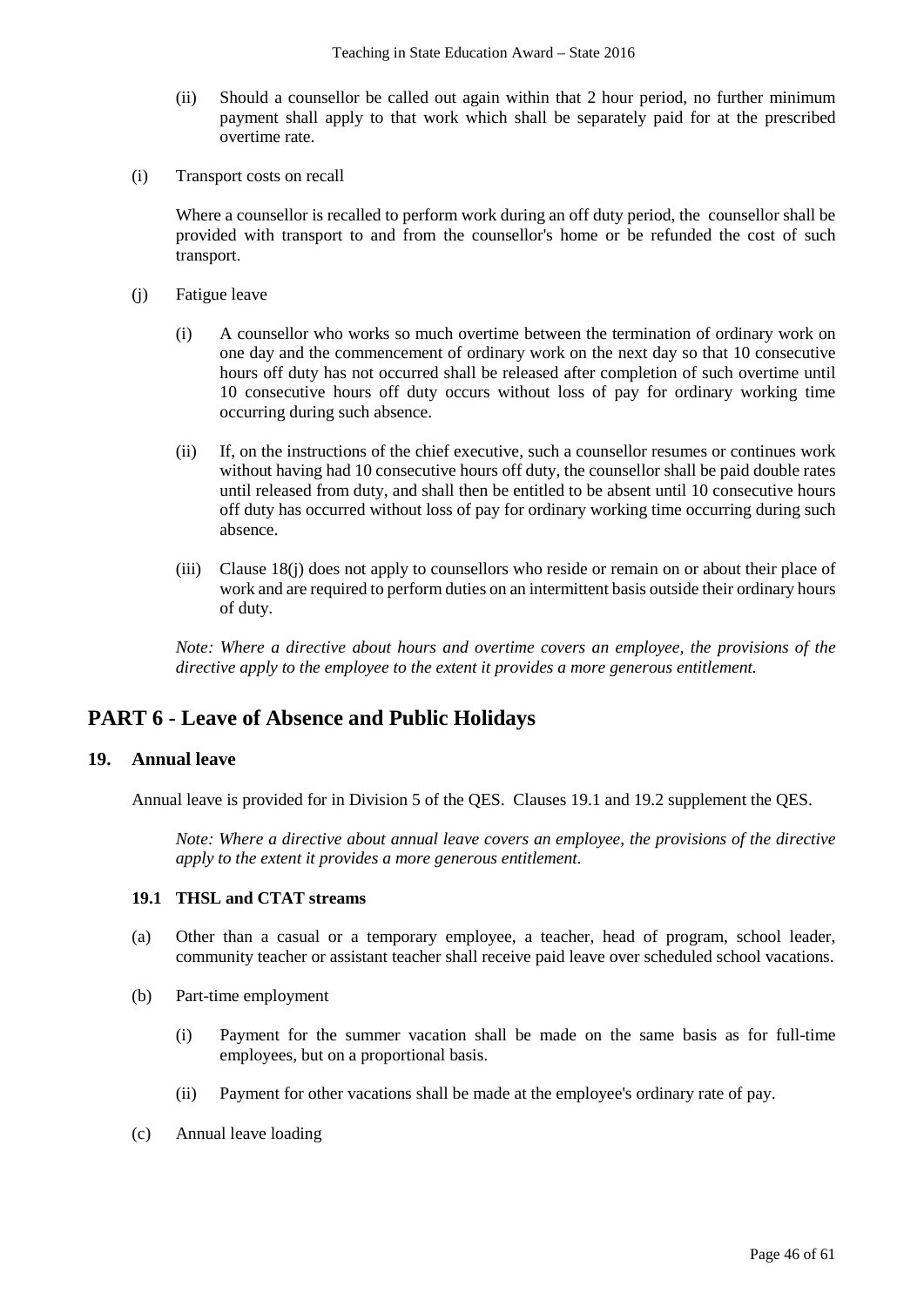- (i) Where a full-time or part-time teacher, head of program, school leader, community teacher or assistant teacher has worked a full school year, four weeks' annual leave loading shall be paid in addition to the summer vacation pay.
- (ii) Where a teacher, head of program, school leader, community teacher or assistant teacher has worked less than a full school year that teacher, head of program, school leader, community teacher or assistant teacher shall receive a proportional payment of the annual leave loading.
- (iii) The rate of the annual leave loading will be 17.5% of the employee's current salary.
- (d) Temporary teachers, heads of program, school leaders, community teachers and assistant teachers
	- (i) Where a temporary teacher, head of program, school leader, community teacher or assistant teacher is employed across a school vacation or on either side of a school vacation they shall receive paid leave for the vacation period.
	- (ii) Access to annual leave is determined by the proportion of the year worked by the temporary teacher, head of program, school leader, community teacher or assistant teacher.
	- (iii) A temporary teacher shall be entitled to a *pro rata* leave payment (up to 20 days) during the summer vacation period provided that the teacher has worked a minimum of 100 days during the previous calendar year (equivalent to two terms) with at least 10 of these days being worked in Term 4 of the school year.
	- (iv) The *pro rata* leave payment entitlement is not affected by the proportion of paid leave received by the teacher, head of program, school leader, community teacher or assistant teacher over any other school vacation period within the calendar year.
	- (v) A temporary teacher engaged by week 3 of the school year who is engaged for the full school year and then re-engaged by week 3 of the following school year shall be entitled to full payment for the summer vacation period.
- (e) Unless another form of paid leave is approved, leave taken by teachers, heads of program, school leaders, community teachers and assistant teachers during school semesters will be unpaid leave.

## **19.2 CEC stream**

A counsellor proceeding on annual leave is entitled to receive the following payments:

- (a) an amount equal to the salary level being paid to the counsellor immediately before the counsellor takes the leave for the period of such annual leave; and
- (b) a further amount equal to 17.5% of the employee's current salary.

## **20. Personal leave**

- (a) Personal leave is provided for in Division 6 of the QES and covers:
	- (i) sick leave;
	- (ii) carer's leave;
	- (iii) bereavement leave; and
	- (iv) cultural leave.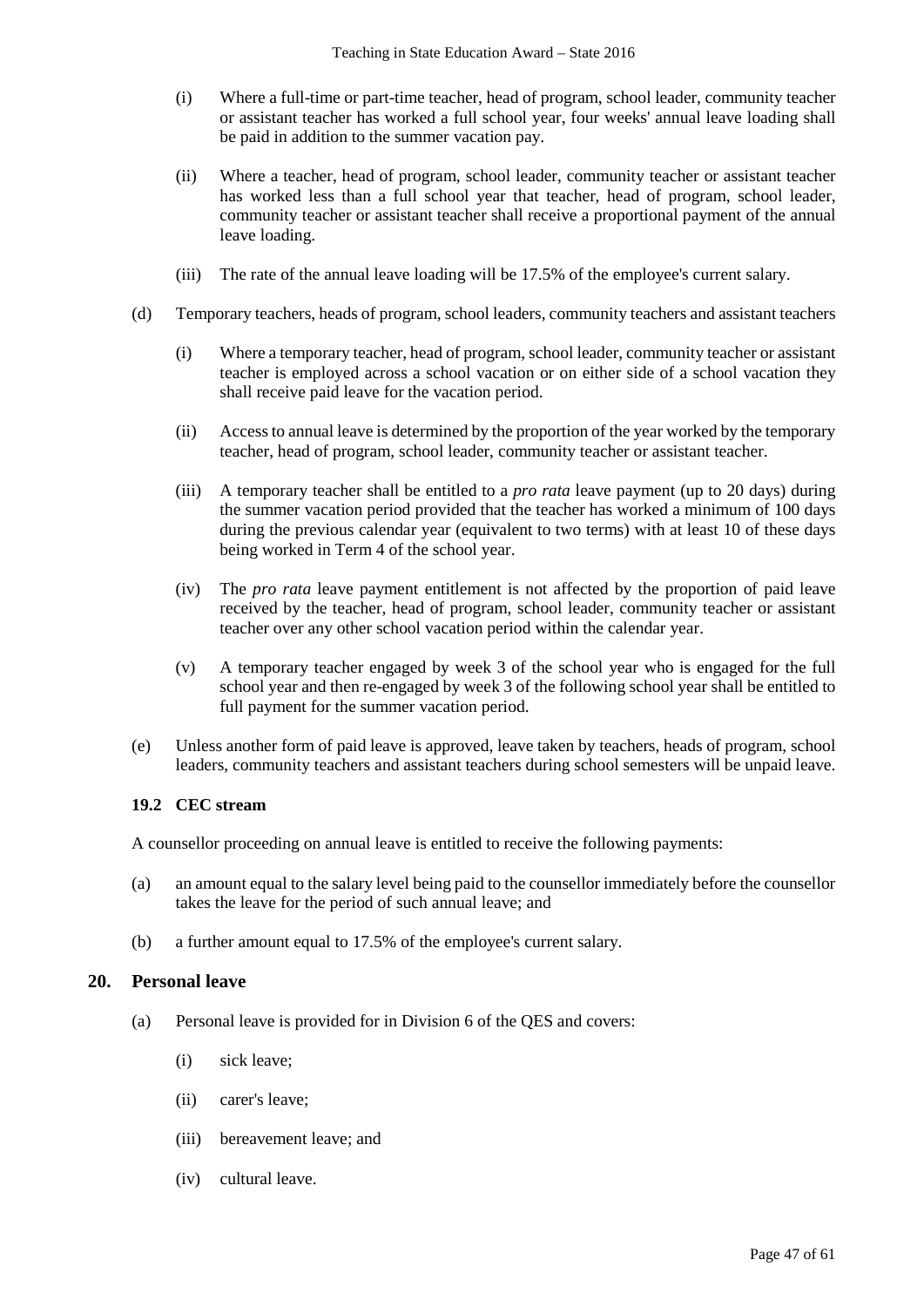(b) Clauses 20.1 to 20.3 supplement the QES.

## **20.1 Sick leave**

- (a) In addition to the provisions of Subdivision 2 of Division 6 of the QES, an employee is entitled to use any sick leave to which they have an entitlement for carer's leave purposes.
- (b) Sick leave may be taken for part of a day.
- (c) Entitlement to sick leave is conditional on the employee promptly notifying DoE of the employee's absence and of its expected duration.
- (d) An application for sick leave of more than three days is to be supported by a medical certificate or any other evidence that is acceptable to DoE.

*Note: Where a directive about sick leave or bereavement leave covers an employee, the provisions of the relevant directive apply to the employee to the extent it provides a more generous entitlement.* 

## **20.2 Carer's leave**

An employee may also elect, with the consent of DoE, to take annual leave for carer's leave purposes.

### **20.3 Cultural leave - CEC stream**

- (a) Any counsellor who is legitimately required by Aboriginal or Torres Strait Islander tradition to be absent from work for Aboriginal ceremonial purposes or Torres Strait Islander ceremonial purposes shall be entitled to up to 10 working days unpaid leave in any one year.
- (b) Such days may include, but will not be limited to, tombstone openings, smoking of houses, initiation ceremonies, National Aborigines and Torres Strait Islanders Observance Day, Coming of the Light, or to attend other such ceremonies deemed by the Elders to be significant.
- (c) Notwithstanding the provisions of clause 20.3(a) and (b), DoE may allow the counsellor additional days off to attend traditional or ceremonial functions that culturally the counsellor is required to attend.

## **21. Parental leave**

- (a) Parental leave is provided for in Division 8 of the QES and covers:
	- (i) birth-related leave for an employee who is pregnant or whose spouse gives birth;
	- (ii) adoption leave; and
	- (iii) surrogacy leave.
- (b) Notwithstanding the provisions of Subdivision 2 of Division 8 of the QES, all full-time and parttime employees are entitled to parental leave upon commencement of employment.
- (c) (i) An employee who is pregnant, whether or not she has given her employer written notice of the date/s on which she proposes to start and/or end maternity leave, must:
	- (A) commence maternity leave at least 6 weeks prior to the expected date of birth of her child; and
	- (B) remain on maternity leave until at least 6 weeks after the birth of the child.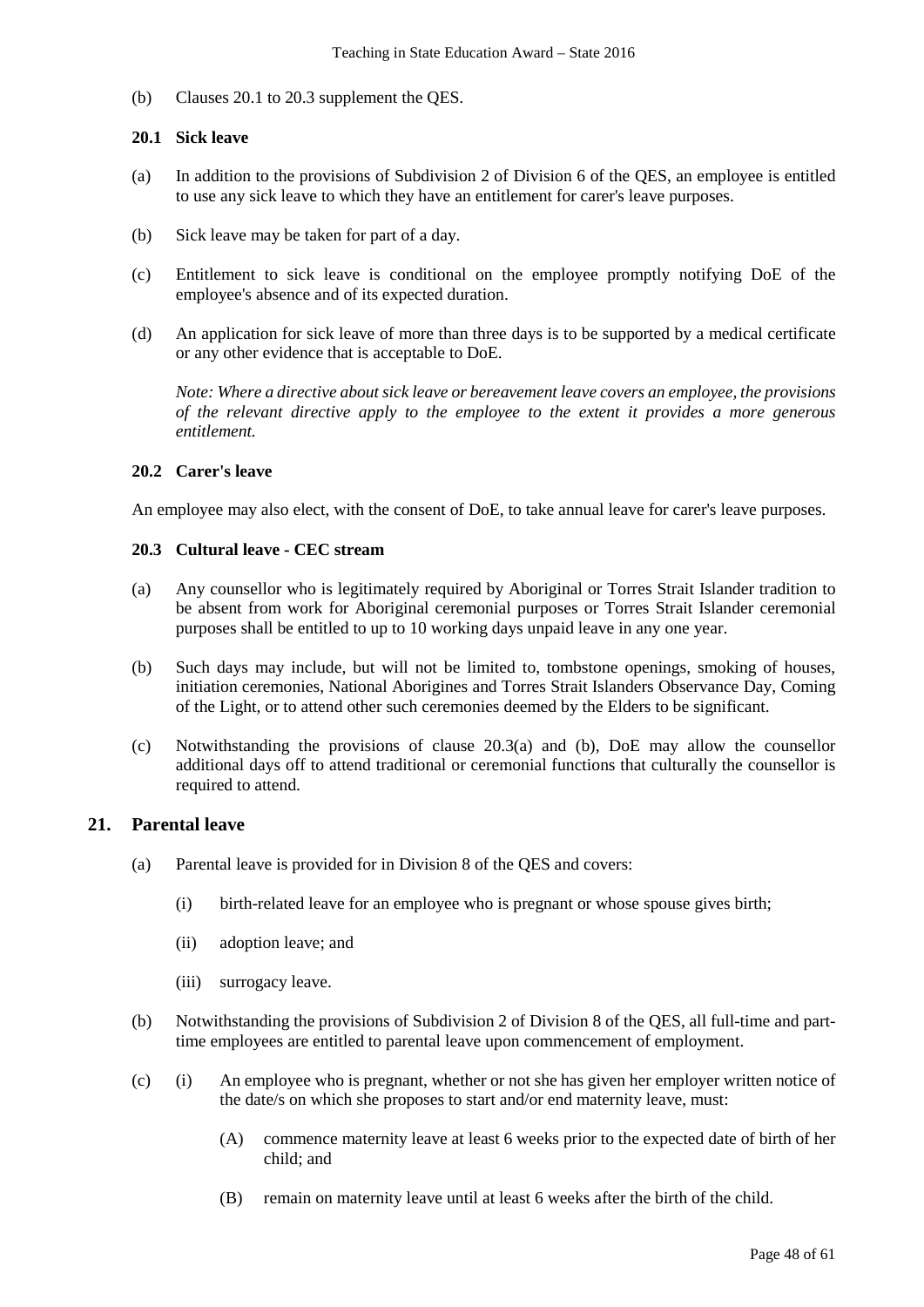- (ii) An employer may at the request of the employee and on receipt of a certificate from a medical practitioner certifying that in the opinion of the medical practitioner:
	- (A) the employee is fit for duty until a specified date reduce the period mentioned in clause  $21(c)(i)(A)$ ; or
	- (B) the employee is fit to resume duty reduce the period mentioned in clause  $21(c)(i)(B)$ .
- (iii) If the employer makes a decision under clause  $21(c)(ii)(A)$  to reduce the period, the approval is of effect until:
	- (A) the day specified in the medical certificate; or
	- (B) the day 14 days after the day the employer revokes the decision by giving written notice to the employee; or
	- (C) the employee commences maternity leave; or
	- (D) the day of the employee's confinement,

whichever happens first.

- (d) An employee who is pregnant, during the term of her pregnancy until 6 weeks before the expected date of birth of her child or lesser period as approved by DoE, may request to work part-time or other flexible work arrangements.
- (e) An employee who has taken leave to attend compulsory interviews or examinations as part of an adoption process or who has taken leave to attend compulsory interviews or court hearings associated with a surrogacy arrangement may request that such leave be taken as paid annual leave.
- (f) In addition to the provisions of Subdivision 6 of Division 8 of the QES an employee who has returned to work on a part-time basis may seek to return to the position they held prior to commencing parental leave.
- (g) If the position mentioned in clause 21(f) no longer exists but there are other positions available that the employee is qualified for and is capable of performing, the employee is entitled to be employed in a position that is, as nearly as possible, comparable in status and remuneration to that of the employee's former position.
- (h) DoE must make a position to which the employee is entitled available to the employee.
- (i) (i) An employee who is the parent of a child may apply, at any time, to their employer to work on a part-time basis in order to be the child's primary caregiver when not at work.
	- (ii) The requirements concerning the manner in which the employee may make an application to work part-time under clause  $21(i)(i)$  are the same as those contained in the QES with respect to applications to return to work on a part-time basis for an employee on parental leave (i.e.  $\overline{s}$  75).
	- (iii) The period in relation to which an application under clause 21(i) may be made cannot extend beyond the day the child is required to be enrolled for compulsory schooling under the *Education (General Provisions) Act 2006*.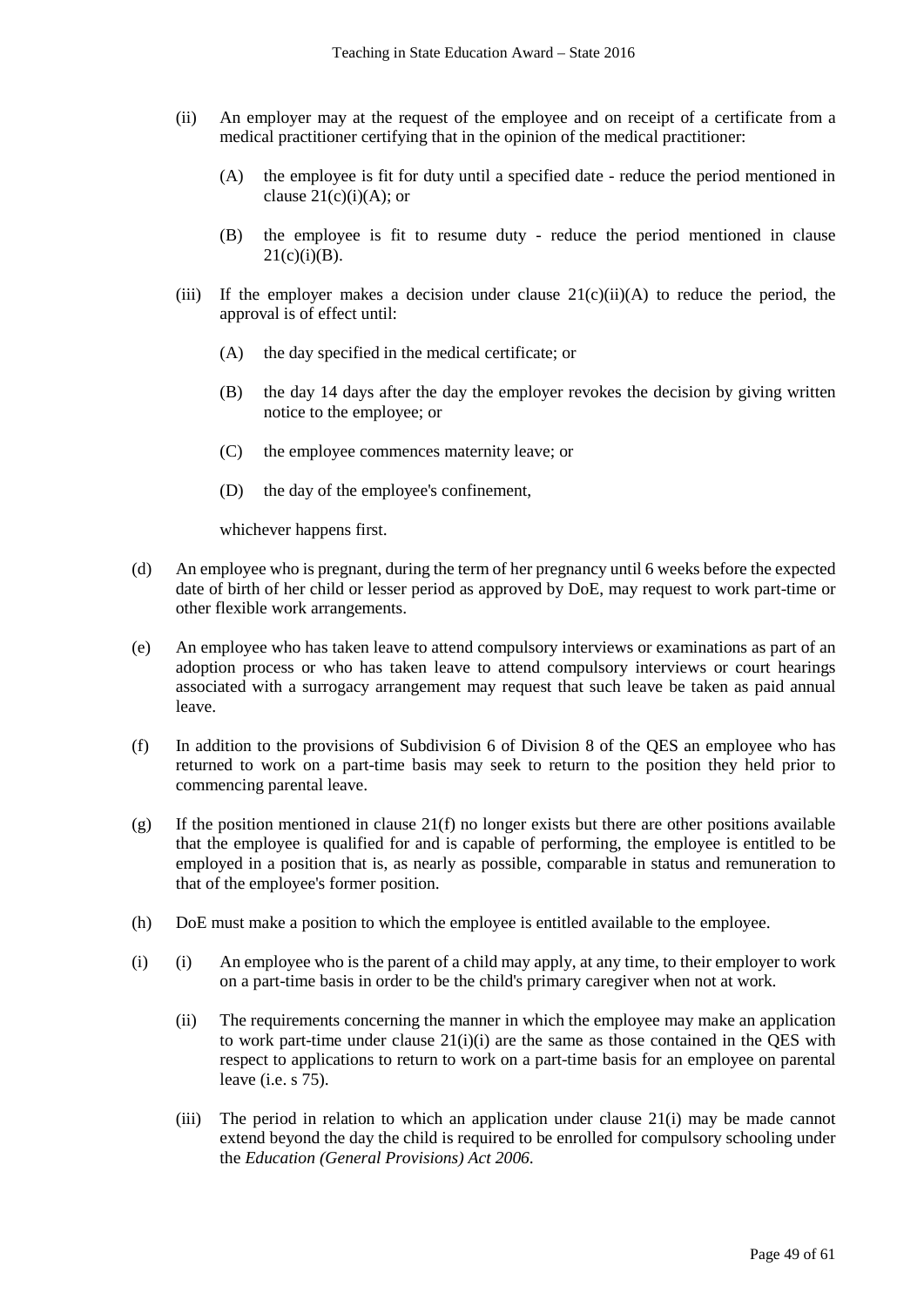(iv) The requirements concerning the manner by which the employer is to assess any application by an employee to work part-time are the same as those contained in the QES with respect to assessing applications to return to work on a part-time basis for an employee on parental leave (i.e. s 76).

*Note: Where a directive about paid parental leave covers an employee, the provisions of the directive apply to the employee to the extent it provides a more generous entitlement.*

## **22. Long service leave**

- (a) Long service leave, including for casual employees, is provided for in Division 9 of the QES. Clauses 22(b) to (d) supplement the QES.
- (b) In lieu of the provisions of sections 95(2)(a) and (b) of the Act, all employees who complete 10 years' continuous service are entitled to long service leave at the rate of 1.3 weeks on full pay for each year of continuous service and a proportionate amount for an incomplete year of service.
- (c) After 7 years' continuous service employees are entitled to a proportionate payment (calculated on a *pro rata* basis for 7 years' continuous service) in specified circumstances relating to the termination of employment and parental leave.
- (d) Employees are entitled to a minimum period of one day or, where the engagement of a replacement teacher is required, a minimum period of one day per week for a period of at least a five-week period so the period of long service leave is no less than five days in total.

*Note: Where a directive about long service leave covers an employee, the provisions of the directive apply to the employee to the extent it provides a more generous entitlement.*

## **23. Public holidays**

Public holidays are provided for in Division 10 of the QES. Clauses 23.1 to 23.3 supplement the QES provisions.

## **23.1 Payment for public holidays and for work on a public holiday**

- (a) An employee (other than a casual employee) who would normally work on a day on which a public holiday falls and who:
	- (i) is not required to work on that day, shall be paid for the ordinary hours the employee would normally have worked if that day had not been a public holiday;
	- (ii) is required to work on the public holiday shall, in addition to the payment prescribed in clause 23.1(a)(i), be paid at the rate of time and one-half for any hours worked, with a minimum payment as for 4 hours' work for the day.
- (b) A counsellor (including a casual) who would normally work on a day on which a public holiday falls and who performs authorised overtime outside the employee's ordinary working hours for that day shall be paid for such time at double the overtime rate prescribed in clause 18.
- (c) An employee (including a casual employee) who would not normally be required to work on a public holiday but who is required to work on that day shall be paid at the rate of double time and one-half for any hours worked, with a minimum payment as for 4 hours' work for the day.
- (d) The minimum payment provided in clauses 23.1(a) or (c) shall not apply where the work performed on the public holiday is immediately preceding or following ordinary hours.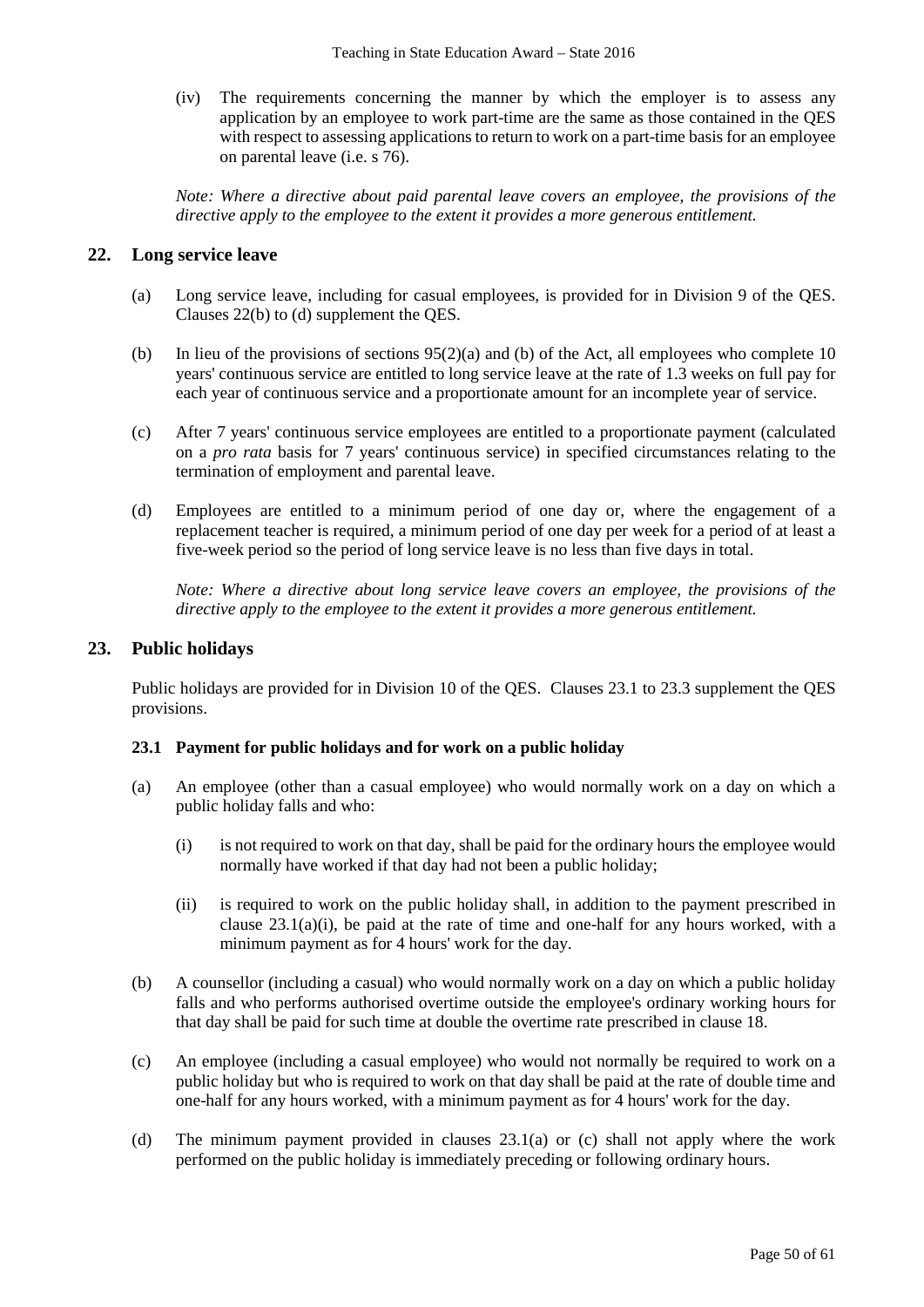## **23.2 Equivalent time off**

- (a) Subject to clause 23.1, an employee who performs work on any public holiday, or any day appointed under the *Holidays Act 1983* to be kept in place of any such holiday, shall at the employee's option receive time off equivalent to the number of hours worked, with a minimum of 4 hours in lieu of monetary compensation.
- (b) Where an employee elects to take equivalent time off such employee shall in addition be paid at half the ordinary rate with a minimum as for 4 hours' work.

### **23.3 Part-time employment - THSL and CTAT streams**

A part-time teacher, head of program, school leader, community teacher or assistant teacher who usually works on a day of the week on which a public holiday falls shall be paid for the time which would otherwise have been worked on that day.

## **24. Jury service**

Jury service is provided for in Division 12 of the QES.

*Note: Where a directive about court attendance or jury service covers an employee, the provisions of the directive apply to the employee to the extent it provides a more generous entitlement.* 

# **PART 7 - Transfers, Travelling and Working Away from Usual Place of Work**

## **25. Transfer and appointment expenses**

Eligible employees when appointed or when transferred from one centre to another may be paid for expenses incurred, including:

- (a) the conveyancing of self, family and effects to the centre to which the employee is appointed or transferred;
- (b) board and lodging; and
- (c) other items of expenditure related to taking up duty.

*Note: Where a directive about transfer and appointment expenses covers an employee, the provisions of the directive apply to the employee to the extent it provides a more generous entitlement.*

## **26. Transfer of employees - CEC stream**

A counsellor who has served for 3 years or more continuously in an office or offices in an isolated location shall be transferred, without detriment, to some other position in a more favourable locality as soon as opportunity offers.

## **27. Travelling and relieving expenses**

An employee who is required to:

- (a) travel on official duty; or
- (b) take up duty away from the employee's usual place of work to relieve another employee; or
- (c) to perform special duty,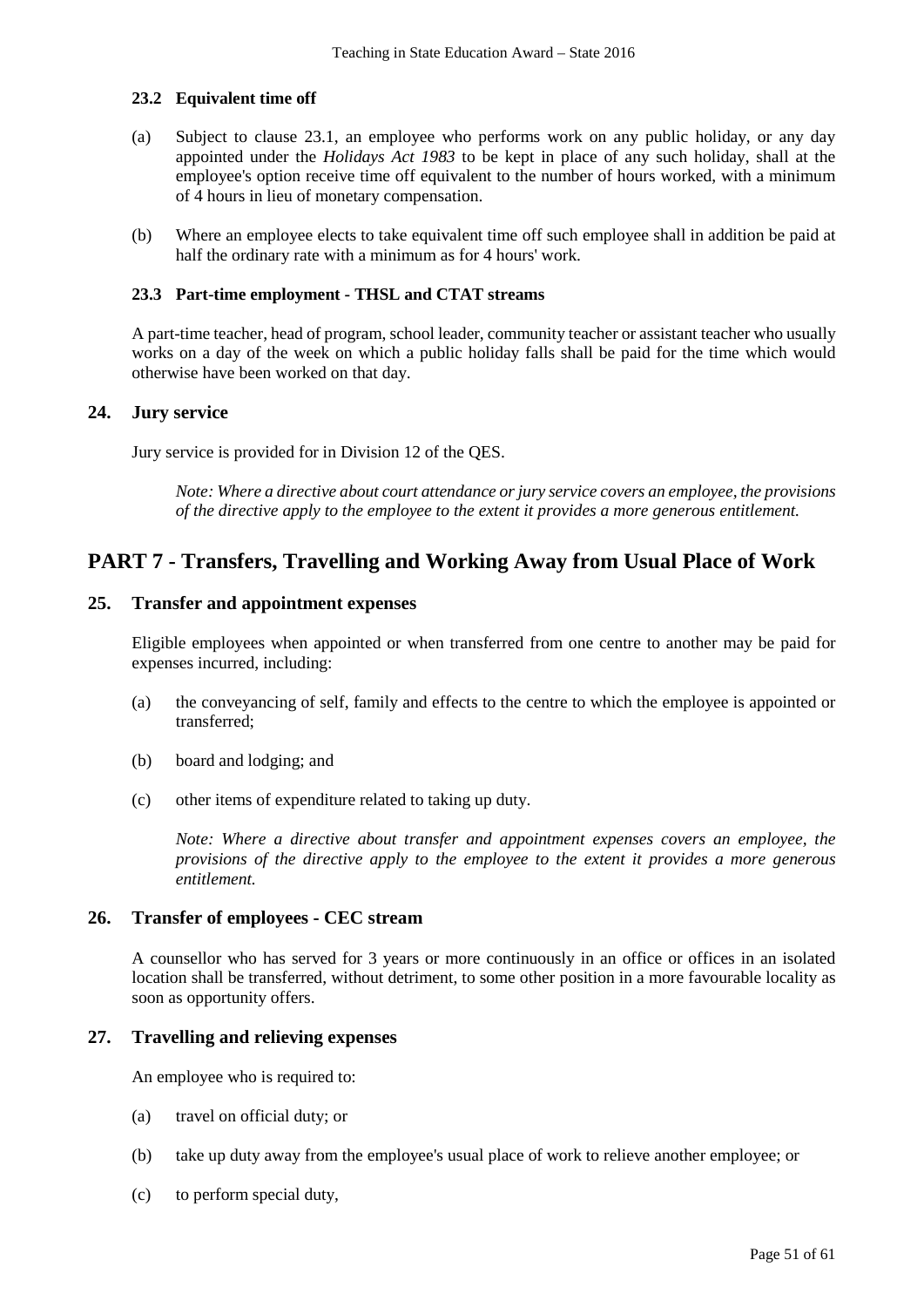is to be reimbursed actual and reasonable expenses or allowances for accommodation, meals and incidental expenses necessarily incurred by the employee.

*Note: Where a directive about travel and relieving expenses covers an employee, the provisions of the directive apply to the employee to the extent it provides a more generous entitlement.*

## **28. Excess travelling time - CEC stream**

An employee who is required to travel on official business may be entitled to compensation for excess travelling time in the following circumstances:

- (a) attending approved seminars and agency courses;
- (b) outside ordinary hours; and
- (c) away from normal headquarters.

*Note: Where a directive about hours, overtime and excess travel covers an employee, the provisions of the directive apply to the employee to the extent it provides a more generous entitlement.*

# **PART 8 - Training and Related Matters**

## **29. Professional development and training - THSL and CTAT streams**

#### **29.1 Professional development**

- (a) Quality professional development and training is essential for teachers, heads of program, school leaders, community teachers and assistant teachers to maintain appropriate skill levels and to respond efficiently and effectively to changes in the workplace.
- (b) Professional development and training is an essential component of school-based management. The provision of quality professional development and training will assist all staff in efficiently and effectively responding to the challenges of Queensland school-based management.

#### **29.2 Undertaking professional development and training**

- (a) The responsibility for professional development and training will be shared between the individual and DoE.
- (b) Teachers, heads of program, school leaders, community teachers and assistant teachers will be involved in an annual program of professional development and training.
- (c) This may comprise activities scheduled for pupil free days, programs during rostered duty time (with appropriate relief arrangements) and activities voluntarily undertaken outside rostered duty time.

#### **29.3 Approval of professional development and training**

Approval of professional development and training will be granted as follows:

- (a) for teachers at a school by the principal;
- (b) for teachers based at the regional office by the Regional Director; and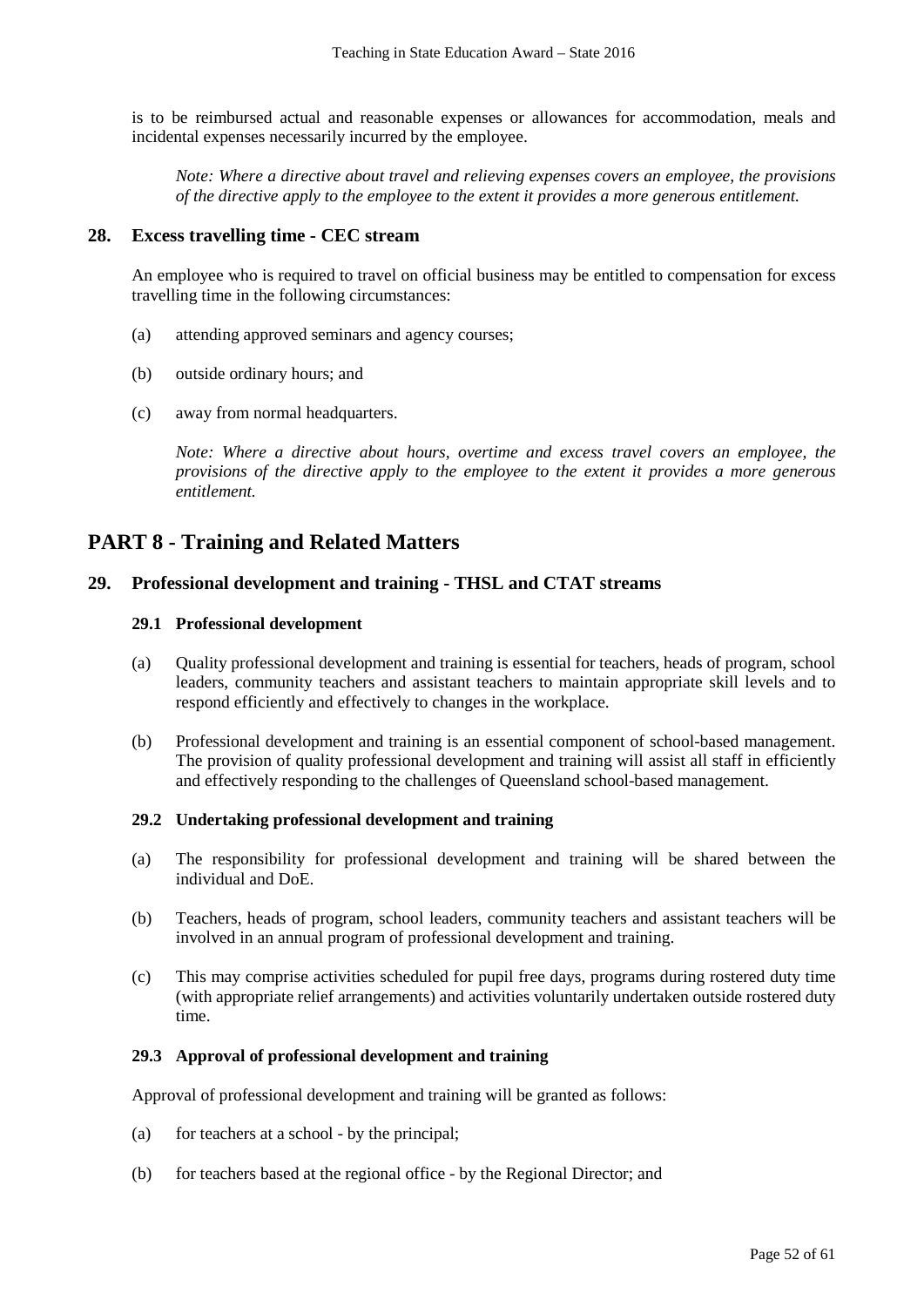(c) for teachers based at central office or other administrative centre - by the relevant manager/director.

#### **29.4 Study assistance - CTAT stream**

- (a) A community teacher A or B who is accepted into a course of study to upgrade the teacher's qualifications to the level required for registration as a teacher with the Queensland College of Teachers will receive assistance in accordance with the Queensland Public Sector "Study and Research Assistance Scheme" (SARAS).
- (b) An assistant teacher who is accepted into a course of study to up-grade the assistant teacher's qualifications to community teacher status will receive assistance in accordance with SARAS.

## **30. Professional development and training - CEC stream**

- (a) The parties to this Award recognise that in order to increase efficiency and productivity in the workplace a greater commitment to learning and development is required.
- (b) Accordingly, the parties commit themselves to developing a more highly skilled and flexible workforce and providing counsellors with career opportunities through appropriate training to acquire additional skills and knowledge for performance of their duties.
- (c) Within DoE, a consultative mechanism and procedures involving representatives of management, counsellors and unions shall be established as determined by the chief executive, having regard to the size, structure and needs of DoE.
- (d) Following consultation, the chief executive shall develop a learning and development strategy consistent with:
	- (i) the current and future needs of DoE;
	- (ii) the size, structure and nature of the operations of DoE;
	- (iii) the need to develop vocational skills relevant to DoE through courses conducted wherever possible by accredited educational institutions and providers.
- (e) Learning and development may be both on-the-job or off-the-job and either internal or external to the organisation.
- (f) Learning and development provided should assist counsellors in obtaining accredited competencies, knowledge and skills.
- (g) All such learning and development should be directed at enabling counsellors to enhance skills relevant to duties to be performed. Counsellors will be expected to attend scheduled learning and development activities.

# **PART 9 - Union Related Matters**

## **31. Union encouragement**

- (a) The parties recognise the right of individuals to join a union and will encourage that membership. However, it is also recognised that union membership remains at the discretion of individuals.
- (b) An application for union membership and information on the relevant union/s will be provided to all employees at the point of engagement.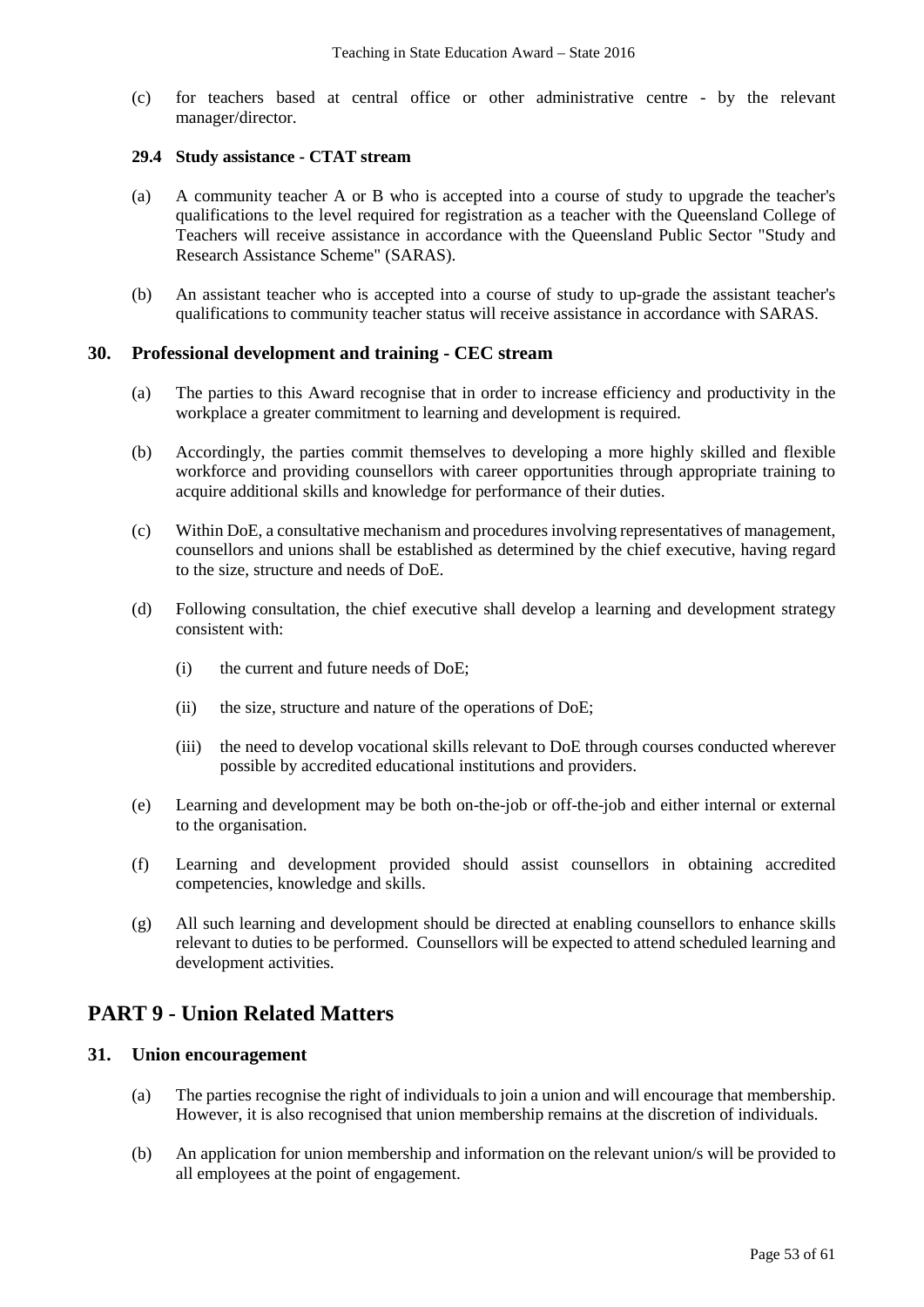- (c) Information on the relevant union/s will be included in induction materials.
- (d) Union representative/s will be provided with the opportunity to discuss union membership with new employees.

## **32. Union delegates**

- (a) The parties acknowledge the constructive role democratically elected union delegates undertake in the workplace in relation to union activities that support and assist members. That role will be formally recognised, accepted and supported.
- (b) Employees of DoE will be given full access to union delegates/officials during working hours to discuss any employment matter or seek union advice, provided that service delivery is not disrupted and work requirements are not unduly affected.
- (c) Provided that service delivery and work requirements are not unduly affected, delegates will be provided convenient access to facilities for the purpose of undertaking union activities. Such facilities include: telephones, computers, e-mail, photocopiers, facsimile machines, storage facilities, meeting rooms and notice boards. It is expected that management and delegates will take a reasonable approach to the responsible use of such facilities for information and communication purposes.
- (d) Subject to the relevant employee's written approval and any confidentiality provisions, delegates may request access to documents and policies related to a member's employment.

## **33. Industrial relations education leave**

- (a) Industrial relations education leave is paid time off to acquire knowledge and competencies in industrial relations. Such knowledge and competencies can allow employees to effectively participate in consultative structures, perform a representative role and further the effective operation of grievance and dispute settlement procedures.
- (b) Employees may be granted up to 5 working days (or the equivalent hours) paid time off (noncumulative) per calendar year, approved by the chief executive, to attend industrial relations education sessions.
- (c) Additional leave, over and above 5 working days non-cumulative (or the equivalent hours) in any one calendar year may be granted where approved structured employees' training courses involve more than 5 working days (or the equivalent). Such leave will be subject to consultation between the chief executive, the relevant union and the employee.
- (d) Upon request and subject to approval by the chief executive, employees may be granted paid time off in special circumstances to attend management committee meetings, union conferences, and Australian Council of Trade Unions (ACTU) Congress.
- (e) The granting of industrial relations education leave or any additional special leave should not impact adversely on service delivery, work requirements or the effectiveness and efficiency of the work unit concerned. At the same time, such leave shall not be unreasonably refused.
- (f) At the discretion of the chief executive, employees may be granted special leave without pay to undertake work with their union.

*Note: Where a directive about special leave covers an employee, the provisions of the directive apply to the employee to the extent it provides a more generous entitlement.*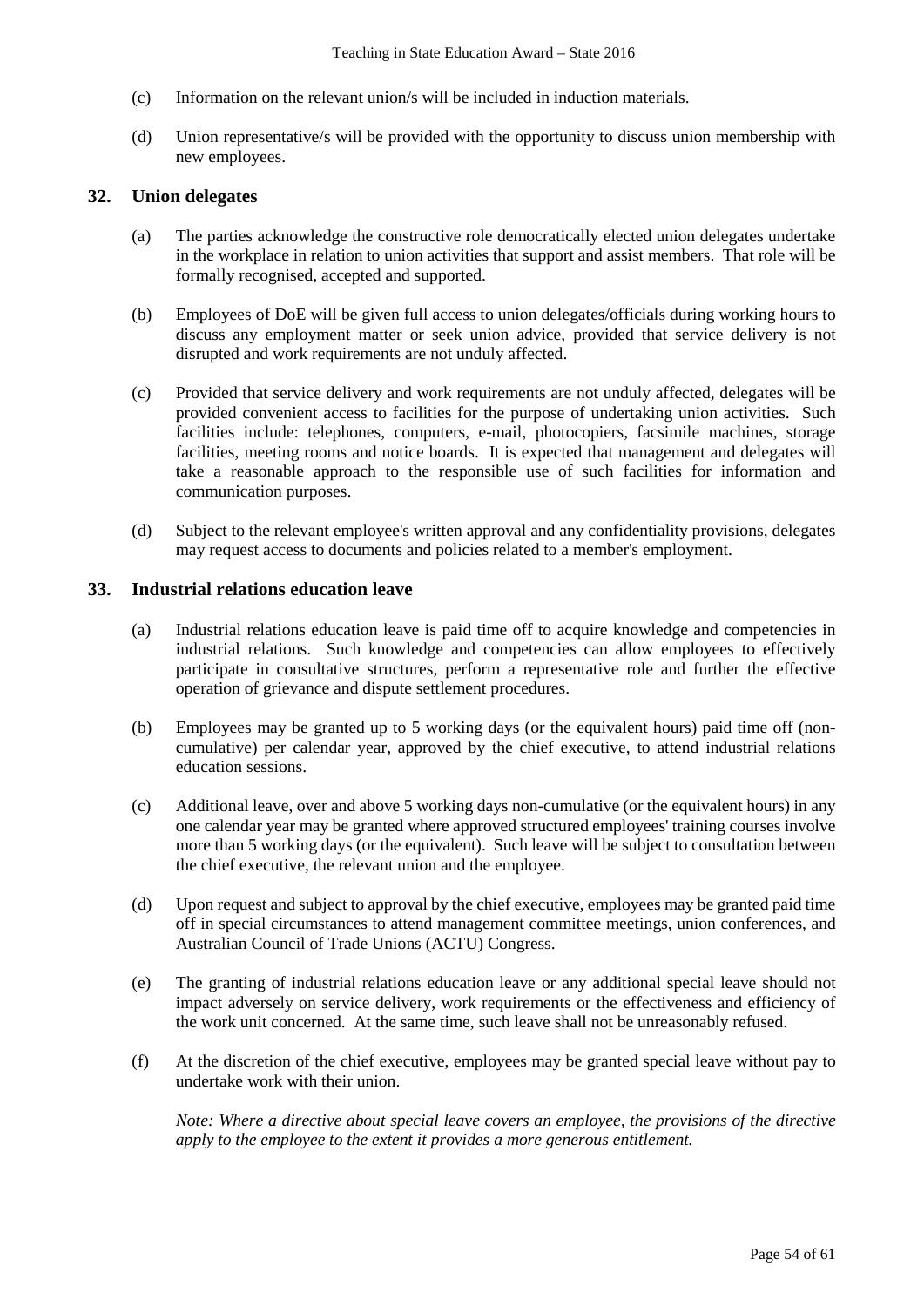## **34. Right of entry**

- (a) Authorised industrial officer
	- (i) An 'authorised industrial officer' is any union official holding a current authority issued by the Industrial Registrar.
	- (ii) Right of entry is limited to workplaces where the work performed falls within the registered coverage of the union.
- (b) Entry procedure
	- (i) An authorised industrial officer may enter a workplace at which DoE carries on a calling of the officer's organisation, during DoE's business hours, to exercise a power under Chapter 9, Part 1, Division 5, Subdivision 2 of the Act as long as the authorised industrial officer:
		- (A) has notified DoE or DoE's representative of the officer's presence; and
		- (B) produces their authorisation, if required by DoE or DoE's representative.
	- (ii) Clause 34(b)(i) does not apply if, on entering the workplace, the officer discovers that neither DoE nor DoE's representative having charge of the workplace is present.
	- (iii) A person must not obstruct or hinder any authorised industrial officer exercising their right of entry.
	- (iv) If the authorised industrial officer does not comply with a condition of clause  $34(b)(i)$  the authorised industrial officer may be treated as a trespasser.
- (c) Inspection of records
	- (i) An authorised industrial officer is entitled to inspect the time and wages record required to be kept under section 339 of the Act.
	- (ii) An authorised industrial officer is entitled to inspect such time and wages records of any current employee except if the employee:
		- (A) is ineligible to become a member of the authorised industrial officer's union; or
		- (B) has made a written request to DoE that they do not want their record inspected.
	- (iii) The authorised industrial officer may make a copy of the record, but cannot require any help from DoE.
	- (iv) A person must not, by threats or intimidation, persuade or attempt to persuade an employee or prospective employee to make, or refuse to make, a written request to DoE or prospective employer that the record not be available for inspection by an authorised industrial officer.
- (d) Discussions with employees

An authorised industrial officer is entitled to discuss with DoE, or a member or employee eligible to become a member of the union:

(i) matters under the Act during working or non-working time; and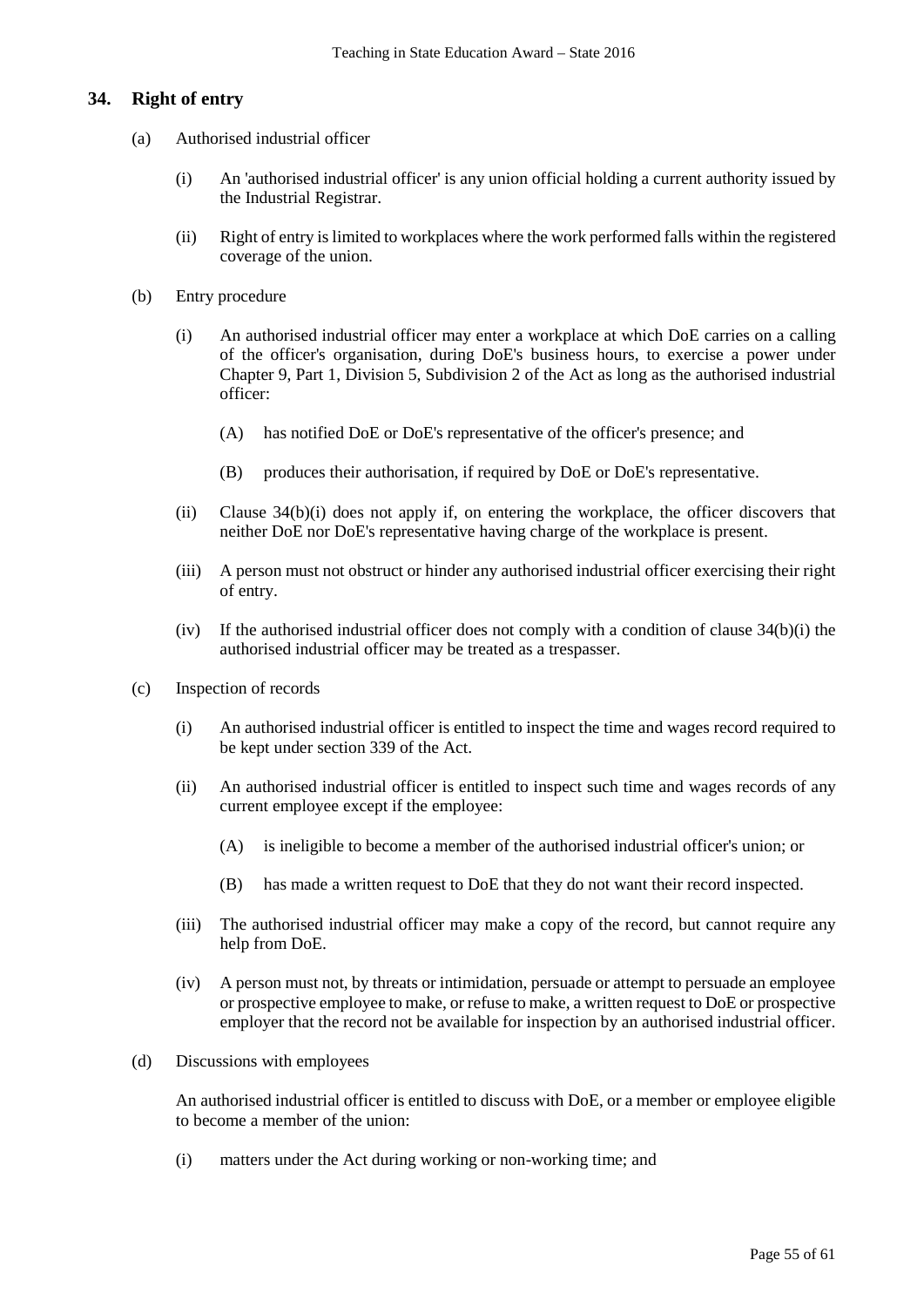- (ii) any other matter with a member or employee eligible to become a member of the union, during non-working time.
- (e) Conduct
	- (i) Neither DoE nor DoE's representative may obstruct the authorised industrial officer exercising their right of entry powers.
	- (ii) An authorised industrial officer must not wilfully obstruct DoE or an employee during the employee's working time.

*Note: Clause 34 - Right of entry, deals with comparable provisions contained within the Act. In order to ensure the currency of existing legal requirements parties are advised to refer to Chapter 9, Part 1, Division 5 of the Act as amended from time to time.*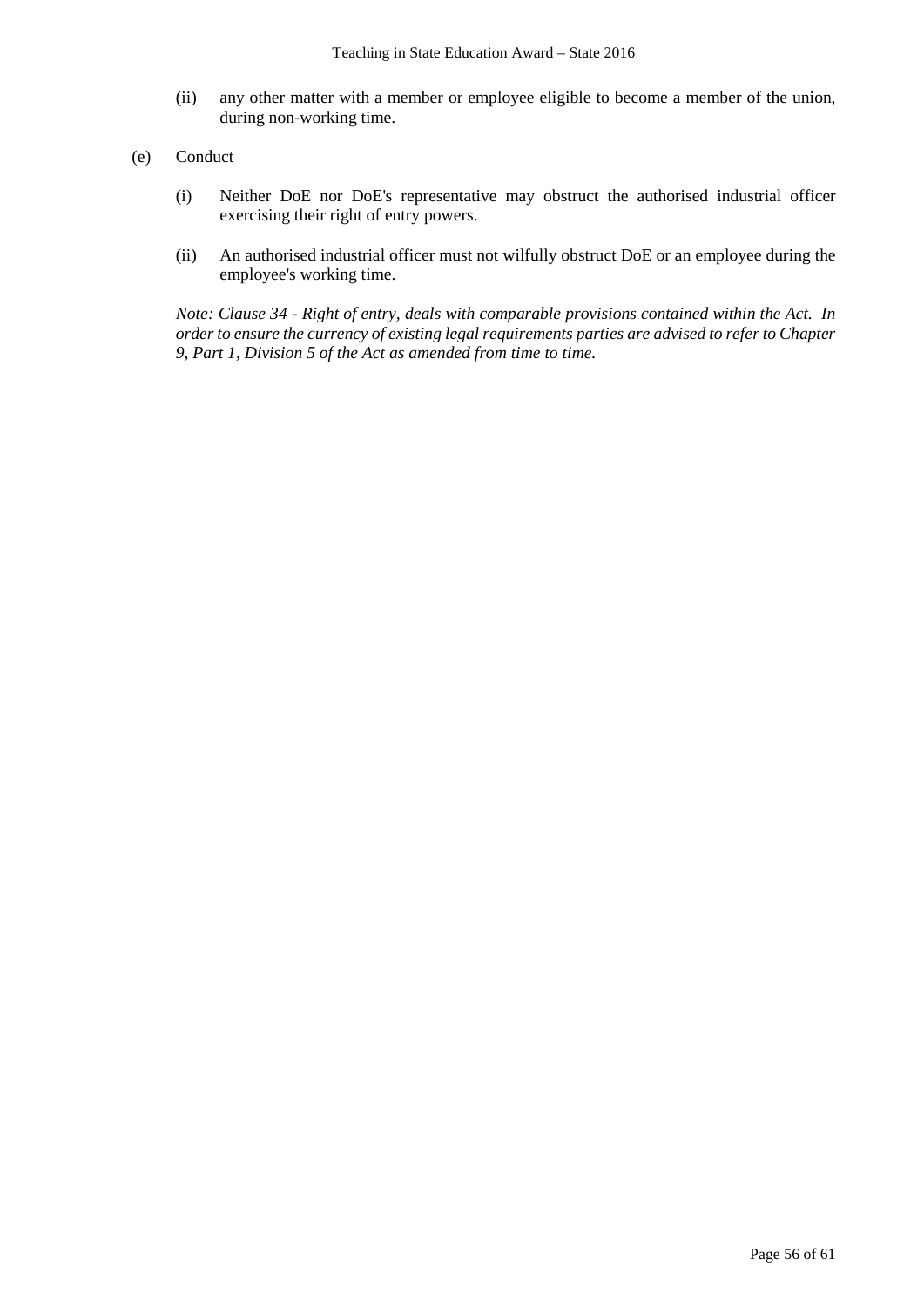# **Schedule 1 - Classification Descriptors**

## **THSL stream**

**Three year trained teacher** means a person appointed as a teacher who holds an approved three year full-time equivalent degree from a recognised tertiary education institution or such other qualifications as may be recognised by DoE for this purpose. Types of teachers may include a classroom teacher, instrumental music teacher/instructor, specialist teacher, advisory visiting teacher, teacher-librarian, teachers seconded for special duties to another part of DoE or related statutory authorities, and teachers seconded as Education Officer (Special Duties).

**Four year trained teacher** means a person appointed as a teacher who holds:

- an approved four year full-time equivalent degree from a recognised tertiary education institution that includes at least one year of teacher education; or
	- an approved three year full-time equivalent tertiary qualification plus:
		- at least one year of teacher education; or
		- such other qualifications recognised by DoE as equivalent to one year of teacher education.

Types of teachers may include a classroom teacher, instrumental music teacher/instructor, specialist teacher, advisory visiting teacher, teacher-librarian, teachers seconded for special duties to another part of DoE or related statutory authorities, and teachers seconded as Education Officer (Special Duties).

**Head of Program** means the positions of Head of Curriculum, Head of Department, Head of Special Education Services, Senior Guidance Officer, Guidance Officer and literacy and/or numeracy coach or as otherwise determined by agreement between the parties.

**School Leader** means the positions of Deputy Principal, Principal or Executive Principal.

## **CTAT stream**

**Community teacher A** means any person who has completed an associate diploma course approved by the Director-General of DoE as an appropriate minimum qualification for employment as a community teacher A in Aboriginal and Torres Strait Islander Community Schools; or a course considered to be equivalent by the Director-General of DoE.

**Community teacher B** means any person who has completed a certificate course approved by the Director-General of DoE as an appropriate minimum qualification for employment as a community teacher B in Aboriginal and Torres Strait Islander Community Schools; or a course considered to be equivalent by the Director-General of DoE.

**Assistant teacher** means any person employed in an Aboriginal and Torres Strait Islander Community School to assist registered teachers and/or community teachers in classroom and related duties.

## **CEC stream**

The CEC stream comprises of community education counsellors employed by DoE.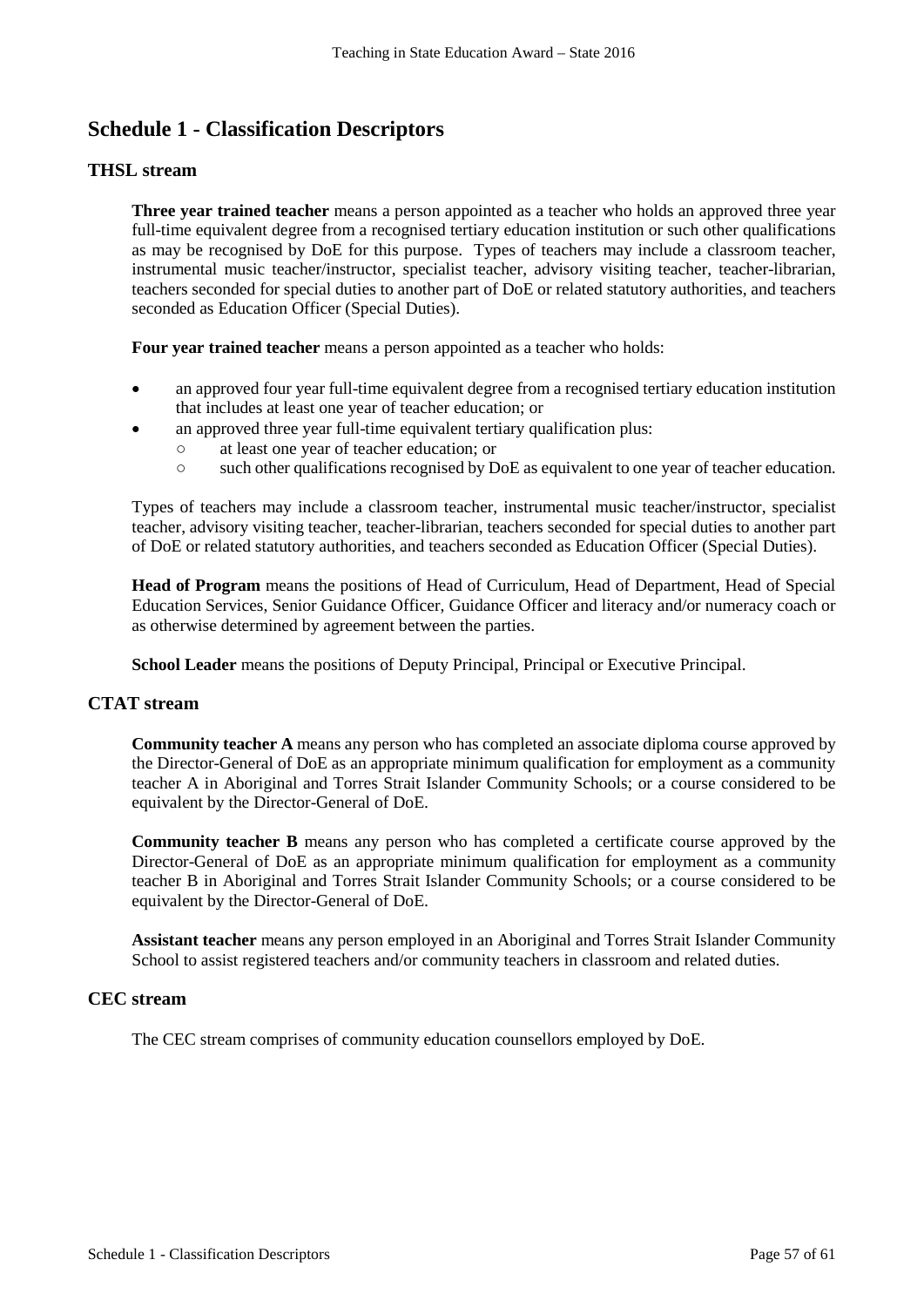# **Schedule 2 - Senior Teacher Undertaking**

Clause 12.6.1(c) of this Award defines the role and duties of the senior teacher. The relevant clauses state:

"(iv) Senior teacher undertaking

The teacher will sign an undertaking that:

- (A) the teacher will commit to teaching excellence and a leadership role amongst teachers by performing higher level duties that:
	- 1. provide leadership in curriculum implementation, resource development and enhancement of student learning. (Indicative tasks: adopting a facilitative role to support the implementation of new syllabuses, year level coordinator, subject area coordinator, project activity);
	- 2. develop positive relationships with the school community and students, both individually and collectively. (Indicative tasks: membership of relevant internal and external school/community committees, involvement in school sporting/cultural activities);
	- 3. contribute to the support and professional development of other teachers. (Indicative tasks: mentoring, modelling effective teaching strategies and classroom management matters, project activity, supervising/coordinating pre-service teachers);

The indicative tasks provided are not intended to be exhaustive.

(B) the teacher will develop a draft personal action plan in accordance with this Schedule as soon as is reasonably practicable following the signing of the undertaking. The draft personal action plan should identify tasks consistent with one or more of the higher level duties identified above.

The draft personal action plan will be provided to the principal for approval.

- (C) the teacher acknowledges that the teacher will be involved in the process of performance development (including identification of any developmental training needs which may be necessary to enhance the teacher's ability to fulfil the higher level duties) in accordance with the process developed between a relevant union and DoE.
- (v) Senior teachers in the classroom

The additional higher level duties of a senior teacher will not be so frequent or onerous as to detract from the senior teacher's primary role as a teacher. The normal classroom teaching load of a senior teacher may be adjusted when necessary from time to time at the discretion of the principal and within available resources."

| (Employee name) |  |
|-----------------|--|

undertake to perform higher level duties in accordance with the above provisions of the Teaching in State Education Award - State 2016.

| Employee             | (Signature) | Date |  |
|----------------------|-------------|------|--|
| Principal/Supervisor | (Signature) | Date |  |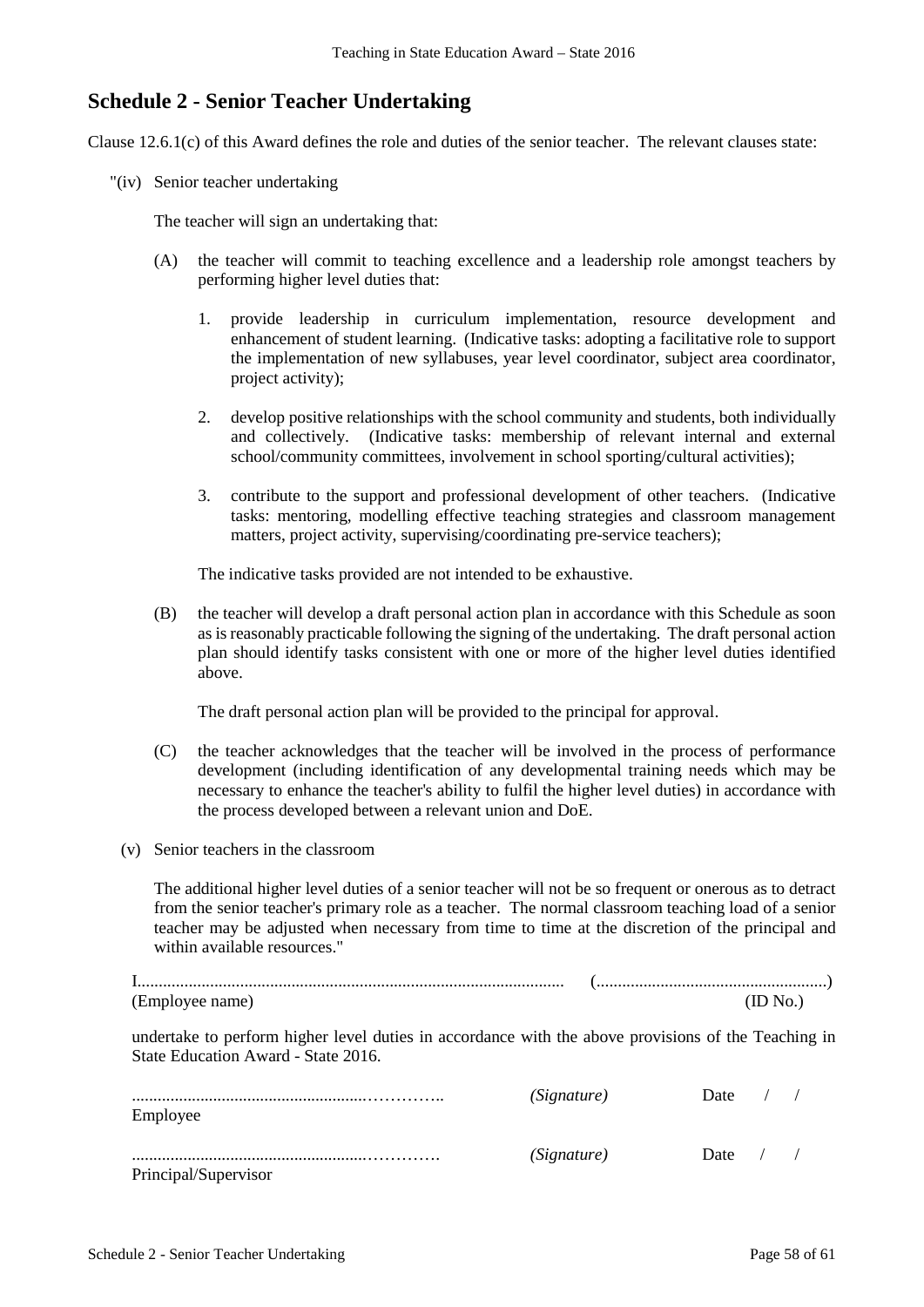# **Senior Teacher Personal Action Plan**

Consistent with the Senior Teacher undertaking given in accordance with the provisions of Schedule 2 of the Teaching in State Education Award - State 2016, I undertake to perform tasks consistent with one or more of the higher level duties identified in the paragraphs in  $(iv)(A)$  of that Schedule. These tasks are:

| Employee signature | Date $/$ / |               |                          |                          |
|--------------------|------------|---------------|--------------------------|--------------------------|
|                    |            |               |                          |                          |
| Approved:          |            |               |                          |                          |
|                    |            |               |                          |                          |
|                    | Date       | $\frac{1}{2}$ | $\overline{\phantom{a}}$ | $\overline{\phantom{a}}$ |

Principal/Supervisor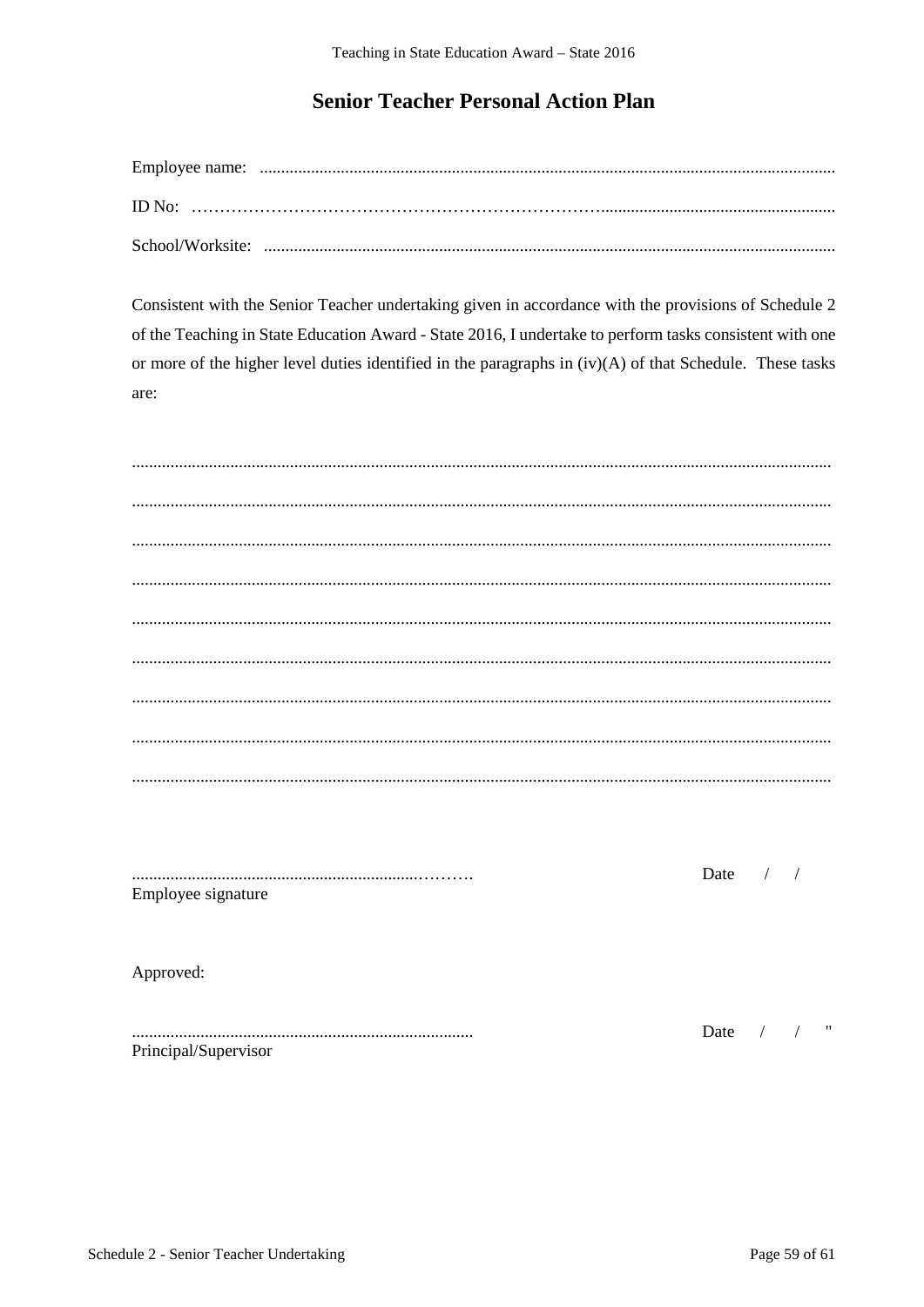# **Schedule 3 - Specified Schools Serving Aboriginal and Torres Strait Islander Communities**

The schools serving Aboriginal and Torres Strait Islander communities referred to in clause 13.9 of this Award, as those schools to which a Specified sites allowance shall be paid, are:

 $\mathbf{r}$ 

| Aurukun Campus of Cape York Academy (CYA)        | Tagai State College - Horn Island Campus             |
|--------------------------------------------------|------------------------------------------------------|
| <b>Birdsville State School</b>                   | Tagai State College - Kubin Campus                   |
| <b>Bloomfield River State School</b>             | Tagai State College - Mabuiag Island Campus          |
| <b>Burketown State School</b>                    | Tagai State College - Malu Kiwai Campus              |
| <b>Bwgcolman Community School</b>                | Tagai State College - Mer Campus                     |
| Camooweal State School                           | Tagai State College - Poruma Campus                  |
| Cherbourg State School                           | Tagai State College - Saibai Island Campus           |
| Coen Campus of CYA                               | Tagai State College - St Pauls Campus                |
| Croydon State School                             | Tagai State College - Stephen Island Campus          |
| Dajarra State School                             | Tagai State College                                  |
| Doomadgee State School                           | Tagai State College - Thursday Island Primary Campus |
| Hopevale Campus of CYA                           | Tagai State College - Thursday Island Secondary      |
| Kowanyama State School                           | Tagai State College - Warraber Island Campus         |
| Laura State School                               | Tagai State College - Yam Island Campus              |
| <b>Lockhart State School</b>                     | Tagai State College - Yorke Island Campus            |
| Mornington Island State School                   | Urandangi State School                               |
| Normanton State School                           | Western Cape College                                 |
| Northern Peninsula Area College - Injinoo Junior | Woorabinda State School                              |
| Northern Peninsula Area State College            | Yarrabah State School                                |
| Pormpuraaw State School                          |                                                      |
| Tagai State College - Badu Island Campus         |                                                      |
| Tagai State College - Darnley Island Campus      | Other schools may be approved by DoE from time to    |
| Tagai State College - Dauan Island Campus        | time and added to the above list.                    |
|                                                  |                                                      |